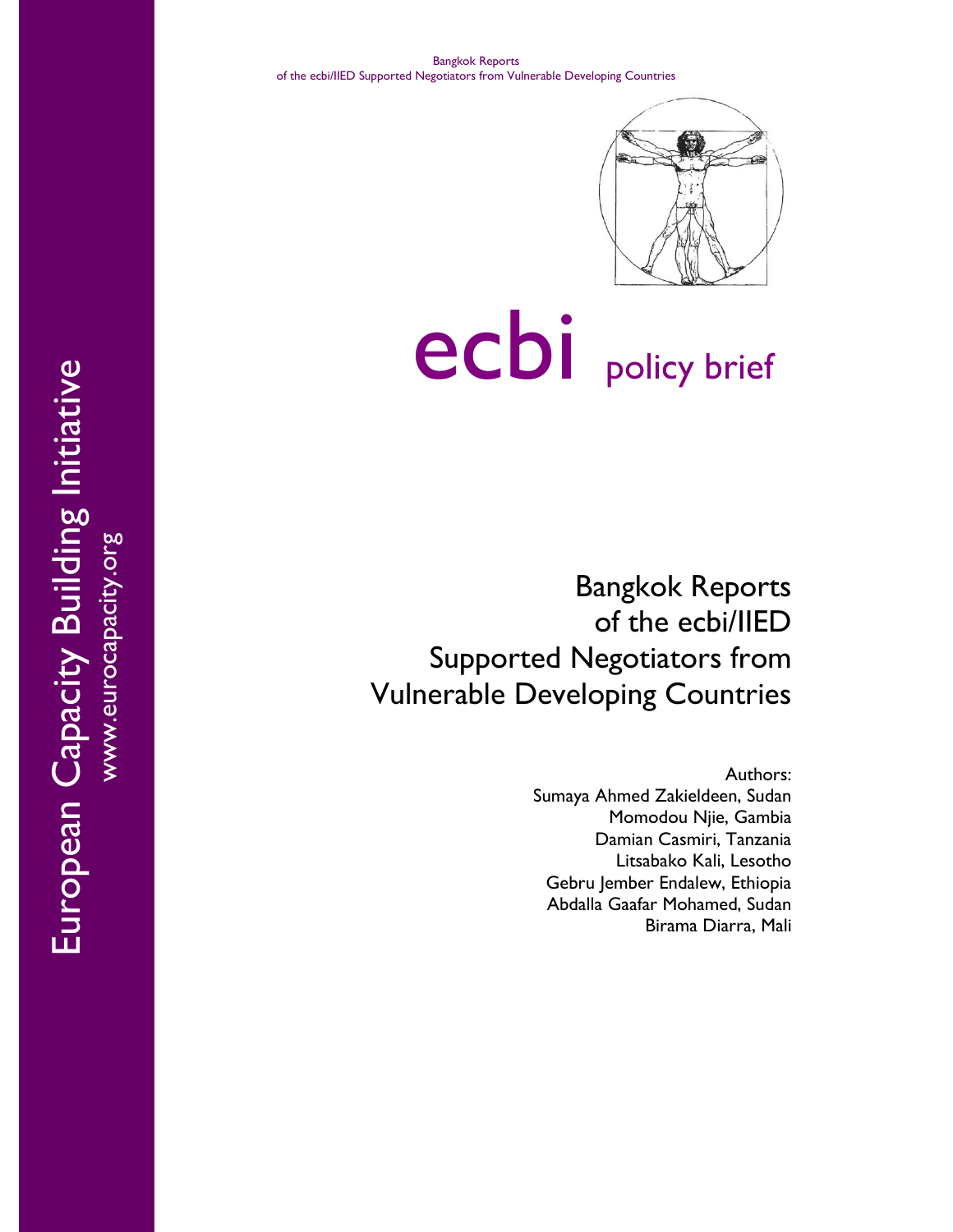The contents of this paper are the authors' sole responsibility. They do not necessarily represent the views of the European Capacity Building Initiative (ecbi) or any of its Members

All rights reserved. No part of this publication may be reproduced, stored in a retrieval system, or transmitted in any form or by any means, electronic, mechanical, photocopying, recording, or otherwise, without prior permission of the ecbi.

#### **Acknowledgments:**

This work has been made possible through core funding support to the ecbi from the **Swedish International Development XXX Cooperation Agency.**



#### **About the authors:**

The **International Institute for Environment and Development (IIED)** is a global leader in sustainable development. As an independent international research organisation, IIED is a specialists in linking local to global. Working in collaboration with partner organisations and individuals in developing countries IIED climate change group has been leading the field on adaptation to climate change issues.

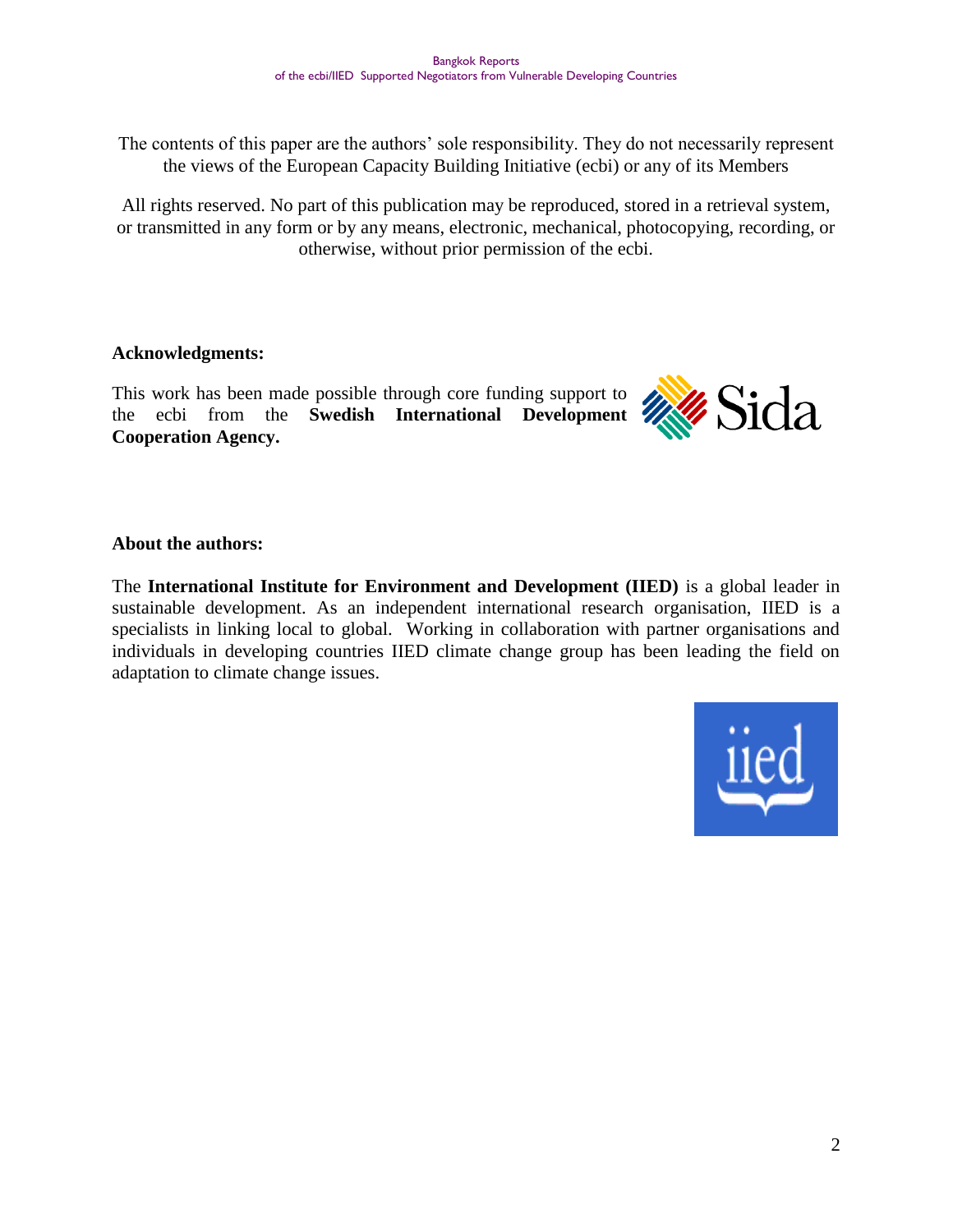## **List of Reports** Page number

| 1. Sumaya Ahmed Zakieldeen, Adaptation: LDC aspect                           |     |
|------------------------------------------------------------------------------|-----|
| 2. Momodou Njie, Report on AWG-LCA and AWG-KP                                | 16  |
| 3. Litsabako Kali, Legal Form of Agreed Outcome                              | 29  |
| 4. Damian Casmiri, A Brief Report on Mitigation                              | 36  |
| 5. Gebru Jember Endalew AD HOC WG on Further Commitments for Annex I Parties | 44  |
| 6. Abdalla Gaafar Mohamed, Brief Report on REDD-plus and LULUCF              | 54  |
| 6. Birama Diarra, Synthese Des Actions Sur Le Transfert De Technologies      | 58. |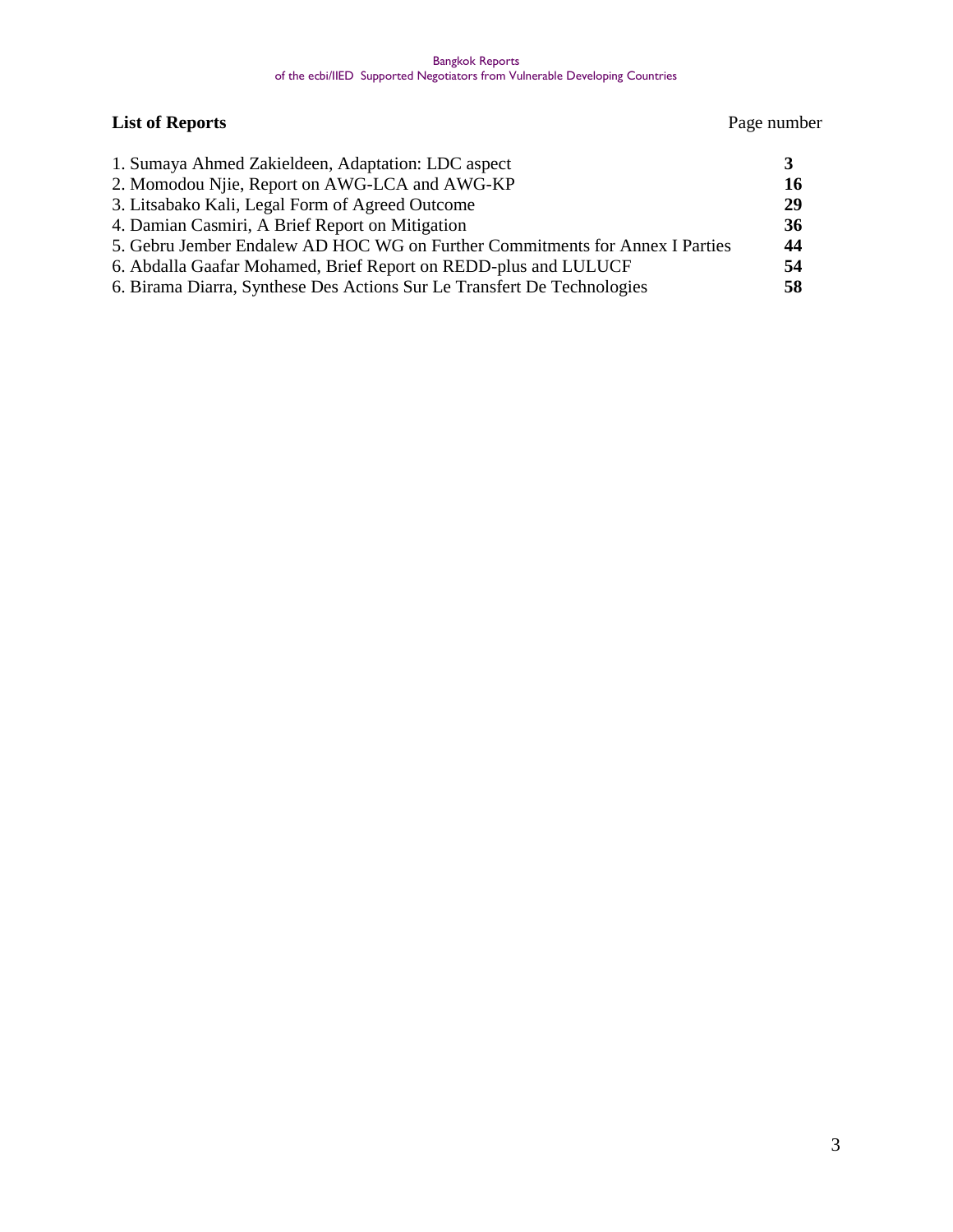# **Adaptation**

# **The 7th session of the AD HOC Working Group on Long-term Cooperative Action under the Convention, Bangkok, 28 September to 9 October 2009**

## **By: Sumaya Ahmed Zakieldeen**

#### **The Seventh session of the AD HOC Working Group on Long-term Cooperative Action (AWG-LCA)**

From 28 September to 9 October 2009, the *Ad Hoc* Working Group on Long-term Cooperative Action under the Convention (AWG-LCA) held a formal consultation session in Bangkok, Thailand, as part of ongoing negotiations under the United Nations Framework Convention on Climate Change. The negotiations are scheduled to conclude at the fifteenth session of the Conference of the Parties (COP 15) to be held in Copenhagen, Denmark, in December 2009.

## **Background :**

In Bali, Parties had taken the critical step of launching a comprehensive process to enable the full, effective and sustained implementation of the Convention through long-term cooperative action, now, up to and beyond 2012, in order to reach an agreed outcome and adopt a decision at the fifteenth session of the Conference of Parties (COP) in 2009. Through the Bali Action Plan Parties had identified five main areas and elements these were:

- o a shared vision for long-term cooperative action;
- o enhanced national/international action on mitigation of climate change;
- o enhanced action on adaptation;
- o enhanced action on technology development and transfer;
- o and enhanced action on the provision of financial resources and investment.

Adaptation similar to other elements of the AWG-LCA negotiating text was formulated after series of AWG-LCA sessions, up to date seven sessions were held. From the first to the fourth session parties were exchanging views in order to improve their understanding regarding the different elements of the LCA. The Chair of the AWG-LCA was mandated during the third session (Accra, 21 to 27 August 2008) to prepare under his own responsibility, a document assembling the ideas and proposals presented by Parties on the elements contained in paragraph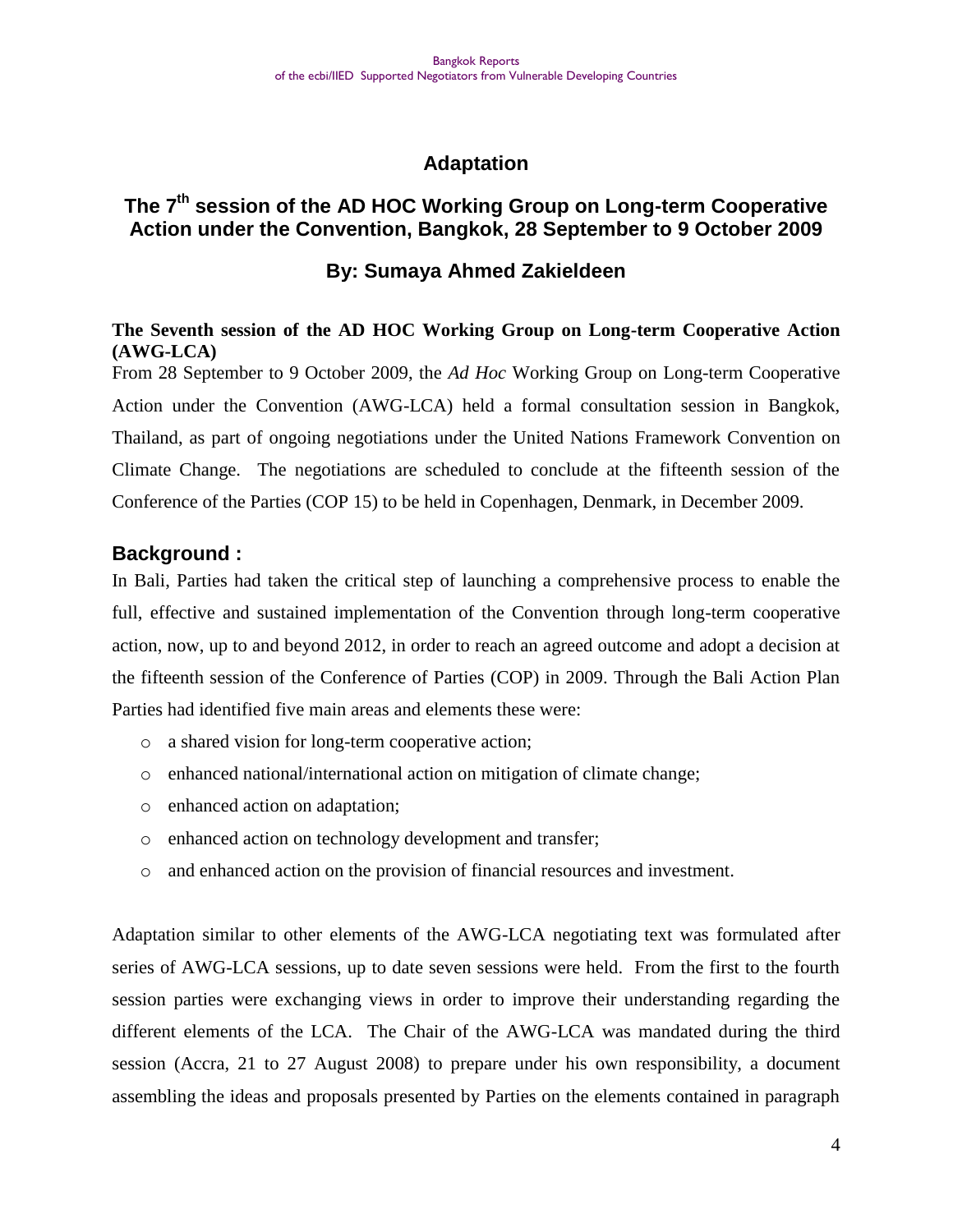1 of the Bali Action Plan, taking into account the ideas and proposals presented by accredited observer organizations. During the fifth session (Bonn, 29 March to 8 April 2009) the AWG-LCA Chair presented his text and Parties were allowed to edit/insert/oppose any part of the negotiating text.

AWG-LCA 6 concentrated on developing negotiating text, using a Chair's draft (FCCC/AWGLCA/2009/8). During the session, parties clarified and developed their proposals and the main outcome was a revised negotiating text referred to as INF.1: **FCCC/AWGLCA/2009/INF.1**, which was a very long document (200 pages) and covers all the main elements of the Bali Action Plan

**The informal AWG-LCA t**hat was held in Bonn (from 10-14 August 2009), the focus was on how to proceed with the revised negotiating text (FCCC/AWGLCA/2009/INF.1). After a week of consultations, the AWG-LCA began to produce reading guides, tables, matrices and nonpapers At the end of the informal session the Co-facilitators for the different elements of the LCA were mandated to consolidate the LCA text, aimed at making the negotiating text more manageable. The product of consolidation was a document called INF.2: **FCCC/AWGLCA/2009/INF.2**.

During the last session AWG- LCA 7 the parties were looking forward for a substantially shorter negotiating text that concentrates negotiations and have all the elements for satisfactory agreement in Copenhagen. They were also hoping to enter into the full negotiation mode.

The main documents for the session include:

- 1) the revised negotiating text resulting from AWG-LCA 6 (FCCC/ AWGLCA/2009/INF.1), and
- 2) the reordered and consolidated version of the negotiating text prepared by the cofacilitators as mandated by the end of the informal meeting that was held in Bonn, Germany, in August (FCCC/AWGLCA/2009/INF.2)

The different Groups and parties agreed to accept INF.2 as a base for discussion. Contact Groups were formed for the different elements of the AWG-LCA.

#### **Adaptation**

The Adaptation contact was co-chaired by William Kojo Agyemang-Bonsu (Ghana) and Thomas Kolly (Switzerland). The Groups and Parties accepted to engage in reviewing the adaptation text"s structure in order to streamlining it; and then engage in textual negotiations afterwards.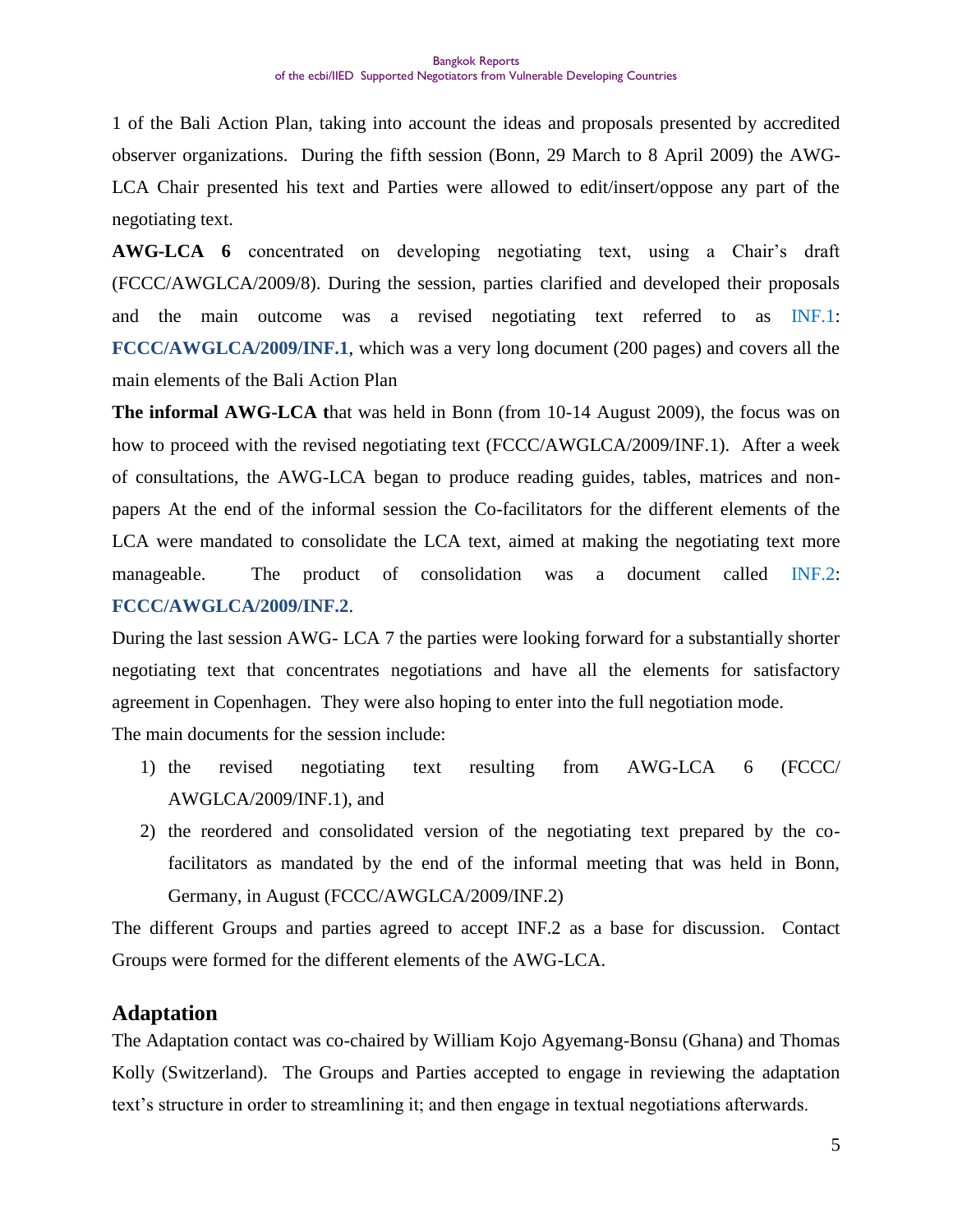#### **First Reading**

Parties agreed to do a first reading for adaptation text in INF.2 document however there was a discussion over where to start. While developing countries believe institutional arrangements and means of implementation are the most important parts, the developed countries argued that adaptation actions need to be identified first before talking about the means of implementations needed for them. Eventually that didn"t constitute a major problem as Parties agreed to do a whole reading for identifying further areas for streamlining. Beside streamlining developing countries stated that gapes must be covered.

#### (a) **Means of Implementations**

During the first reading on means of implementations the developing countries highlighted the following:

- financing for adaptation is commitment
- Scale up finance must be provided for developing countries
- There should be no delays for adaptation action that are country driven
- Consideration of project life cycle from planning to implementation
- Provision of full cost for short, medium and long term adaptation activities
- Incremental cost must be provided by developed countries
- Financing for means of implementation must be clearly distinct from that of mitigation
- Public financing should be the base and must be accessible
- Fund for adaptation has to be public, under COP, and insure that needs of developing countries must coherently supported
- Need for mechanism of compliance
- Funding for adaptation should not be subject to conditionalities
- Preference of % of GDP form Developed Countries rather specifying specific amounts to be allocated

The USA suggested moving text of relevance to finance section but the Group of G77 and China insisted that key messages on adaptation finance should not be lost.

**LDCs** highlighted the following:

- Need for massive scaling up of finance
- Grant no loan base
- Want to go beyond NAPAs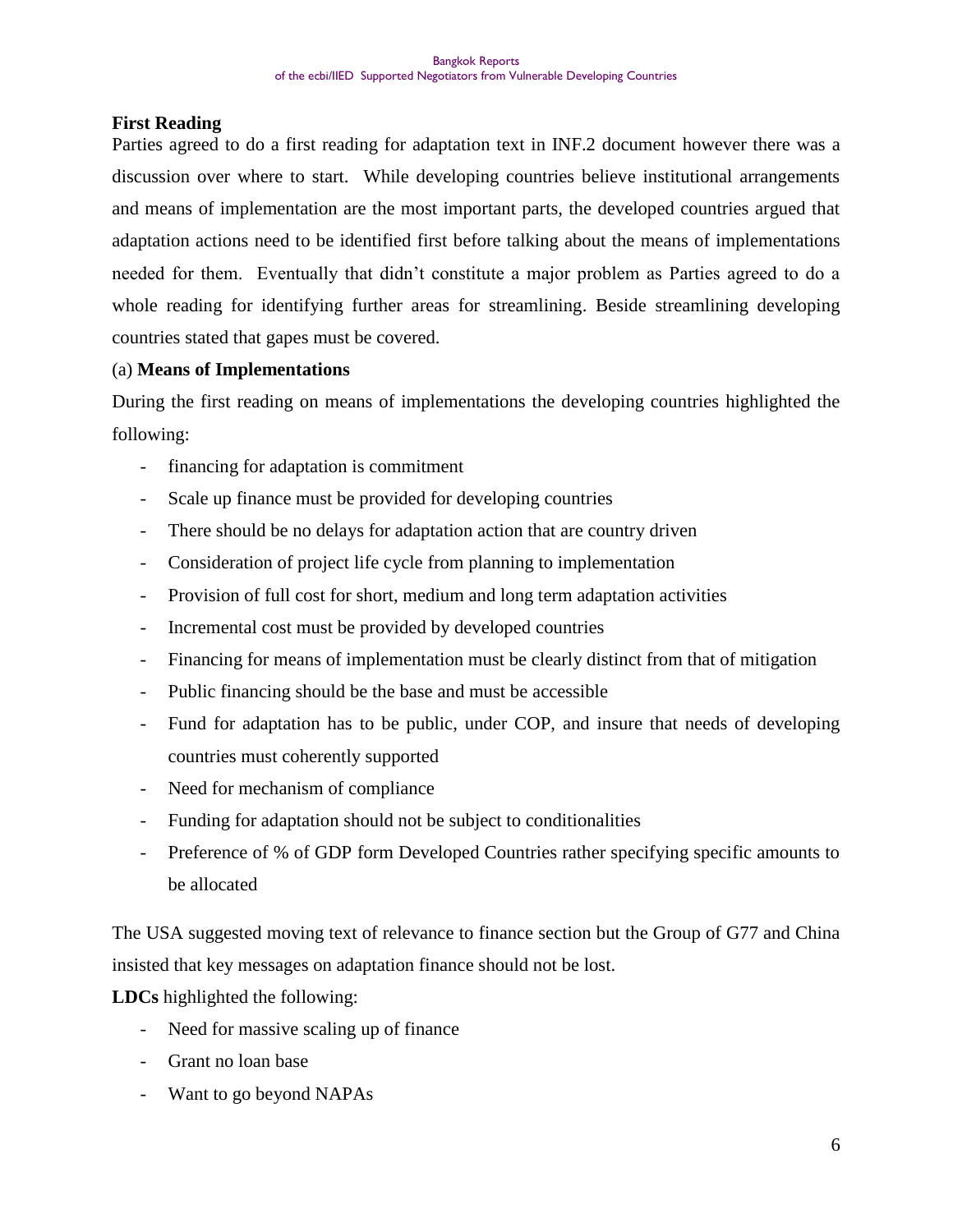- LDCs fund must be continuous and not conditional
- Reference to art. 4.9, emphasising that LDCs, Africa and SIDS are the most affected
- Activities relating to migration and displacement due to climate-related events should be emphasized
- Funding shall be equal to 1.5% of developed countries' GDP.
- focus on actions rather than processes

#### **(b) Institutional arrangements**

On Institutional arrangements the developing countries reiterates the following:

- language should reflect a fulfilment of the commitments of developed countries rather than contributions
- Avoidance of creation of bureaucratic institutions
- Arrangements that make adaptation funds more accessible
- Expedited direct access process for fund

In addition to that the LDCS called for the following:

- Importance of national, regional and international adaptation centres, but with clear differentiation in their roles (The African Group also called for clear distinction between national and regional centres)
- avoidance of burdensome mechanism for MRV of adaptation activities,
- MRVs should only be only for finance from Developed countries
- Adaptation fund should be under the convention

The developed countries (EU, US) suggested consolidation and addressing of issues related to institutional arrangements in clusters

# **AWG-LCA Plenary:**

A stocktaking Plenary of AWG-LCA was held at the end of the first week of Bangkok in order to review the progress been made. Many developing countries asked Annex I countries to demonstrate political will to fulfil their obligations. They stressed the need for a party-driven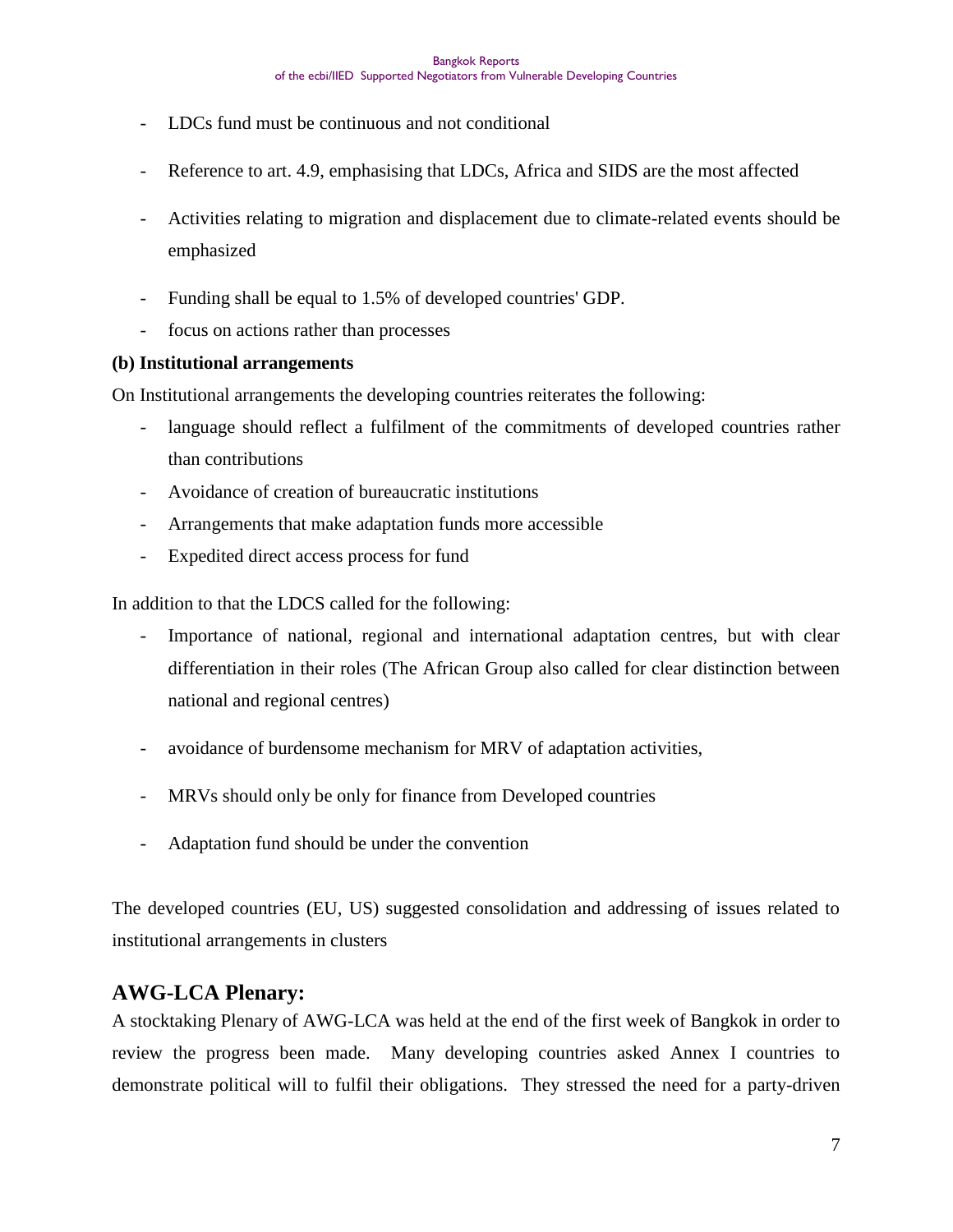and fully transparent process, and for sticking to the clear mandate in the BAP, warning that deviation would mean failure in Copenhagen. Developing countries underscored that a political declaration would not be an adequate outcome from Copenhagen.

Developed countries on the other hand talked about simple and short political agreement. The EU called for focusing on the core issues such as: emission reductions by developed countries; a machinery to enable NAMAs; a robust reporting system; tools and instruments to enable costefficient climate policies; review and compliance; as well as finance, technology and capacitybuilding support. The Environmental Integrity Group, stressed that the outcome from Bangkok should identify the key issues needed in an agreed outcome in Copenhagen.

#### **Non-Paper**

After the first reading (not all the section were covered) the Co-Chairs produced a non-paper reflecting further streamlining of the negotiating text based on Parties suggestions. The nonpaper had annexes which included elements such as functions and tasks. The Co-Chair stated that the consideration of means of implementation should be in the context of ongoing work on finance, technology and capacity building in other contact groups. While some parties stated that the text was helpful for highlighting areas of disagreement others described it as a good basis for conveying an action-oriented message

Developing countries welcomed the text however they laminated the following:

- the need to reflect binding commitments by developed countries,
- Need to highlight short-, medium- and long-term actions.
- expressed concerns with conditionalities in the text
- questioned the role of annexes in the organization of the AWG-LCA"s negotiating and asked for parts of the annexes to be integrated into the main body
- On implementation part, expressed concerns about focus on planning, many paragraphs were about how planning could be done, followed by review
- Reference to finance, technology transfer and capacity building need to be retain in this section

The LDCS agreed on almost all the issues raised by the developing countries (G77 and African Groups) and added the following:

- underscore that priority should be on implementation rather than pilot activities
- proposed a reference to the LDCs in the text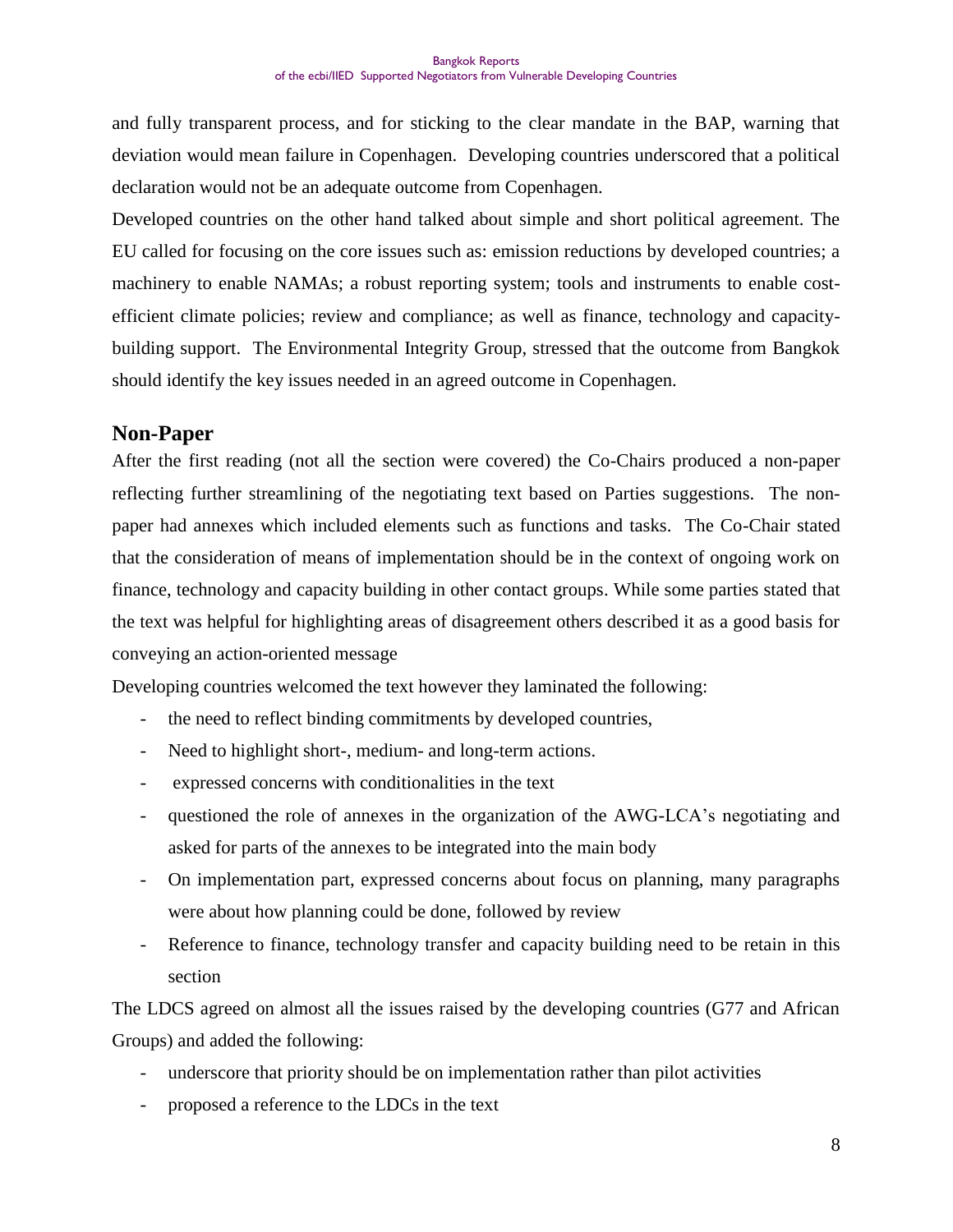The African Group asked for clear reference to definition for who is particularly vulnerable.

On the other hand the developed countries stated that adaptation is for all parties however, they noted that the text did not contain actions that all parties can take to address adaptation. They also insisted that focus should be on contents rather than handling of words.

On the structure and organisation of the text Parties spent considerable amount of time suggesting movement of some text from one section to another, the co-Chairs took note of that and promised to reflect it with all the other suggestion in the new non-paper.

Based on the non-paper the parties discussed all the sections of adaptation in both **formal** and **informal** settings as follow:

#### **(a) Objectives, Scope and Guiding Principles**

The developing countries emphasized that adaptation actions in their countries must be supported by developed countries in accordance with their obligations under the Convention. They stated that adaptation actions should be based on principles of convention and Bali Action Plan (particularly common but differentiated responsibilities). One of the most important principle that was highlighted was country divineness. The most vulnerable Groups stated that the objectives should be to address the urgent and immediate needs of developing countries especially SIDS, LDCs, and African countries.

The developed countries on the other hand underscored that this section should be an over arching objective of enhancing adaptation and that its contents will shape work on adaptation. They highlighted that the focus should be on the most vulnerable developing countries (particularly LDCs and SIDS) and opposed language on impacts of response measures and historical emissions. They stated that integration of adaptation into national planning and policies is a critical element. While acknowledging that adaptation is an additional burden on developing countries, they emphasised concerns against creation of an adaptation sector. They insisted that integration of adaptation into development is critical for implementing adaptation on ground

There was lengthy debate on what was meant by country driven, developing countries argued that it means they should decide what they want to do on adaptation using developed countries support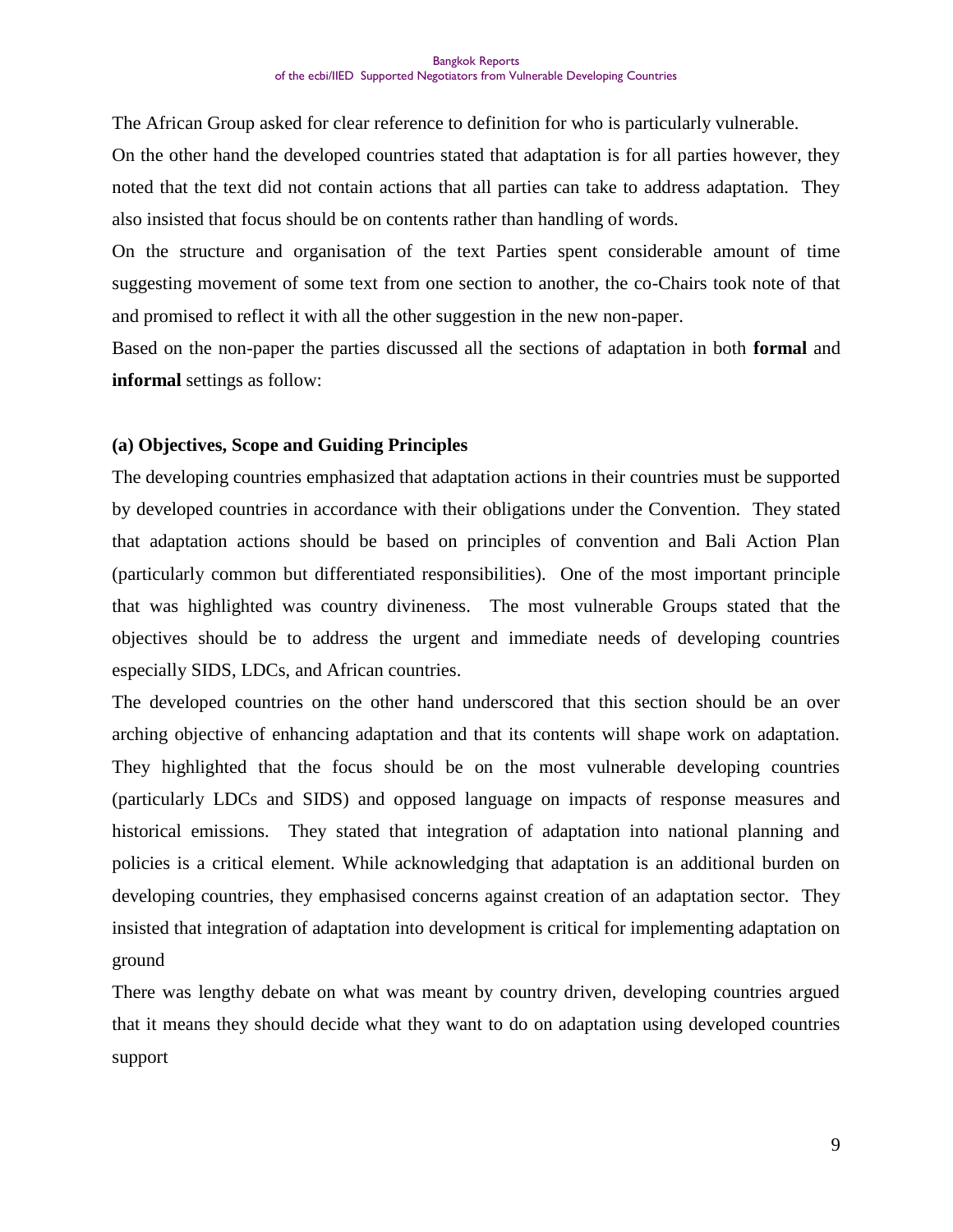#### **(b) Institutional arrangement**

The developing countries stated the following:

- Implementation of adaption action require Institutional arrangement
- There is urgency to have institutions that focus on adaption actions.
- There should be equitable and geographical representation, that must reflect LDCs and SIDs and not only UN regions.
- Need to establish institutions and to strengthen equally the national existing ones
- Adaptation action is country driven accordingly there is a need to see the role of convention at international level reflected into technology transfer and finance.
- Need for regional centre that share the knowledge and focus on implementation of adaptation action, regional adaptation projects/ programmes.

The LDCs emphasised that institutional arrangement is very important for them as they lack capacities and they need them to help building the capacities. They indicated that institutional arrangement should be guided by *conscious* and good will. They should be guided by the conference of the parties and should have fair representation of LDCs and SIDs.

The developed countries highlighted that there is need to understand the needs and function before deciding the institutional arrangement not the other way around. And that if all these institutions are established that will be burden for Convention budget. They question how new institutions are going to relate to existing ones. Canada suggested the evolution of the LEG into adaptation advisory panel.

#### **(c) Monitoring and Reviewing:**

Developing countries expressed frustration regarding the lack of delivery with regard to implementation. The rationale of the monitoring and reviewing is to assess the delivery of the support/financial resources. They stated that the text must focus on convention articles (4.3, 4.4, 4.5) and principles. They also stated that developed countries should use existing reporting mechanism such as national compliance and that financial reporting must be regular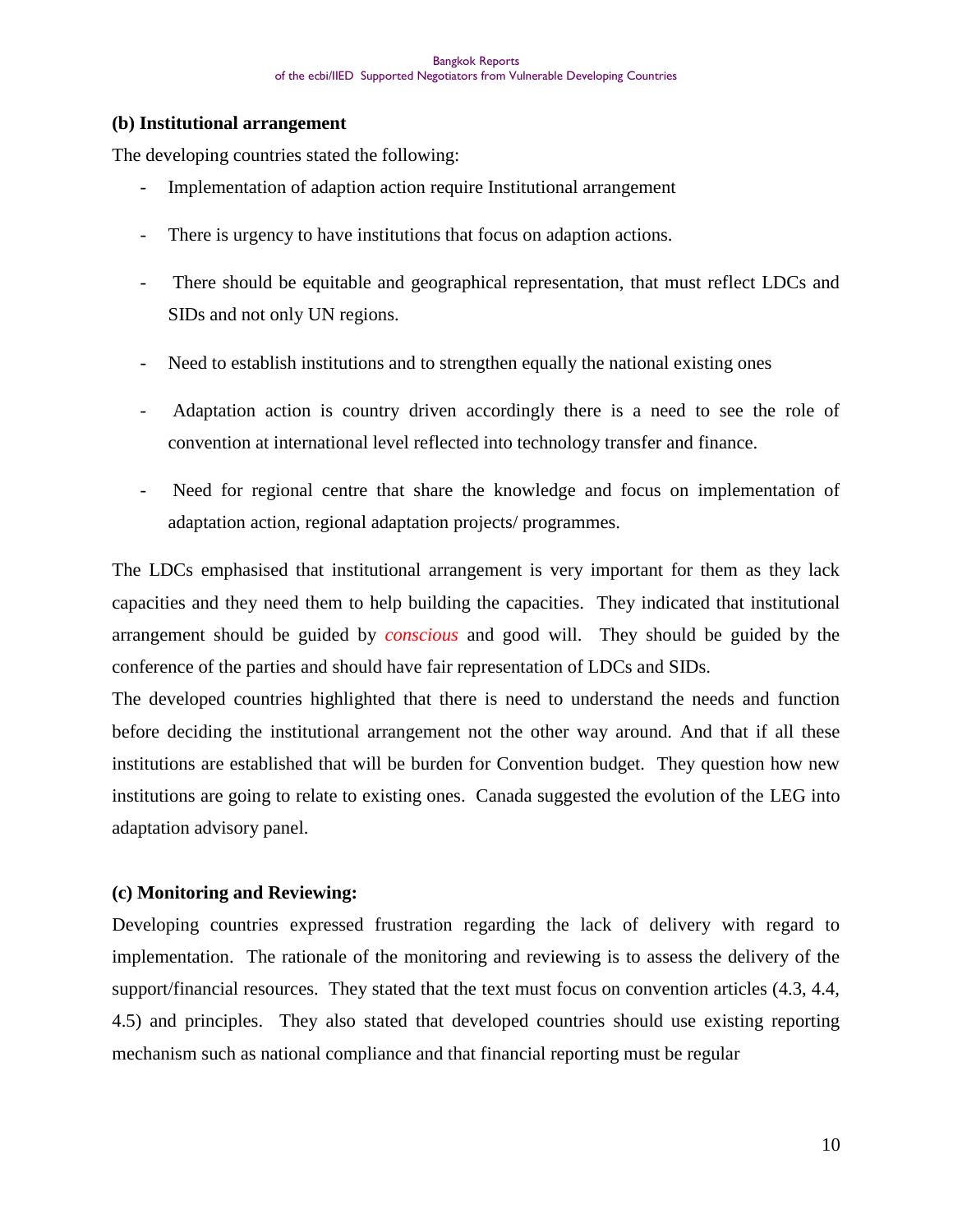Developed countries stated that monitoring and reviewing are important and essential elements to any framework on adaptation. In order identify good practices and where are the gapes. However they believe that monitoring and reviewing should not be limited just to finance and support but also to progress made on ground. All countries should monitor adaption action and support and that the COP should use that to suggest further action needed. Developing countries responded to that by saying developed countries reporting is a commitments under the Convention. However reporting for adaption is not mandatory under the Convention. They also mentioned that they receive very little amount of money regardless of the size of the countries. Article 12.3 stated that Annex I countries should provide detailed information with regard to art. 4.4, 4.5. LDCs stated that their capacities are limited and they don"t want monitoring for the small amount of money they receive as that constitutes a burden to them.

#### **(d) Risk reduction and management**

The developing countries highlighted many issues:

- Despite of all our effort they will be considerable loss and damage
- Important of risk reduction and management under conditions of limited capabilities facing extreme climate changes
- Need for financial and institutional management for handling risk and enhancing adaptation and they have to be looked after by the international community
- Considerable % of adaptation fund should be allocated to disaster management
- Need to express the need of the developing countries particularly the most vulnerable LDCs, SIDs and Africa.

#### **(f) Monitoring and reviewing**

The developed countries stated that t this section addresses one part of the multi-window fund they believe that the focus should be on the what (actions) and leave how (finance) to other group. The EU stated that insurance is very central but not applicable as selection of tools is something for countries to decide. Japan underscore that it is premature to agree to insurance or compensation as it is difficult to differentiate between climate change impacts from weather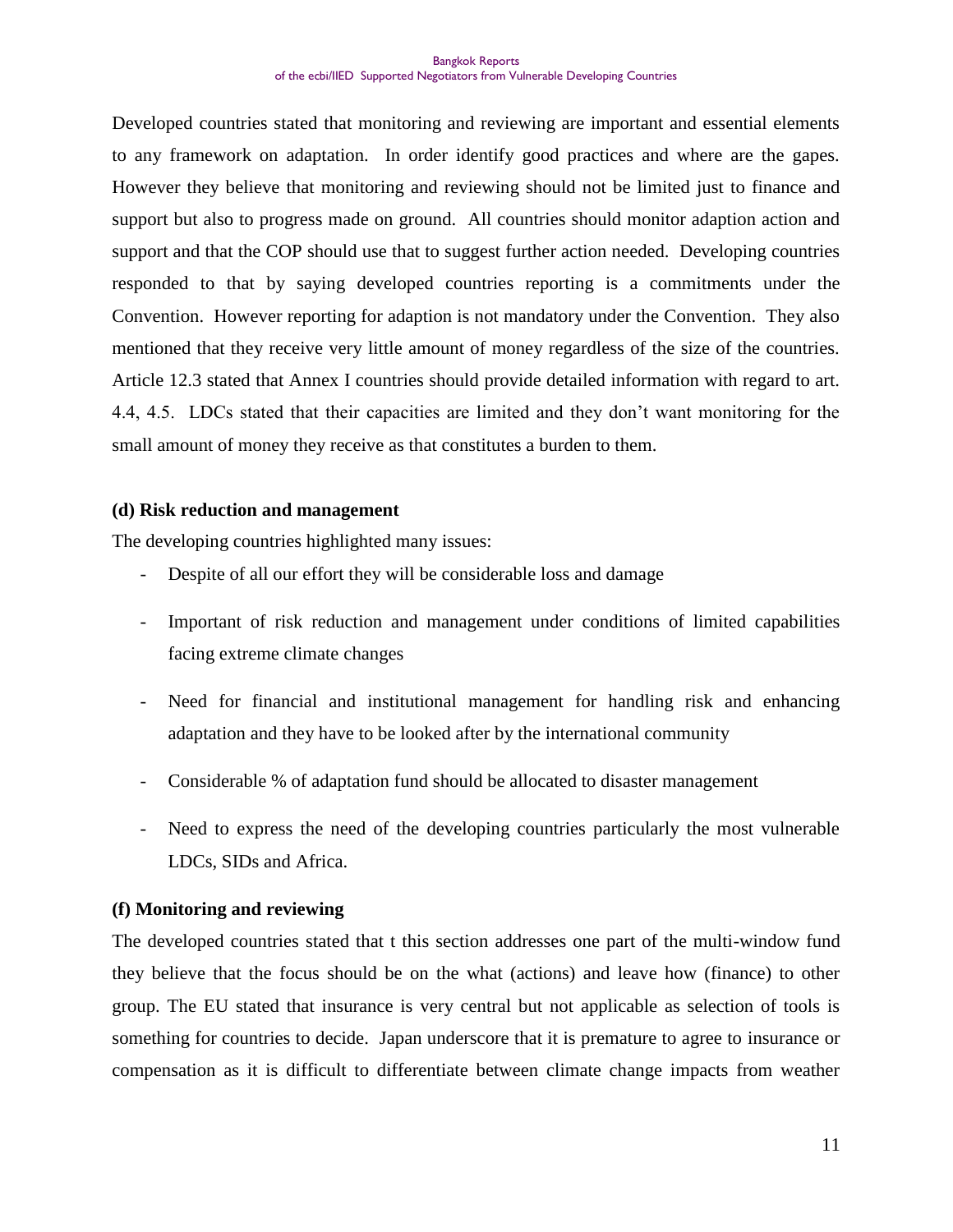impacts. In future to do that there will be need to accumulate data but we don"t have that in this section.

#### **Finance of adaptation**

The developed countries stated that discussion should be divided into what (actions)? And how (support)? and that the former should be discussed under adaptation while the latter should discuss elsewhere (finance section). They agreed however that finance, technology transfer and new financial arrangement are needed. But they insisted that there should be better utilisation of the existing institutions. Regarding funds developed countries did their best to avoid their responsibilities/commitments and starting talking in their proposed funds about capabilities and contributions of all parties even developing countries *with exception* of LDCs and SIDs.

The developing countries repeatedly underscored that provision of support must be under the COP, they stated that they prefer programmatic rather than project base approach that allow stand alone projects. The LDCs added that from the experience of the NAPA, the question of adequacy of resources is one issue, the other one is accessibility.

#### **Response measures**

The response measures remain one of the unresolved issues during Bangkok session, while OPEC countries advocate for it to be retain under adaptation, AOSIS and the developed country Parties (USA, EU) insisted that it could be addressed under 1b (vi). Response Measure was reflected in the non-paper text and that was strongly opposed by AOSIS and developed countries, they reiterates that the text is suppose to address adaptation to the adverse impacts of climate change. However Saudi Arabia insisted that article 4.8 should be retained and underscored its importance for their country.

#### **Recommendation**

- There is a need to keep complementary and consistence in issues addressed in adaptation in line with finance and technology and capacity building.
- Call for urgent implementation of adaptation actions for LDCs and SIDs
- There must be caution against attempts to weakening the unity of the developing countries. The most vulnerable have every right to receive attention/special consideration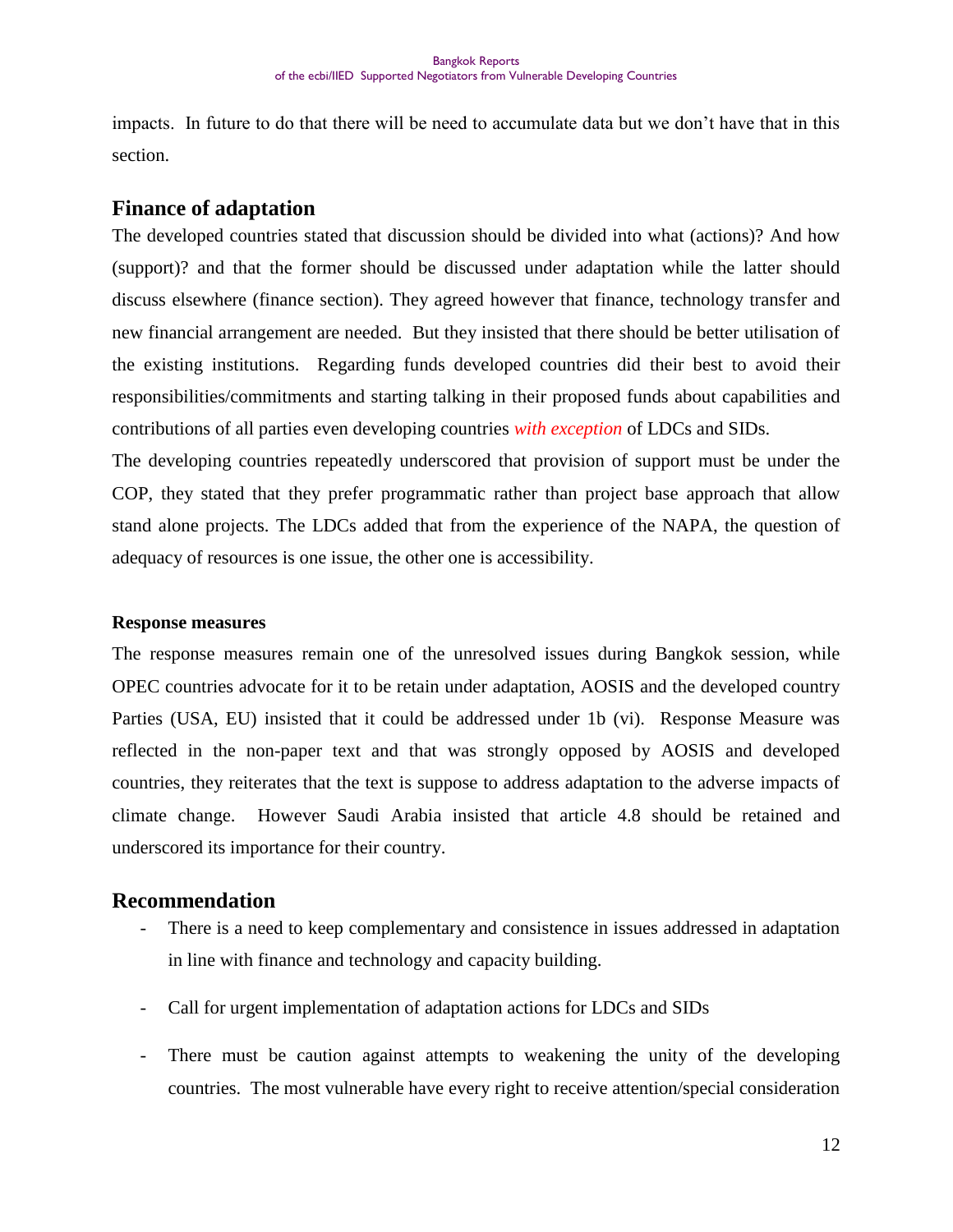of the international community. That is their right and if certain developed countries expressed sympathy to them that must not be viewed as favour as they should be doing even more than that

- I believe as LDCs we must be careful with the effort to integrate adaption in development as that is going to dilute financial commitment and weakening opportunities of standalone adaptation project
- Messages regarding money claims are not yet strong enough we might need to coordination on that with other Groups of developing countries
- Latin American Countries led by Colombia are still opposing reference to particularly vulnerable countries however with no alarming influence, however that might still need some bilateral
- LDCs need to speak about their rights in a very strong voice as they are claiming rights given to them by the Convention. I believe that they should not ask developed countries to be guided *by conscious* as that might give the feeling that they are begging for mercy.
- LDCs still need to put more effort on coordination in order to come out with strong positions. LDCs coordinators should always coordinate well with their group as well as with each other on the interlinked issues in Finance, Technology Transfer and adaptation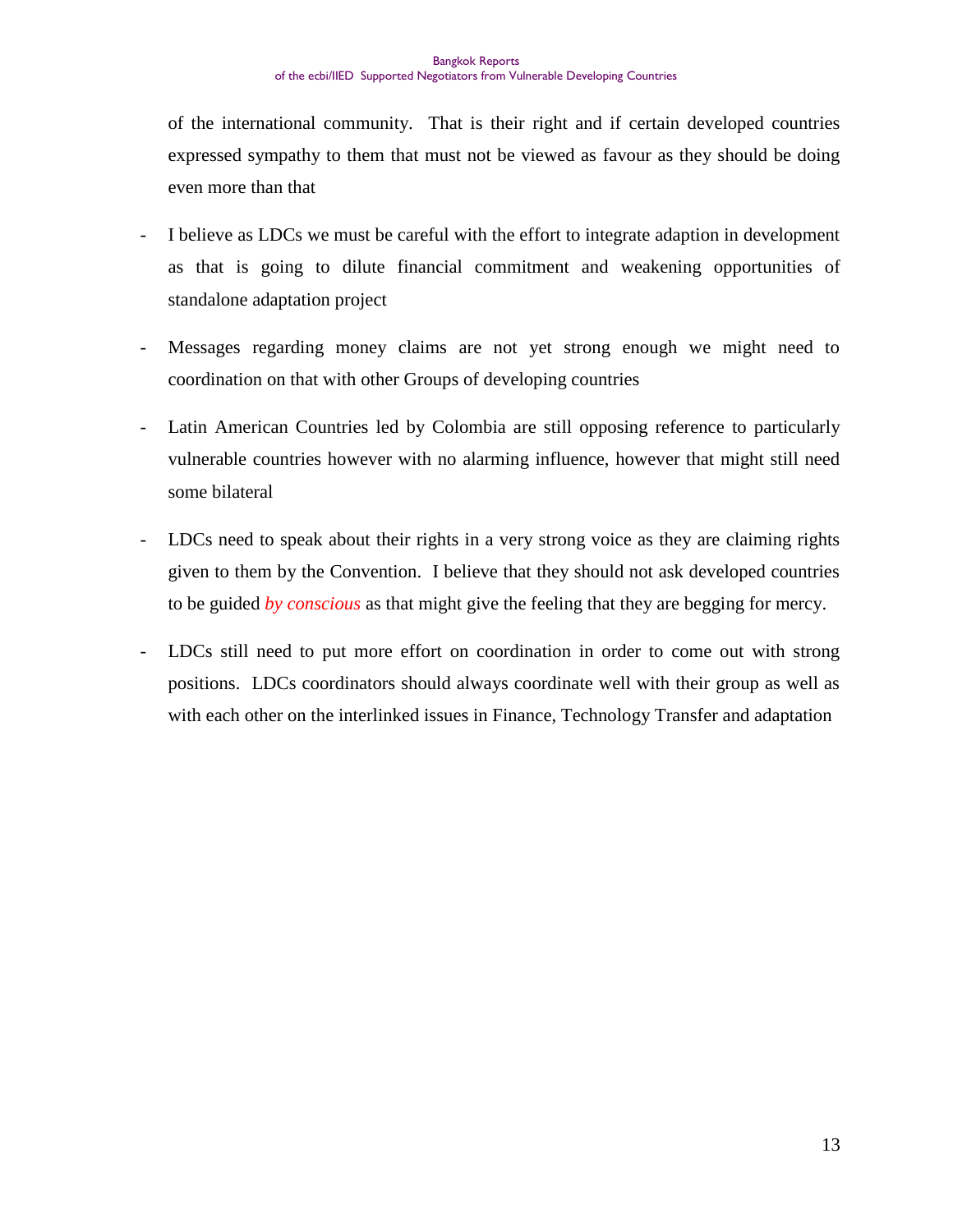# **Report on the Seventh Session of the AWG-LCA, Bangkok, Thailand; 28 September to 9 October 2009**

# **By: Momodou Njie**

#### **Email: [njaaye@hotmail.com](mailto:njaaye@hotmail.com)**

#### **1. INTRODUCTION**

In the run-up to COP 15 to held in Copenhagen in December 2009, several consultative sessions between signatories to the FCCC have been held this year, the latest being informal consultations in Bonn from 10 to 14 August 2009. At the close of the Bonn meeting, there was little agreement on the: 1) form of the financial mechanism under the FCCC, 2) role and magnitude of public and private funding for adaptation and mitigation actions, and 3) methodology to establish assigned amounts of greenhouse gas emission reductions. The kaleidoscopic set of perspectives, ideas and proposals is contained in the document FCCC/AWGLCA/2009/INF.2 laid before parties meeting for the 7<sup>th</sup> Session of the AWG-LCA in Bangkok, from 28 September to 9 October 2009.

In many ways, the Climate Summit for Heads of State and Government held the New York headquarters of the UN on September 22, is a symbolic curtain-raiser for the AWG-LCA and twin-track AWG-KP meetings in Bangkok. Indeed, the UN Secretary-General highlighted the following as critical elements of successful negotiations before and during COP 15 in Copenhagen (Denmark): a climate-resilient, low emissions future; enhanced action to assist the most vulnerable and poorest to adapt to the impacts of climate change; more ambitious action to reduce emissions, significantly scaled-up financial and technological resources and an equitable governance structure.

Echoing the UN Secretary-General and emphasising the high-level support delegates have, the UNFCCC Executive Secretary expressed confidence that delegates would negotiate in good spirit and make some progress in both AWG-LCA and AWG-KP processes. Other eminent speakers at the welcoming ceremony spoke delegates facing of a "race against time," and urging "commitment to reaching a deal in Copenhagen that includes all the building blocks of the Bali Action Plan (BAP)".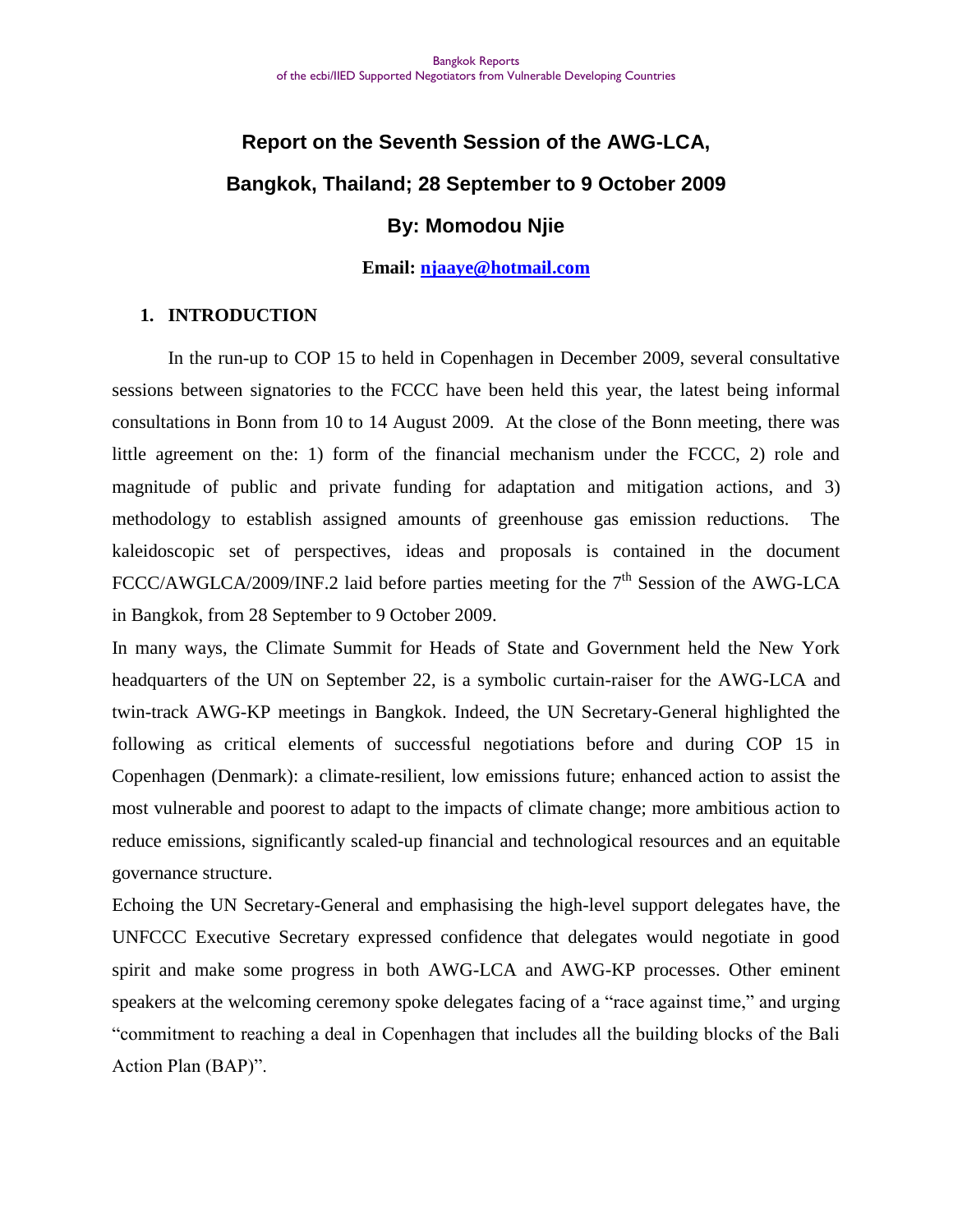My participation in discussions/debates aiming to trim down negotiation text to be laid before COP 15 was in the context of adaptation and finance contact groups of the AWG-LCA. Interventions by various parties during these discussions are covered n some detail in section 2 of this report. Under section 3, I reflect on a number of issues in the hope of providing clarity or insights beneficial to LDC negotiators and their allies. Before concluding remarks in section 5, I use section 4 to report on a side event in which IAPAL was presented to a select group of NGOs.

#### **2. ADAPTATION AND FINANCE NEGOTIATIONS**

Parties considered Annex II on enhanced action adaptation and its means of implementation, and Annex IV of FCCC/AWGLCA/2009/INF. 2 on enhanced action on the provision of financial resources and investment, in conjunction with explanatory notes contained in FCCC/AWGLCA/2009/INF.2/Add.1 for the purpose of streamlining and consolidating text into intermediate outputs (i.e., non-papers) that facilitate further trimming down of negotiating text. Interventions by parties, sometimes contradictory, regarding the form and substance of text are described and discussed below:

#### **2.1 ADAPTATION**

 $\overline{a}$ 

Brazil indicated possibilities of streamlining certain sections of negotiating text. The EU proposed consolidation of some elements under new sections, whilst the G77+China wished to see the consolidation exercise reflecting different timescales. The USA drew parties' attention to the limits of consolidation cautioning against risk of over-consolidation. The G77+China, African Group (Ghana) and EU (Sweden) provided helpful suggestions on streamlining text. Bolivia called for language reflecting a "fulfillment of the commitments of developed countries," as replacement for "contributions." Co-Chair Kolly presented Non-paper # 8 as part of the process of streamlining the negotiating text. He noted that operative text was reflected in the main body and other elements placed in Annexes.<sup>1</sup> He also pointed out that parties' objections on specific contents were not taken into account. Sweden and Brazil questioned the place of annexes in the negotiating text. East Timor asked for partial integration of annexes in main body of text. The Philippines called for adequate reflection of annexes in body of text. AOSIS (Cook Islands) requested bracketing of texts referring to response measures. The Russian Federation

<sup>&</sup>lt;sup>1</sup> The attention of LDC readers is drawn to the omission of levies on international air travel from list of financial resources spilling over from page 9 to page 10 of Non-paper#8. Readers' attention is also drawn to item (d) which has no obvious correlated from alternative sources of funding listed in Annex IV of FCCC/AWGLCA/2009/INF. 2. For that reason its inclusion needs to be explained. I did not have the opportunity to raise these in Bangkok. The group simply ran out of time.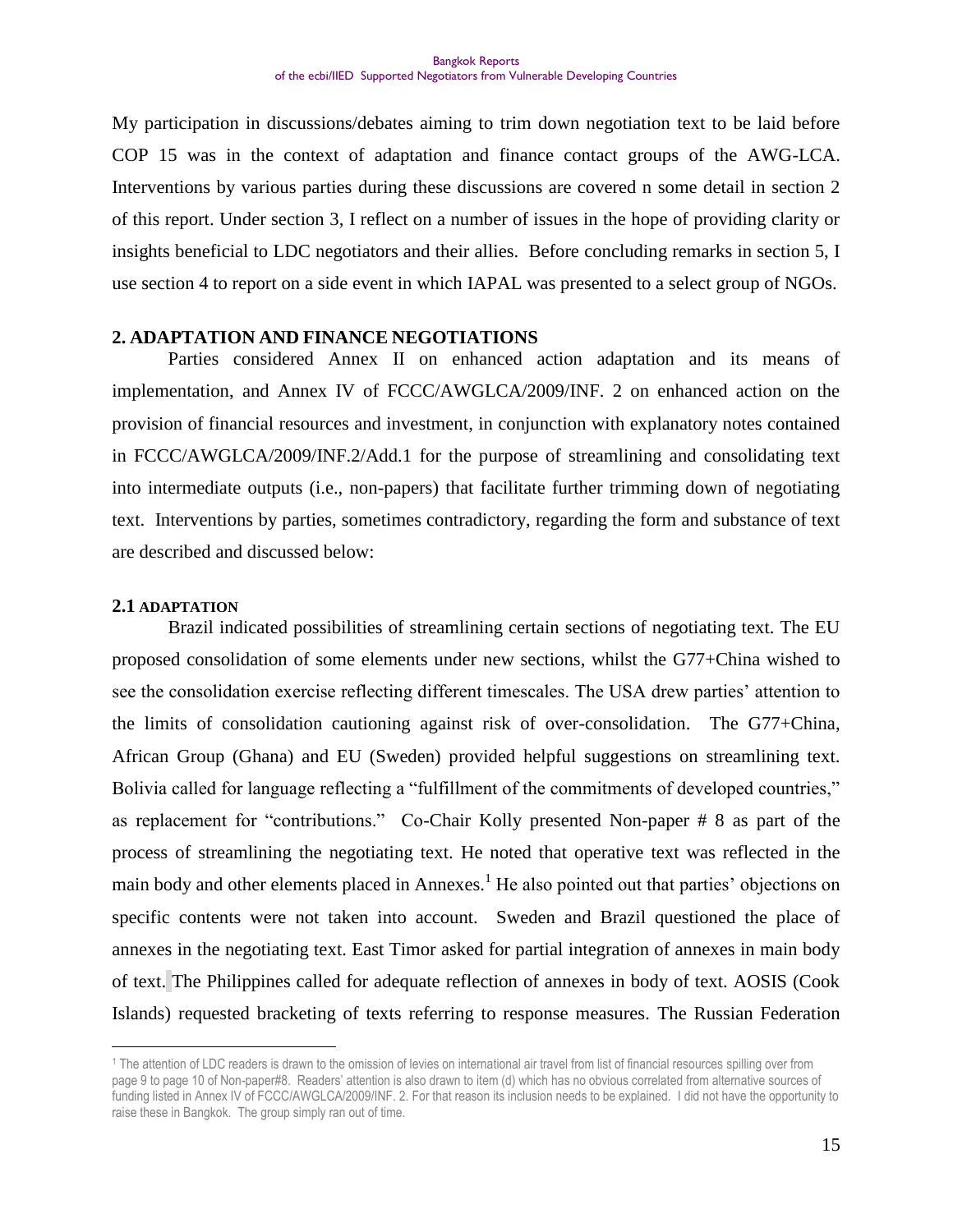called for inclusion of economies in transition in the specific parts of the negotiating text. Commenting on "scope and guiding principles" in Co-Chair Kolly"s non-paper, Australia called for language showing that that adaptation will need to be undertaken by all parties. The Philippines suggested that definitions and principles need to be consistent with the FCCC. Tanzania, for African Group, supported by Bangladesh for the LDCs, and Cook Islands for the AOSIS, called for a focus in the streamlined text on actions rather that processes. AOSIS (Barbados and Cook Islands) and the Umbrella Group (USA, Norway) suggest deletion of text referring to "response measures" from Annex II of FCCC/AWGLCA/2009/INF. 2, a suggestion strongly rebutted by OPEC countries (Saudi Arabia, UAE, Algeria).

#### **Objectives, Scope and Guiding Principles**

LDCs (Bangladesh) voiced concerns that integration of adaptation into development plans could detract from the value of stand-alone activities and encourage developed countries to sign-off their commitments to adaptation funding. While acknowledging that adaptation is an additional burden on developing countries, the Umbrella Group (USA and Norway) stressed the importance of integrating adaptation into national planning and policies as opposed to the creation of an "adaptation sector." The G77+China (Maldives) stressed that adaptation actions in developing countries must be supported by developed countries in accordance with their obligations under the FCCC. AOSIS (Cook Islands) noted that the immediate objective of adaptation funding is addressing urgent and immediate needs of developing countries especially SIDS, LDCs, and African countries. China drew attention to different interpretations what constitutes a "country-driven" process. Canada voiced its unambiguous understanding as a process in which national governments take the lead role in identifying and communicating their priorities (to the relevant FCCC bodies), and also in implementing (adaptation) actions.

#### **Implementation of adaptation action**

AOSIS (Cook Islands, Tuvalu) called for differentiation between enabling activities and implementation, and LDCs (Tanzania) pointed out that priority should be on implementation rather than pilot activities.

#### **Means of implementation**

G77+China (Maldives) supported by LDCs (Bangladesh) called for consideration of life cycle of funding of adaptation activities, highlighting the desirable characteristics of financial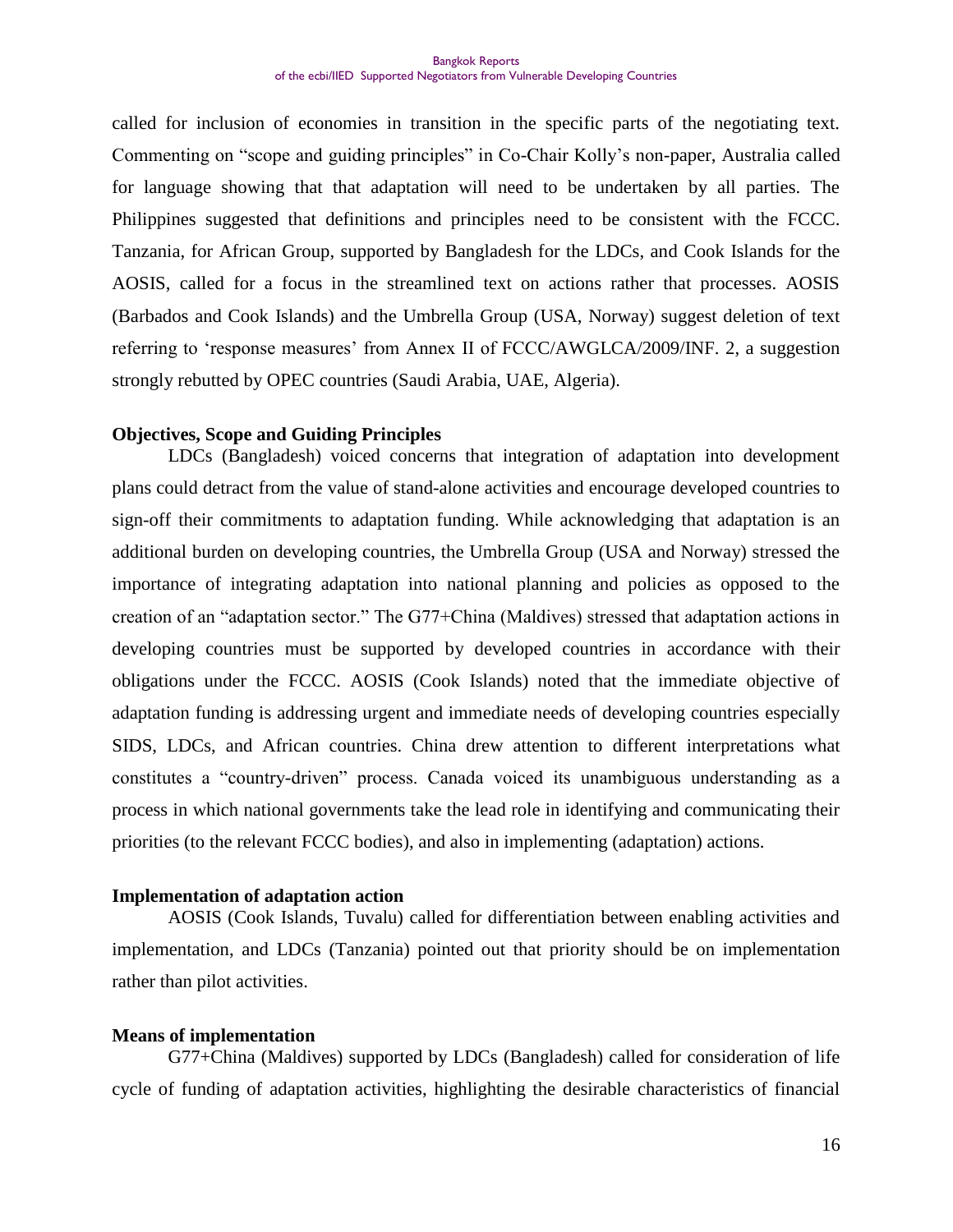resources (i.e., new, predictable and additional to ODA) mobilised under the financial mechanism. Stressing that funding should be grant-based; LDCs (East Timor, Malawi, Bangladesh) opposed co-financing arrangements for adaptation actions. LDCs (Bangladesh) emphasised that flow of public funds should be scaled up to at least 1.5% of developed countries" GDP. The group also suggested that 70% of adaptation funds should be earmarked for the LDCs, SIDS, and African countries.

**[Risk reduction, management and sharing][Risk management and risk reduction strategies, including risk sharing and transfer mechanism such as insurance][Risk reduction and management]**

Columbia added that 30% of adaptation funding should be allocated to disaster reduction and preparedness activities.

# **[Monitoring ...action and support][Monitoring .....supported action][Measures……][Review of progress]**

The Maldives advocated for a mechanism that oversees developed countries' compliance with their funding obligations.

#### **2. 2. FINANCE**

There was agreement on the need for simple and operational language, but some of the connotations of "forward-looking language" did not go down well with G77+China which view the idea as a means of sweeping aside all mention of historical responsibility. Parties had different ideas on how to deal with the section on "Principles": G77+China suggested better articulation; Canada suggested refining and maintaining focus on actionable items; Uganda and Columbia suggested replacement with principles in FCCC; the EU suggested deletion of some section and the USA deletion of the whole section. Through designated spokespersons of party groupings, the G77+China (Philippines), LDC (Uganda) and AOSIS (Barbados), as well as individual countries (USA, Japan, Saudi Arabia), suggested amendments relating to the arrangement and length of preambular text of Annex IV of FCCC/AWGLCA/2009/INF. 2. In particular, the USA called for greater emphasis and focus on operational elements of the text. Saudi Arabia called for the elimination of proposals that are at odds with the FCCC. The African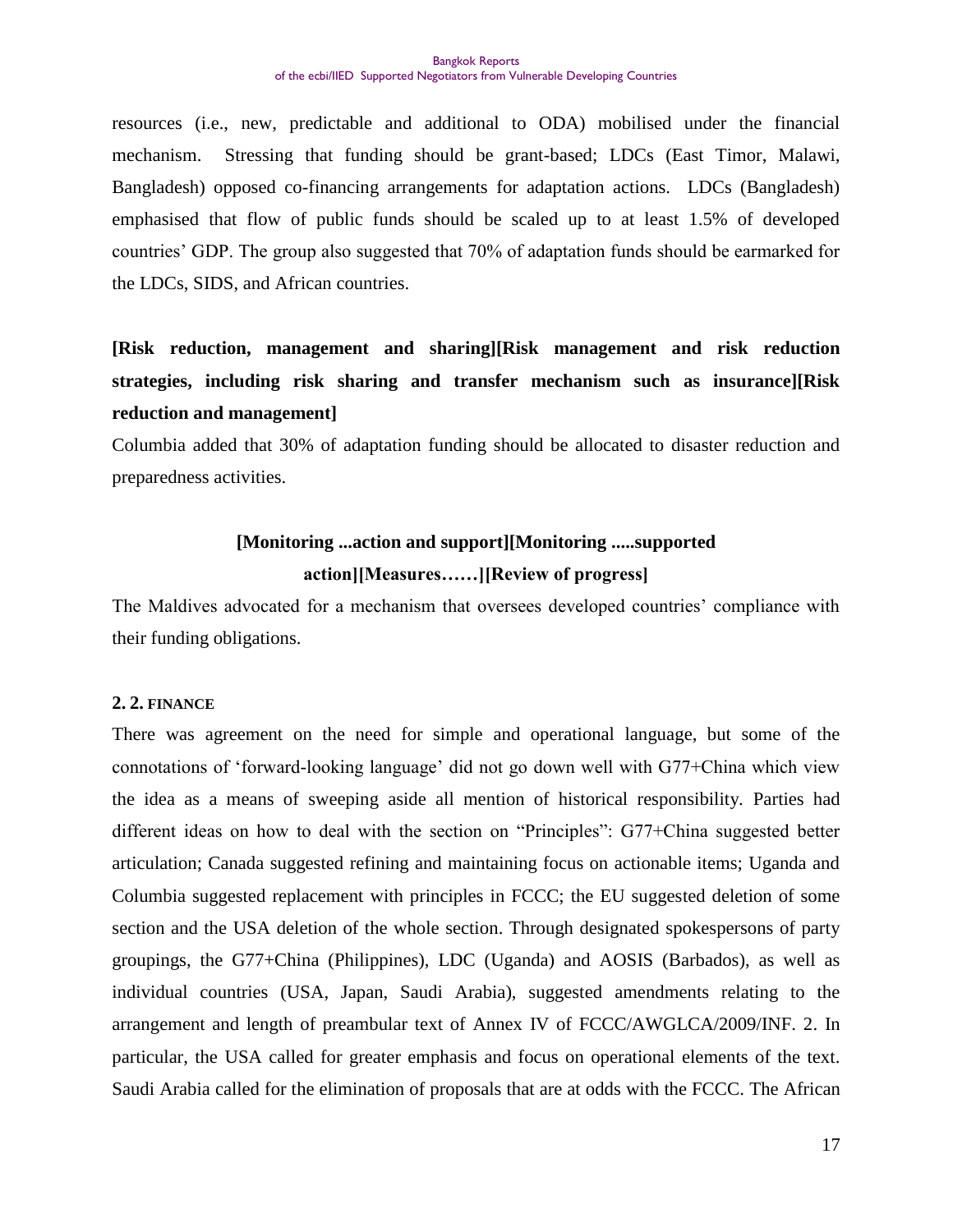Group (Tanzania) called for differentiation between mitigation and adaptation funding. The EU (Sweden) underscored the need to highlight domestic mobilisation of financial resources, by all countries, to support some domestic actions. The G77+CHINA and OASIS (Barbados) expressed dissatisfaction over language limiting the scope of financial resources to cover costs of mitigation and adaptation actions by developing countries. AOSIS (Barbados) opposed OPEC countries" (Saudi Arabia, Kuwait, Nigeria) request for a reference to response measures.

#### **[Generation][Provision] of financial resources**

Canada, Japan, G77+China, EU spoke passionately about the public and private sector sources of funding, without agreeing on a clear for the private sector or its contribution to overall funding requirements. Pointing out international law principles as basis to redress damage caused by climate change damage AOSIS (Barbados) and LDCs (Uganda) concur that funding should come primarily from public sources, be supplemental to ODA and meet developing countries" requirements. Expressing its support to Barbados and Uganda, The Gambia also drew attention to advantages of and classification errors surrounding the international air passenger levy (IAPAL) proposed by the LDC Group.<sup>2</sup> Switzerland highlighted its country's proposal for a uniform global levy for countries with per capita emissions above 1.5 to 2.0 tonnes of  $CO<sub>2</sub>$ . Bangladesh informed the meeting about its establishment of a Climate Change Trust Fund with an initial endowment of US\$ 100 million from the government. The USA also informed parties that the US Congress has approved a substantial increase in funding to vulnerable countries. It called on non-Annex II countries with the financial capacity to contribute to global efforts to do the same. Both the USA and Saudi Arabia object to proposals centred on international levies, but for different reasons. Whist the USA pleads conflict with domestic laws, Saudi Arabia avers that levies would hurt specific economic sectors. The USA cannot participate either in

<sup>2</sup> Mr. Chairman

I would like to associate the Gambia with statements made by other colleagues to the effect that public treasuries in Annex II countries should provide the bulk of funding for adaptation.

In discussing private sources of funding however, we should be careful not to throw the baby out with the bathwater. Whilst acknowledging the erratic and unpredictable behaviour of commodity markets, there is nothing stopping us from focusing our attention on private sources capable of providing **predictable** and substantial amounts as complementary sources of funding for adaptation.

In this regard, I want to draw your attention to paragraph 16, Option 5 (p.135). As the text stands, Alternative 1 and its variant Alternative 2 (adaptation funding only) are not comparable to Alternative 3 (adaptation and mitigation funding) which should be treated separately. Notice that Alternatives 1 and 2 (a kind of solidarity levy) target individuals/households based on ability to pay, whereas Alternative 3 (a bunker fuel levy) targets firms/businesses within the same economic sector. Why can't we have both instead of being forced to make a choice? I think that all new, additional, sustainable and predictable resource streams are valuable.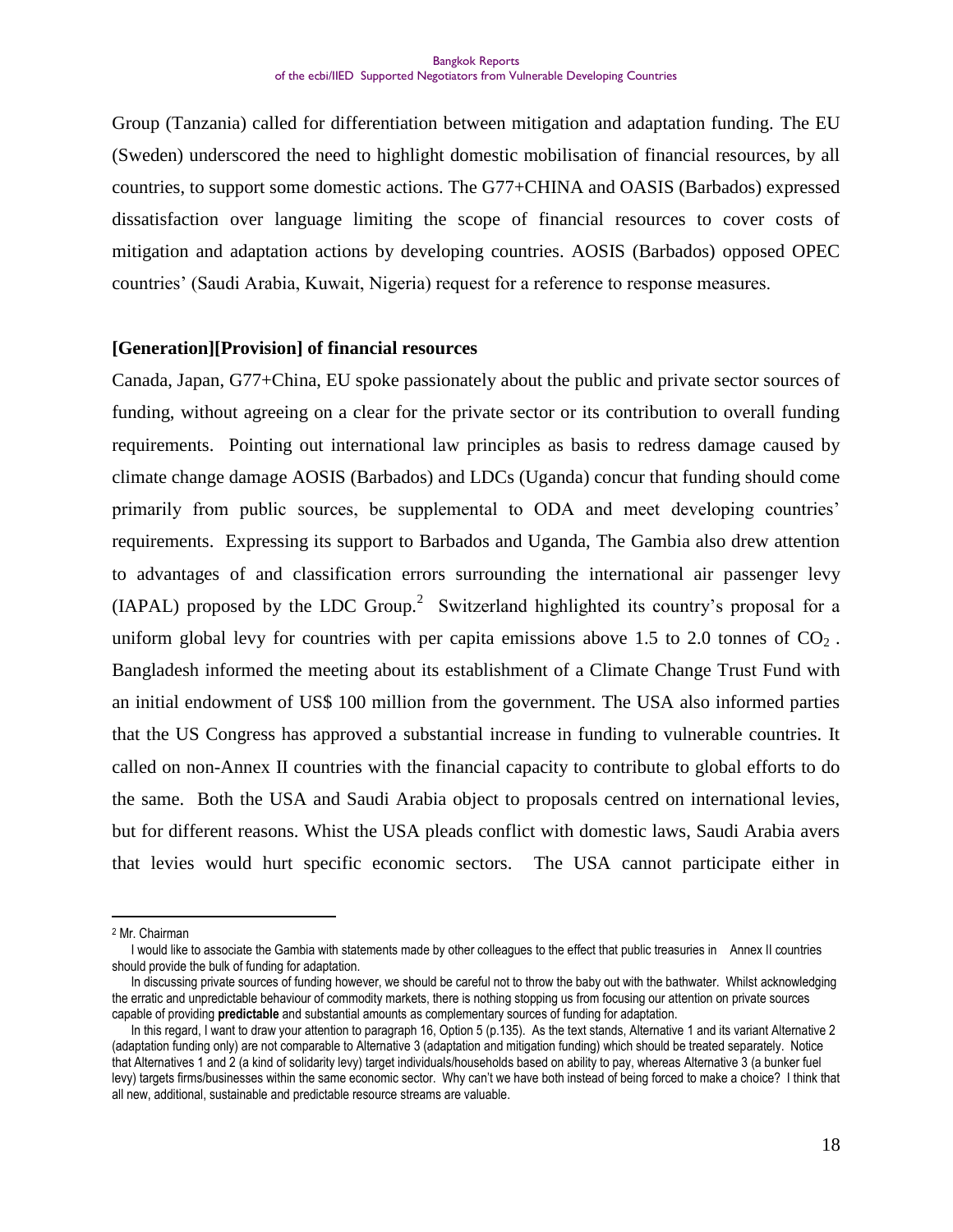auctioning of AAUs (Norway"s Proposal) because it is not a party to the Kyoto Protocol. The G77+China (Philippines) observed that funding outside the FCCC does not fulfill developed countries" commitments under the FCCC. AOSIS (Antigua and Barbuda) voiced concern that many of the proposals for generating/providing financial resources did not reflect the idea of commitments and obligations. Antigua and Barbuda, supported by the Philippines, argued that ODA should not be mixed with meeting developed country obligations. G77+ China (Philippines) expressed great concern that developed countries might divert traditional ODA resources to climate change-related activities at the expense of other development activities. India observed that ODA financing is discretionary while climate change finance should be assessed based on clear acknowledgement of historical responsibility. Japan cautioned against excluding ODA from resources the flow calculus. In the same vein, Canada characterized ODA as no more than a technical accounting concept. New Zealand argued the sense in maximizing resources from bilateral, regional and other multilateral channels, rather than shutting them out. India pointed out adaptation costs in the range of US\$75 - 100 billion per year is probably underestimates actual costs, but could be used as a starting point for the discussion on scale of resources required. Adding to this point, The Gambia called for regular updates of adaptation costs by the UNFCCC.<sup>3</sup> The Philippines cited a number of statistics on financial resources developed countries were able to mobilize within a short time span to rescue the private sector. Therefore, these countries cannot claim not having enough public money to meet their obligations. AOSIS (Papua New Guinea, Antigua and Barbuda) called for a formalized process to refine estimates of financial resources required at regular intervals. The EU (Sweden) called for a discussion on linkages/relationships between the plethora of options to ensure a coherent system for generation of financial resources.

#### **[Institutional arrangements][Institutional structure]**

An unresolved debate between the EU (Sweden), Umbrella Group (USA, Norway), and Environmental Integrity Group (Switzerland) on one side, and the G77+China (India) on the

<sup>3</sup> Mr. Chairman,

The Gambia supports Philippines on behalf of G77 and China, Egypt on Africa, Uganda, on behalf of the LDCS. Mr. Chairman, the Gambia would like to point out that the scale of financing is evolutionary in character. A very recent authoritative study (Parry et. al. 2009) suggests that UNFCCC estimates are two to three times lower than real needs. The Gambia believes therefore that what is required is to leave the scope open and the UNFCCC to carry out/commission regular studies/assessments to inform assessed contributions over specific time horizons.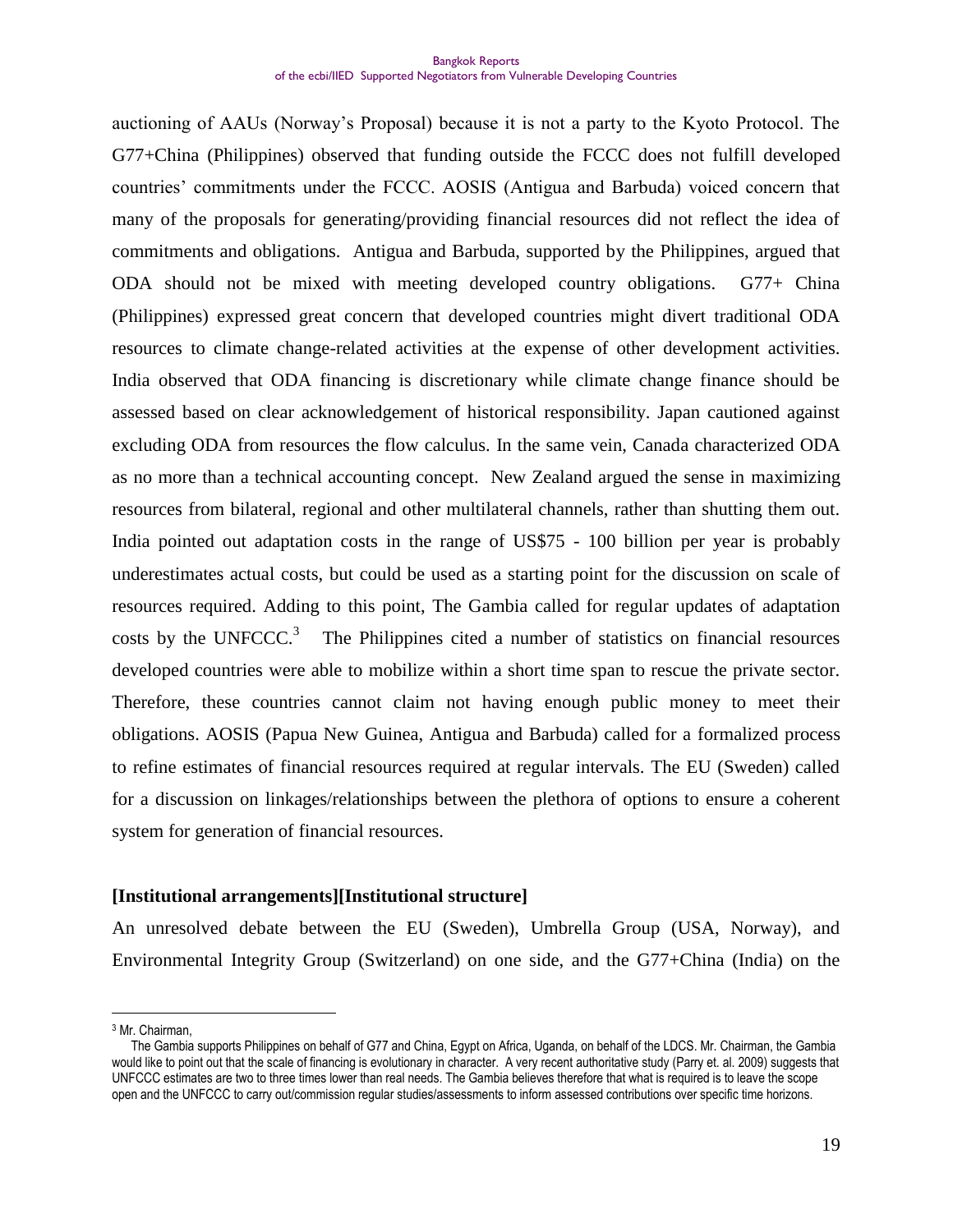other, is whether "defining" and "establishing" a financial mechanism (FCCC Article 11) means the same thing. $4$ 

Australia advocated for a facilitative platform operated by the UNFCCC Secretariat that matches developing countries' funding requirements with funding opportunities and enables contributors and recipients to navigate funding arrangements. Argentina described its proposal which aims at establishing dedicated adaptation and mitigation fund under the FCCC, managed by two executive bodies accountable to the COP. Norway requested that its proposal on auctioning AAUs be reflected in the main body of Non-paper #15 and not only as the annex.

Mexico and the G77+China (Philippines) made requests for re-articulation of their respective proposals. Mexico provided further clarification of its proposal highlighting the fact that differentiated contributions, based on a criteria cited in the proposal, would be required from all parties/subscribers. The formula used will ensure that developing countries" contributions are smaller compared to others, and LDCs would be exempt from making contributions. Mexico also added that participation in its Green Fund does not relieve parties/subscribers of their financial obligations under the FCCC. G77+China indicated that the multi-lateral fund to be established through its proposal provides resources for both mitigation and adaptation activities. G77+China (India, Pakistan, China, South Africa, Venezuela) questioned the merit of the Mexico"s proposed Green Fund which: 1) evades the question of historical responsibility, 2) makes developing countries" access to funds conditional upon their prior contributions. The USA explained the essentials of its proposal for a global fund for climate, highlighting balanced representation in its governance framework, calling for contributions from all parties except LDCs, and clarifying non-mandatory characteristic of contributions. The USA noted that its proposal envisaged a simple trust fund structure with balanced governance and based on fair operating rules. Pointing out that the FCCC "serves as a floor and not a ceiling" where financial contributions are concerned, the USA argued that the FCCC does not prohibit any country from making voluntary contributions. The Russian Federation agreed that countries should be incentivized to make financial contributions, adding that countries with economies in transition should be eligible for funding under certain conditions. G77+China (Philippines) commented that the USA proposal does not address problems with the current financial mechanism. Bangladesh likened the USA"s

<sup>4</sup> This apparently trivial issue goes to the heart of the debate on a reformed/new financial architecture.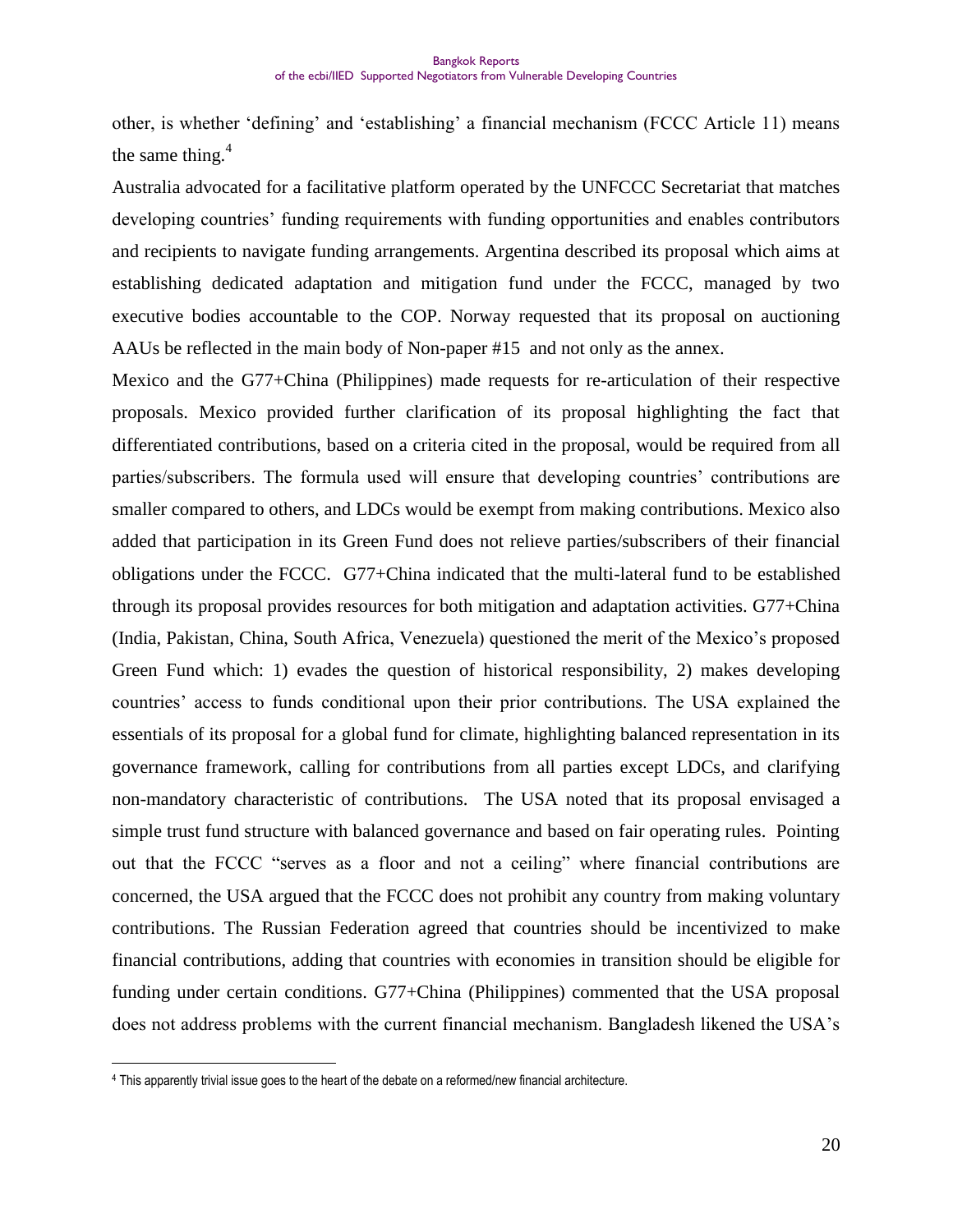proposal to the Mexican Proposal under different packaging. The USA clarified that its proposal for a global climate fund envisaged new institutional arrangements and not the creation of a new institution. G77+ China (Philippines) accused developed countries of denying their historical responsibility and their corresponding commitment to provide financial resources and transfer technology. Saudi Arabia concurred by saying some options on sources of funding attempt to renegotiate the FCCC.

The USA expressed its support for the continued operation of the GEF as an operational entity of the financial mechanism, and envisages priority-setting and eligibility criteria to remain with the ambit of the COP. The USA argues in favor of using existing financial institutions that have administrative capacity and fiduciary experience to handle the flow of funds on the scale envisaged. Japan also spoke in favor of strengthening existing financial institutions to maximize effectiveness. Indonesia voiced its indifference to using existing institutions if they are adequately reformed. G77+China (Philippines), LDCs (Uganda), the African Group (Egypt) disagreed citing these institutions" poor track record on service delivery and resistance to reform. G77+China concur with LDCs (Uganda) and African Group (Egypt) on a financial architecture consisting of "one house with multiple windows". Canada agreed on the need to support adaptation in most vulnerable countries and creation of financial architecture that maximizes effectiveness of service delivery. Canada supported using existing institutions, reforming these to the extent possible and exploring new institutional arrangements where gaps exist. AOSIS (Antigua and Barbuda) called strengthening the GEF and for a strong replenishment. AOSIS pointed out that upcoming discussion on replenishment of the GEF are an excellent opportunity to reform the GEF. Switzerland encouraged parties to engage in the GEF replenishment discussions. The Gambia said that the GEF should not operate alongside a new financial mechanism because; given the choice, developed countries would only make contributions to the GEF thereby undermining the new financial mechanism.<sup>5</sup> Tanzania suggested using the

<sup>5</sup> Mr Chairman,

Inasmuch as our meeting wants to reach a compromise on institutional arrangements, having the GEF operating side-by-side with a new financial mechanism is likely to undermine this new institution simply because developed county contributors are more likely to go to the GEF. The fact is we cannot have the GEF and a new financial mechanism competing for funds. We have to make a choice between the GEF on the one hand, and other proposals on the other.

As to the GEF, the onus is on parties wishing to maintain it to demonstrate how new rules/measures designed to improve 'effectiveness" really works. Our experience in last 15 years is that financial mechanism operating through the GEF has not worked in developing countries favour.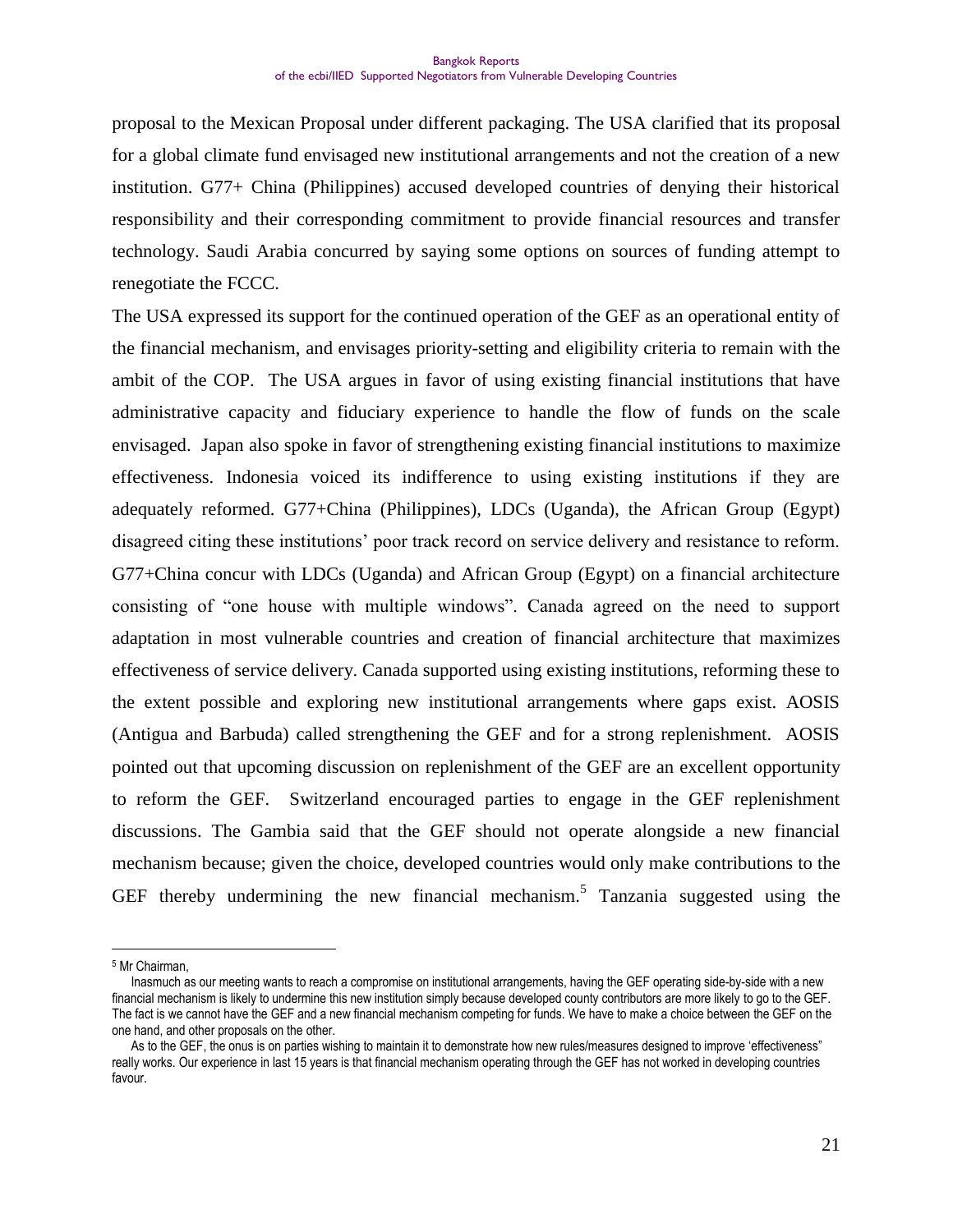Adaptation Fund under the Kyoto Protocol as a model to address issues of governance and access. LDCs (Uganda) observed that the on-going debate is about making current institutions more responsive and less expensive for implementation of enhanced action on adaptation. Canada expressed reservations about the idea that "bigger is less costly or more efficient", and also flagged an (apparent) conflict between country-driven processes and the position of some parties that receive contributions outside the FCCC. India said only funding channeled through the financial mechanism established under the FCCCC should count towards the fulfillment of Annex II parties' financial obligations. Columbia proposed inclusion of a funding window for REDD in the multi-window financial mechanism mentioned by other parties. In the last The USA quickly read through text relating to a "matching entity" that it subsequently submitted to chair for incorporation in negotiating text.

A friend of the Chair reported on constructive informal discussions he had with proponents of different institutional options and the merging consensus that some options can be successfully merged and total number of options reduced from nine to four. Once work on this is completed the result will be conveyed for the chair for consideration and eventual posting on the UNFCCC website.

#### **[Compliance][MRV]**

On matters related to compliance, Uganda proposed a two-stage compliance regime; 1) "naming and shaming" defaulters as an initial step, and 2) imposition of penalties for non-compliance with commitments.

The EU said compliance "means more than just penalties". G77+China cautioned against confusing compliance with MRV. New Zealand and the USA expressed their preference for MRV as the definitive heading for the section on Compliance/MRV, pointing out that compliance is a cross-cutting issue, The USA called for called for a reference to "mutual accountability" in the text. The Philippines is also to submit new text on the compliance mechanism.

#### **3. ANALYSIS**

Country and coalition positions are still far apart on the most important issues: 1) what is most appropriate institutional structure that should receive and disburse financial resources for implementation of adaptation actions, 2) what role should the GEF play in the new dispensation,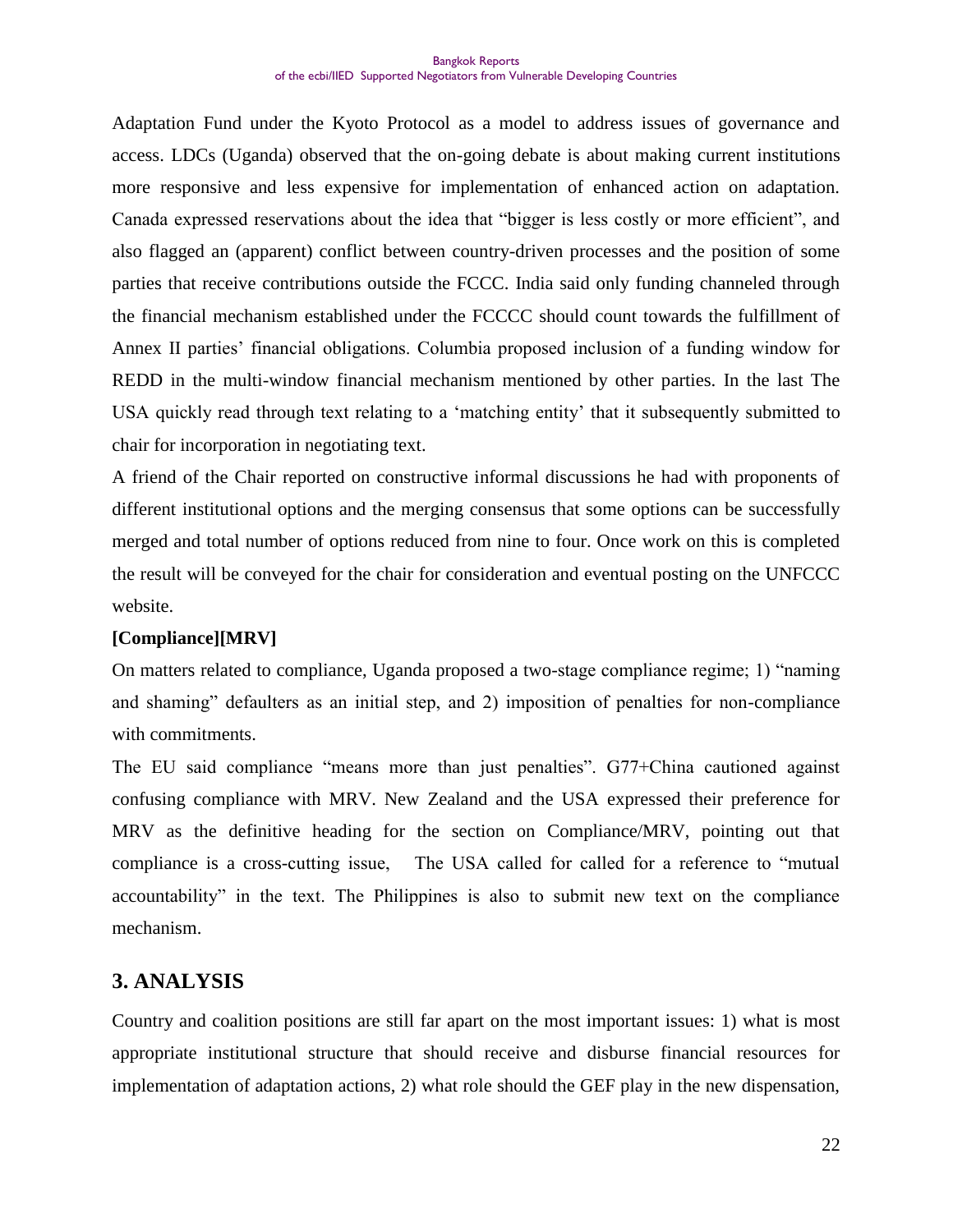3) are all developing countries entitled to funds generated/provided under the financial mechanism.

Several options for an institutional structure have been put forward, and the UNFCCC Secretariat expects to shortly receive proposals of integration/hybridisation of some options from a friend of the Chair on adaptation finance. From an LDC and G77+Cina perspective, COP guidance of newly established or existing entities is not enough. The entity(ies) must be **accountable** to the COP (Article 11.1). The COP must have full oversight and control of operations related to the receipt and disbursement of funds on its behalf. Options featuring entities that do not satisfy/acquiesce to this condition should be eliminated from further consideration. In my point of view, attempts to subject the GEF to the "authority of the COP" are doomed to failure because: 1) the GEF is not established by the FCCC; and 2) the GEF Council answers to other Principals. Furthermore, reform of the GEF has its limits.

In effect, allowing GEF to receive funds raised under the FCCC could allow developed countries to bypass and undermine new entities established by the COP. It has been argued that the GEF has the requisite administrative capacity and fiduciary experience to handle scale of funds. This is true, but it is equally the case that COP"s arrangement with the GEF is an interim not a permanent one. Observe also that GEF"s capacity was not acquired overnight. Under new institutional arrangements in which GEF does not play the role of receiver of funds, it could provide auditing and/or other functions that the COP may wish to assign it. In the *interim*, the GEF should cooperate with the COP in building the capacity of new entities entrusted with the operation of the financial mechanism.

According to the FCCC, all developing countries are entitled to funds generated under the financial mechanism. It is their right to claim or waive their entitlement. Arguments that some developing countries should be contributors rather than recipients of financial resources do not stand up to scrutiny. First, they are legally flawed. Second, developed parties have had every opportunity to replenish the LDC Fund since 2001 but have failed to do so. It s also conveniently forgotten that 2% share of proceeds from the CDM is South-South transfer of funds in which China and India are major contributors.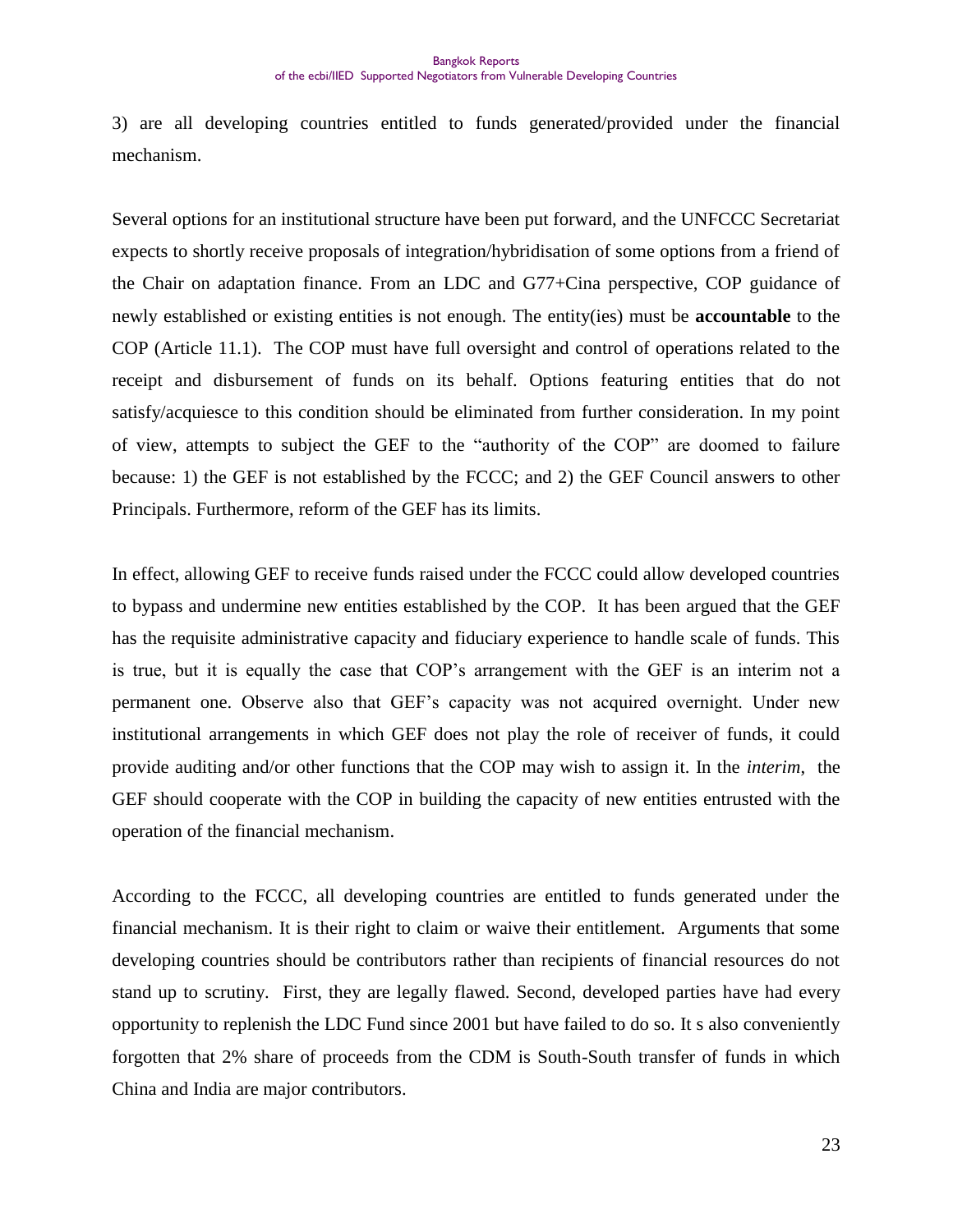A careful reading of interventions indicates that parties are holding on to their proposals without bothering to examine or acknowledge the merits of alternative proposals. With the exception of reactions to proposals by other parties, this timid approach to negotiations is ultimately unproductive. When I read through different alternatives however, I realise that addenda to negotiating text, non-papers or the like give no indication of what constitutes decisive criteria (basis for elimination of some options) and other criteria (basis for ranking and selection of remaining options). In the circumstances, parties are more likely to reach agreement as a result peer-pressure, or through compromise that does not guarantee the selection of best options or alternatives. By equating consensual with unanimous decision,  $6$  parties have apparently chosen to complicate their task by handing veto power to individual parties. This is the Achilles heel of the negotiation process.

Japan, New Zealand, and Canada amongst other developed countries argue strongly in favour of link ODA to climate change adaptation. This is fine, but on two conditions. First they should significantly scale up and fulfil their 0.7% GDP pledge,<sup>7</sup> and second, the COP should agree on a cap to the amount of ODA that can be counted towards developed countries" obligations. The cap on funding would allow developed countries to use ODA for replenishment of climate trust funds such as the one established by Bangladesh and get credits under the FCCC, but the same time prevent them from completely by-passing the entity(ies) created under financial mechanism (FCCC Article 11.5).

The G77+China needs to dedicate time to concerns of the OPEC countries. The coalition needs to constructively engage with these countries instead of ignoring their demands and AOSIS"s awkward position of opposing Saudi Arabia"s interventions on impact of response measures at every opportunity. True, OPEC countries are vulnerable to adverse impacts of climate change, but this is not their overriding concern as the issue is being championed by others (on their

<sup>6</sup> Consensus: broad agreement. From Latin *consentire* (to agree)

Unanimous: total agreement. From Latin *unus* (one) + *animus* (mind)

<sup>7</sup> It is well known that the majority of developed countries have not fulfilled their pledge on ODA, and have not shown any indication of changing the situation for the better. One may wonder what are the prospects of asking developed countries to provide an additional 1.5% of their GDP. And if countries do not comply, how does one ensure they do?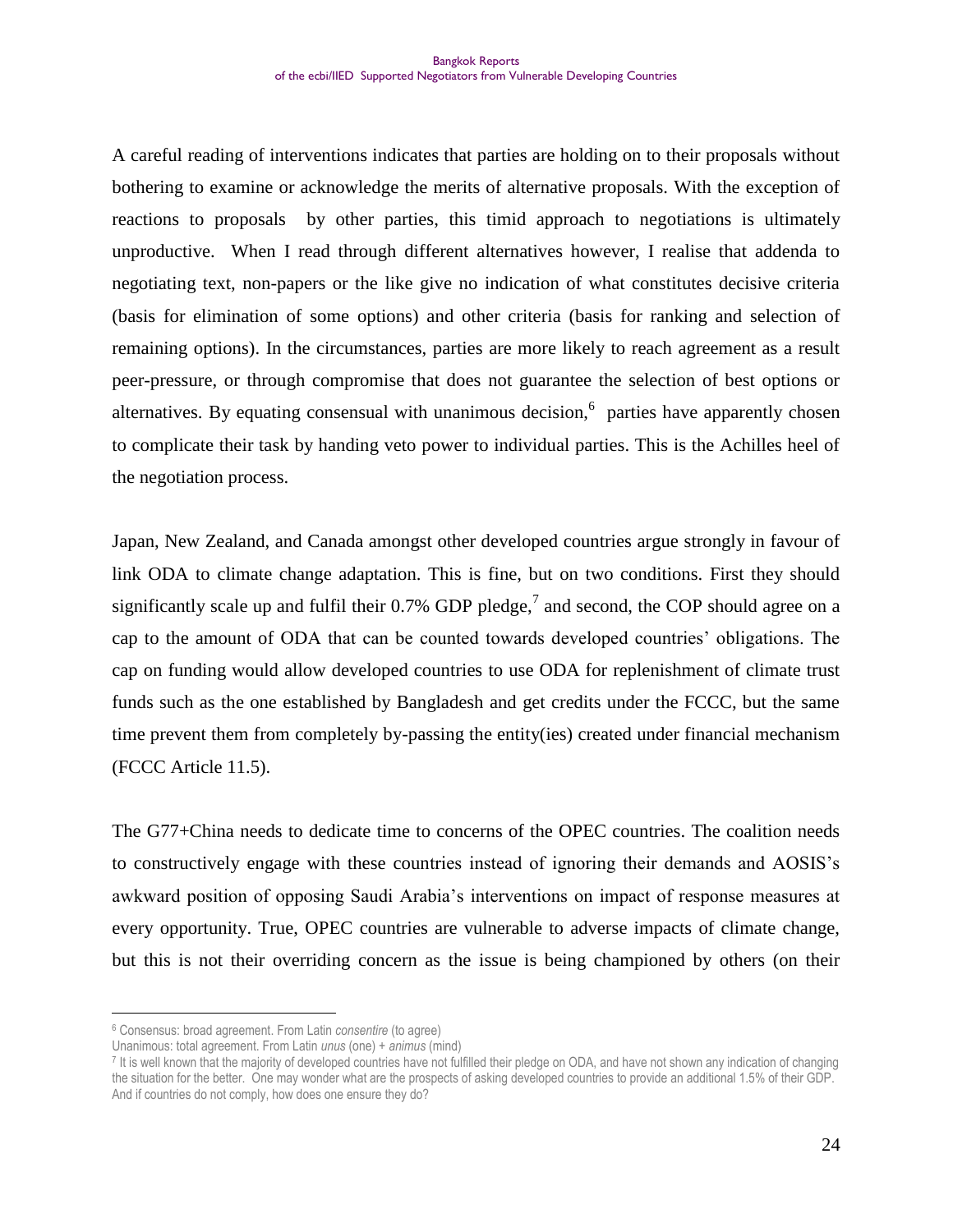behalf). The Mexican and USA proposals based on core principles such as: "Countries that do not contribute are not entitled to benefits", and "All countries have common responsibilities towards climate change" are a distraction from the bigger picture. Whilst LDCs are exempt from making contributions under these and other proposals, the group should view this as its 'right' and not a 'gift' that can be used to drive a wedge between the LDCs and the wider G77+China. Clearly Saudi Arabia bases its judgement on IAPAL"s negative imapct on unspecified, presumably tourism sector, on a misconception that a small increase in air fares cause tourists to change destinations or sty at home. The empirical evidence and computational results both prove the contrary. G77+China coordination meetings could be made more effective if a consolidated presentation is made by its coordinators and parties engage in a brainstorming/Q&A exercise to develop, refine and update group strategy.

The USA may not be a party to the KP, but that was and still remains its choice. Therefore, its argument of non-ratification of the KP cannot be an excuse for its inability to participate in the auctioning of AAUs. Because the KP is 'self-executing' under American law, and former President G.W. Bush did not like its ramifications, this was the main reason why President Bush withdrew from the KP, even though other countries were looking up to US leadership. The USA proposal on the financial mechanism is consistent with its overall strategy (See Implementation Agreement) to weaken the FCCC. Quite surprisingly, the EU, an ardent advocate of the KP and leader in the absence of the USA, with other countries are falling into the USA"s sphere of influence.

Developed countries ambivalence towards India and China in particular has more to do with economic and power relations and less to do with climate change, but is unfortunately defining the contours of climate change negotiations. Because China rise as an economic superpower seems inexorable, developed countries want it to take on a greater share of responsibilities now, ignoring that fundamental and inconvenient truth that they have failed to fulfil their own obligations. Legal penalties, not reputational losses are indeed the most important in disciplining and deterring non-compliance (with obligations). How one makes some countries comply, especially P5 members of the UN Security Council, is another matter altogether.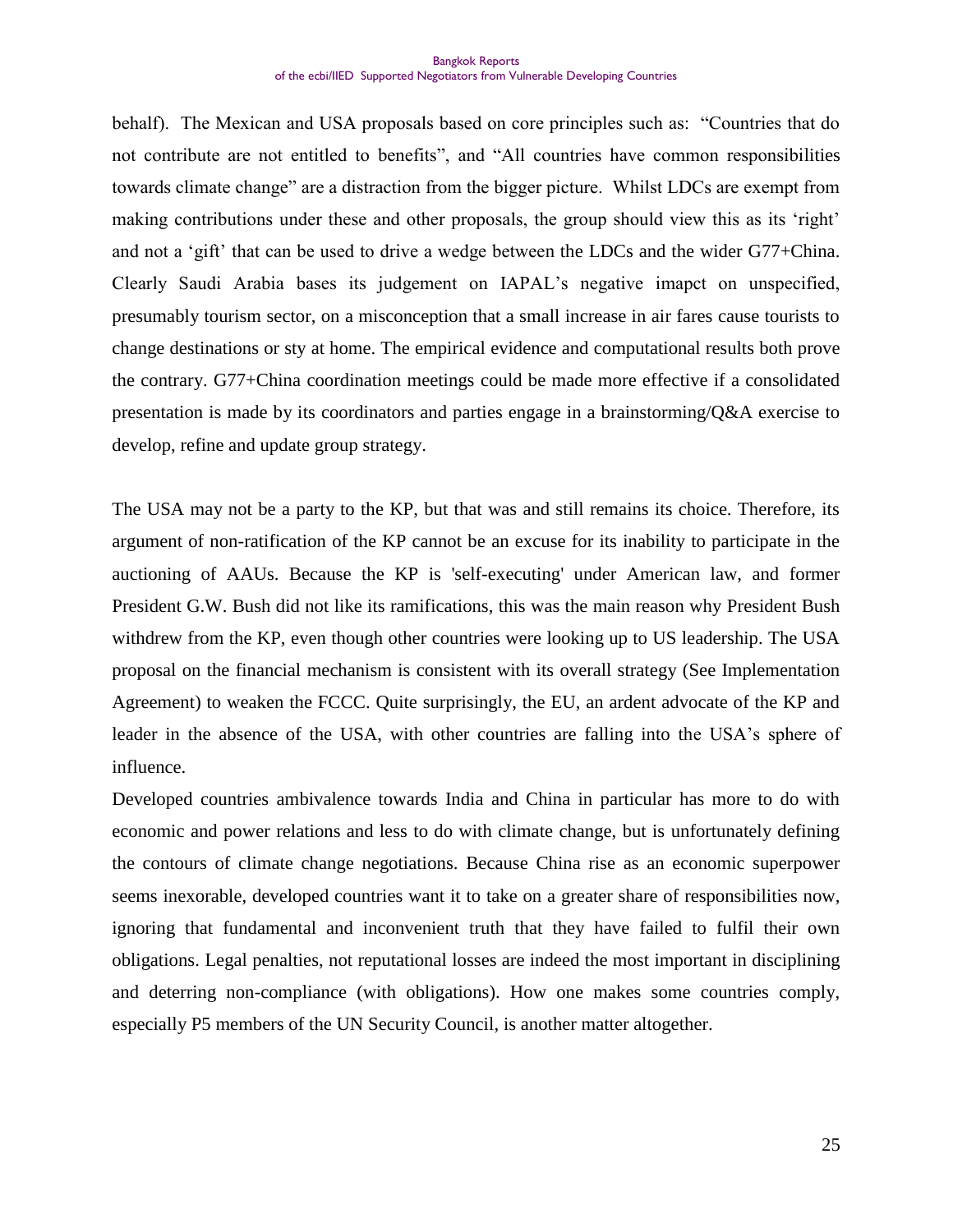# **4. SIDE EVENTS**

 $\overline{a}$ 

On Sunday October 4, 2009, I was one of the panellists speaking before an audience of NGOs affiliated with the Ecumenical Coalition on Tourism (ECOT), at a side event organised by ECOT. <sup>8</sup> Other panellists were Manfred Treber of German Watch (Germany) and Bill Hemmings of T&E (Belgium). My contribution at this meeting centred on the IAPAL and its relation to tourism. Speaking from cue cards prepared overnight, I gave the audience an overview of the IAPAL proposal in the FCCC negotiating text, the reasoning behind the proposal, how IAPAL works, and its merits.

The audience learnt that IAPAL is one of several instruments available to the FCCC for financial resources to meet ever increasing costs of adaptation to climate change. Revenues generated from IAPAL are meant to be paid into the Adaptation Fund (AF) established under the Kyoto Protocol to the FCCC. The AF also attracts a share of proceeds from CDM project activities and voluntary contributions from parties to the FCCC. IAPAL takes its inspiration from the French Passenger Levy (FPL), but is distinct in two key elements: 1) IAPAL is mandatory at country level, and 2) IAPAL articulates the link between air travel (pressure), climate change (impact), and adaptation funding (response). Similar to the FPL, IAPAL is mandatory for passengers, who pay prescribed top-up amounts according to their class of travel.<sup>9</sup>

Building on the premise that climate change issues are increasingly becoming issues of survival for people around the globe, we argued that there are different levels of responsibility to address the challenge. On matters related to funding adaptation, governments can and should provide financial resources supplementary to ODA; corporations should shoulder carry burden of repair to (latent) damages caused by their activities; and individuals/households<sup>10</sup> contribute towards repair of damages caused by their consumption patterns.

The audience was also informed that air travel accounts for 52% of international travel, compared to 2% for ship/boat (maritime) travel and 10% for bus/coach travel. It was noted that

<sup>&</sup>lt;sup>8</sup> Dr. Saleemul Huq (IIED) who had been originally invited to make a presentation had to travel at short notice and asked me to step in his place.

<sup>&</sup>lt;sup>5</sup> IAPAL advocates reason that it is a 'smart' levy, and one so obvious that policy-makers failed to see its relevance before 2006. Taxation in the airline industry is not new thing. Traditionally, taxes embedded in air fares are earmarked to meet costs associated with infrastructure, support services, and partly replenish public treasury. Before the IAPAL and other FCCC proposals related to bunker fuels, environmental costs have not been factored into air fares.

<sup>10</sup> It is assumed that those who can afford to travel by air are not poor according to UN standards. IAPAL is one of many mechanisms of enabling social transfers from those with sufficient means to the most vulnerable and least responsible for adverse impacts of climate change.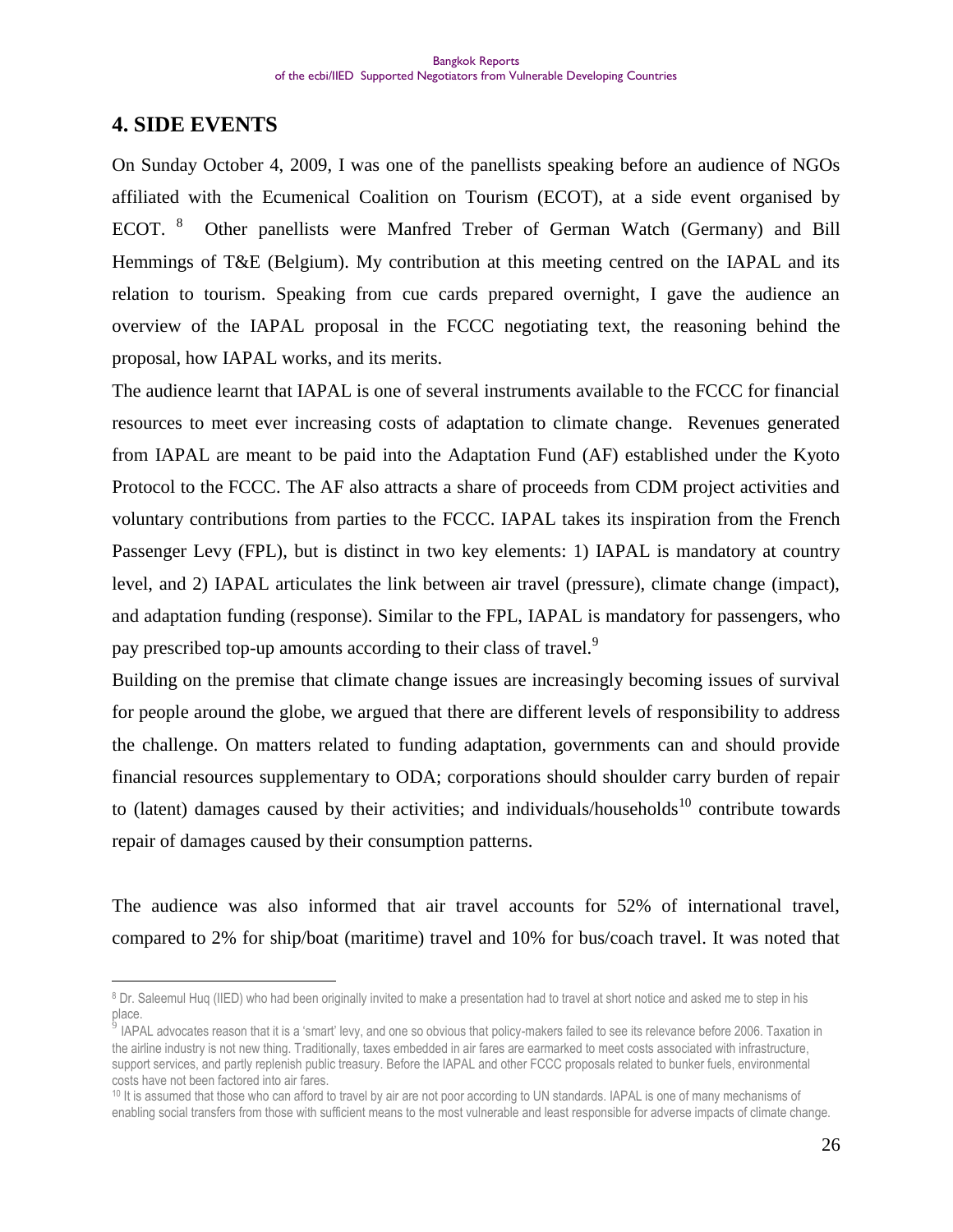the huge difference between air and maritime passenger travel was the main reason behind IAPAL"s exclusion of references to maritime transport. People travel by air for many reasons including family reunion, work/business, religious pilgrimage, tourism and holidays, amongst others. Computations based on current level of passengers and differentiated levies for business and economy class travel is expected to generate  $US$9 \pm 1$  billion per annum, sufficient to fund at least 20 % urgent adaptation needs in developing countries. Not only are the financial resources generated new, predictable and substantial, but they are also expected to increase with air travel projected to grow by  $5 - 6\%$  over the next decade. Until the situation changes for the better, IAPAL outperforms voluntary contributions to the AF in terms of scale and timeliness and overall contribution towards meeting AF programmatic objectives. IAPAL (embedded in cost of air ticket) is collected by airlines and paid into designated FCCC account at regular periods after deducting their administrative costs. Drop in demand of  $0.47 - 0.52\%$  due to due the levy compared with 6% growth in air travel shows that IAPAL does not affect commercial viability of travel-related sectors. Indeed, it takes more than a small increase in air fares to deter tourists from travelling. The tourism sector has adequately demonstrated its resilience to health, safety, and security scares, exchange rate fluctuations, and increased taxation.

#### **5. CONCLUDING REMARKS**

In order to move negotiations away from its provincial bases, the LDCs as a group and the wider G77+China need to come up with intellectually appealing critiques of proposals they find least appealing. I am the first advocate of international cooperation to address climate change, but do not agree with striking a compromise/any compromise that is ethically flawed during the negotiation process. Climate-change negotiations are not trade negotiations. That message should be sent to the political leaders in developed countries who have indicated they might be attending COP 15. The negotiation process needs constructive engagement of parties who can put aside their narrow self-interests and use informed, independent research, to guide **the**  "problem-solving" exercise on which human survival and civilisation may depend.

Finally, it would be myopic and amnesic to the think or let the USA think it can lead the way on the climate change challenge. Essentially, the USA is welcome back into the "team" but not as its captain, and for good reason. Recent events tell us that the USA may decide to sign on or stay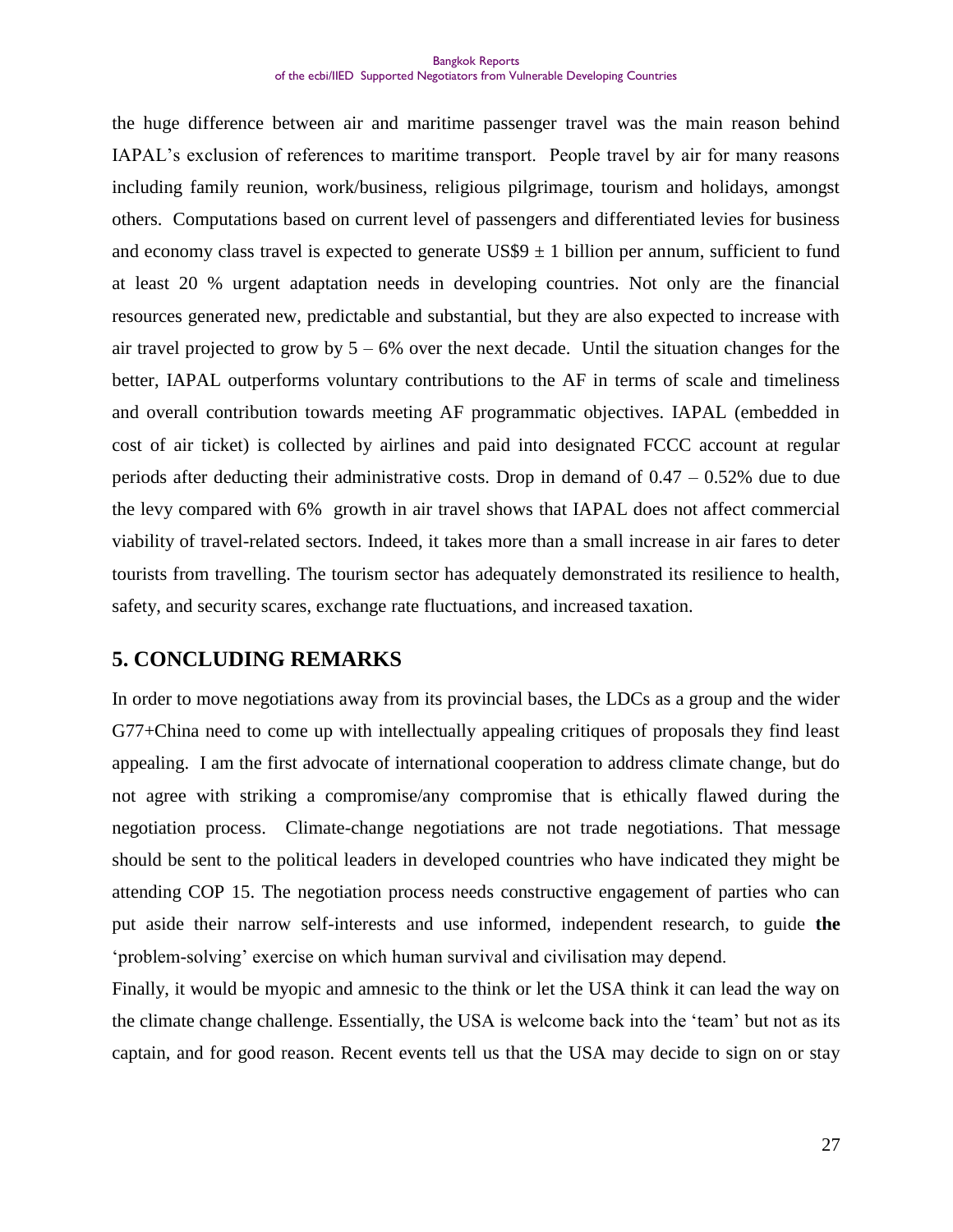out of the KP no matter what happens in Copenhagen. Therefore, parties should be circumspect about proposals that may water down any final agreement.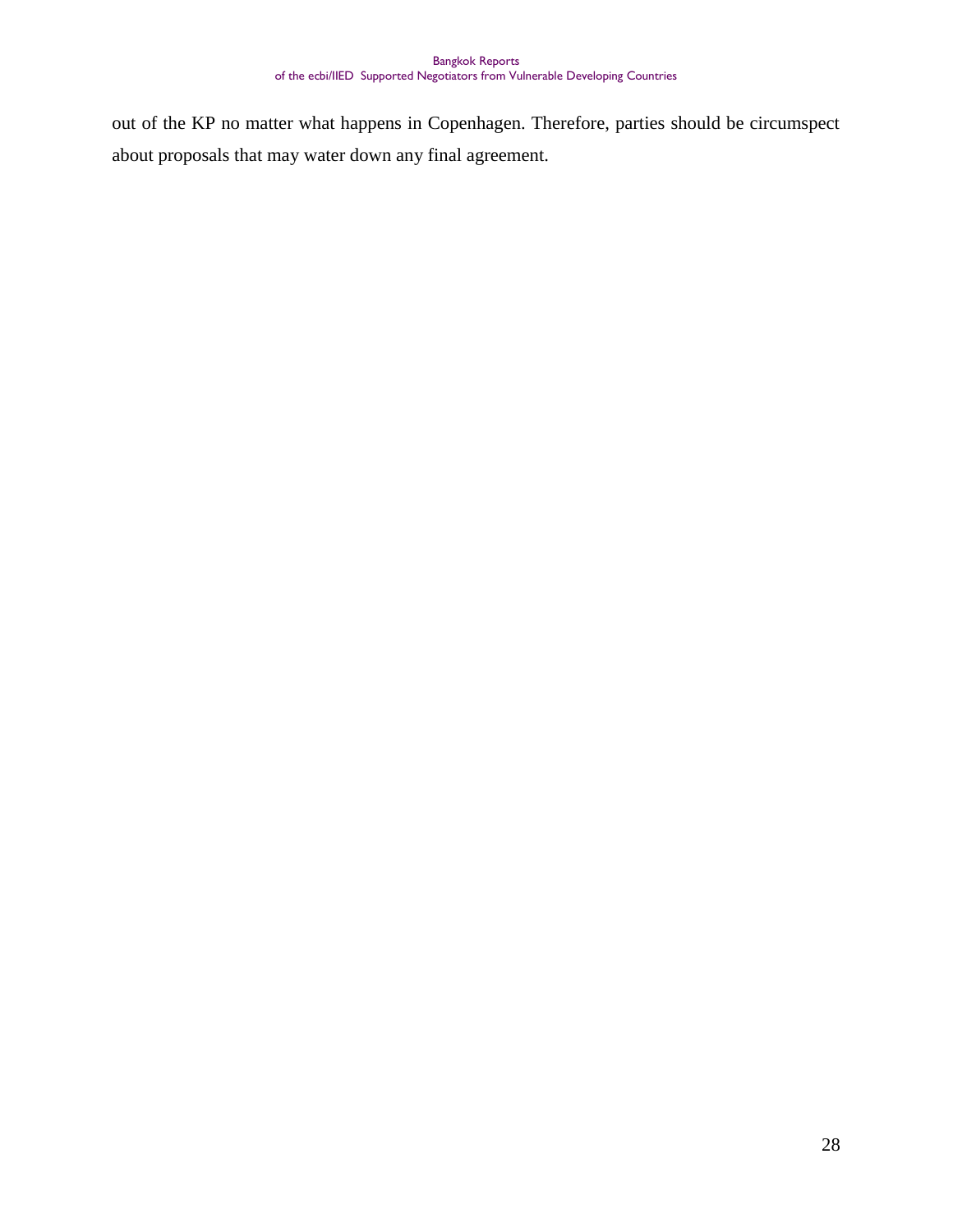# **Report on the UNFCCC Negotiations Held in Bangkok, Thailand from 28 September to 9 October 2009 By: Litsabako Kali**

## **Legal form of the agreed outcome**

## **Introduction:**

The current international regime consists of two treaties, namely: The United Nations Framework Convention on Climate Change(UNFCCC) adopted in 1992 which has practically universal membership and the Kyoto Protocol(KP) adopted in 1997.The KP treaty obliges developed states listed in Annex 1 of the UNFCCC to reduce their greenhouse gas emissions by the amount inscribed in Annex B of the Kyoto Protocol. However, it only provides for a first commitment period lasting from 2008 to 2012. Hence, there is an urgent need to establish new rules ensuring further emission reduction after 2012.

The negotiations are very fragmented at the moment, taking place in multiple groups under both the Kyoto Protocol (AWG-KP) and Convention (AWG-LCA).

The focus of this report is on the possible legal form to be agreed to in Copenhagen in December 2009 in compliance with the "Bali Action Plan" adopted by states in 2007 in Bali at the highly dramatic climate conference. The plan predicts reaching an agreement on future international regime against climate change by the end of 2009, at the climate conference in Copenhagen.

The Bali Action Plan does not specify which legal form the regime shall take, but it declares that Parties shall reach an agreed outcome and adopt a decision". Consequently, the AWG- LCA has neither guidance nor restrictions concerning the legal form of the proposals they shall elaborate. This was a deviation to the" Berlin Mandate" adopted by COP 1 in 1995, which led to the adoption of the Kyoto Protocol. The "Berlin Mandate" contained stronger and more specific language. It is talking about "the adoption of a protocol or another legal instrument".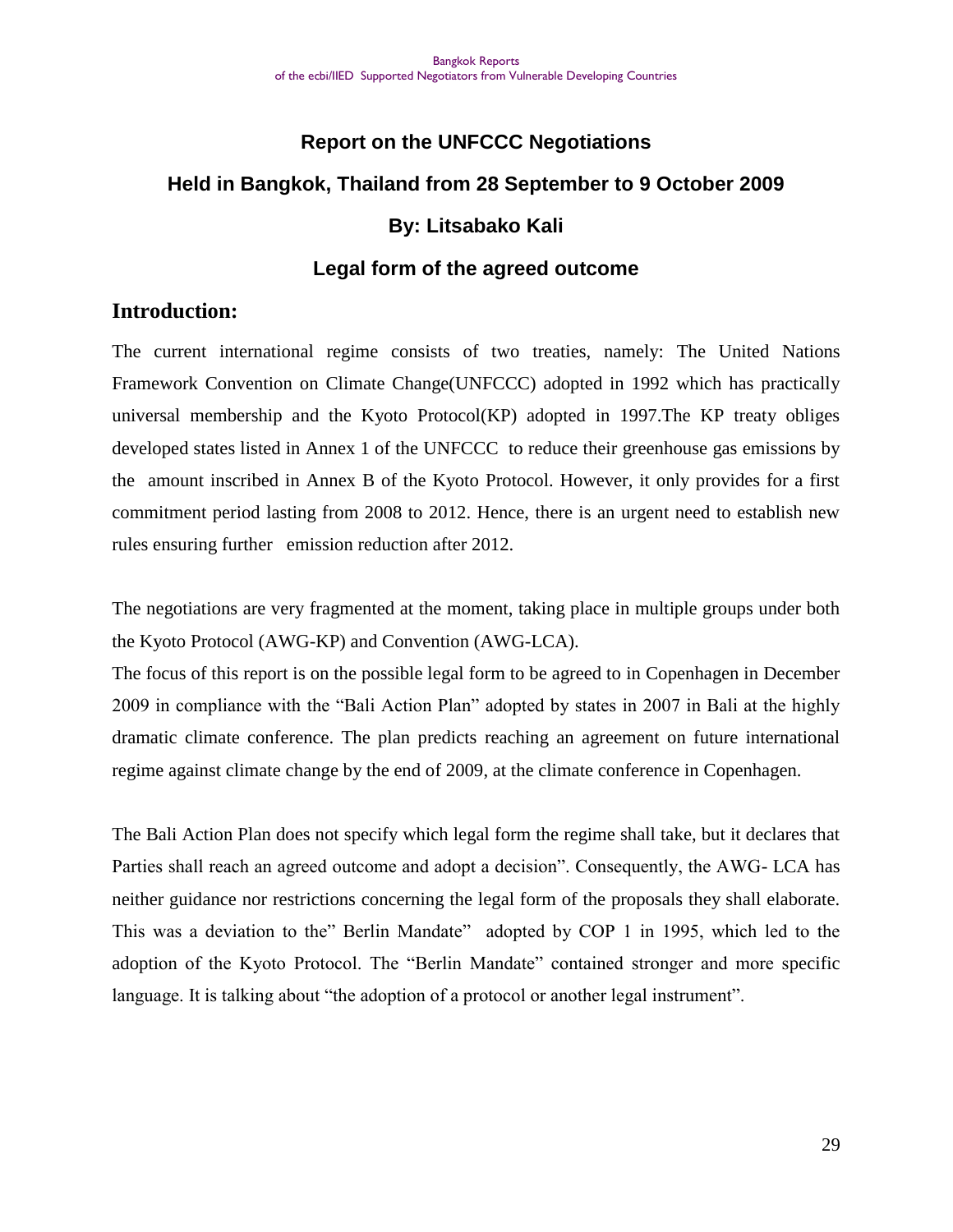# **The Mandates of the AWGs Regarding the Legal Form**

With respect to the scope and the legal form of the outcome to be elaborated, the mandate of the Ad Hoc Working Group under the AWG- KP also leaves some open questions. The COP/MOP decision, which established the AWG-KP only refers to "its work" and "its results". The mandate do not indicate if and how the work of the AWG-KP and AWG-LCA shall interact. By highlighting the need to ensure the " comparability of (mitigation) efforts by developed country Parties, the Bali Action Plan only clarifies that the processes of setting reduction targets for Kyoto Parties within the AWG-KP and for Non-Kyoto Parties like United States(US) within the AWG-LCA cannot be conducted completely autonomously. Other linkages have been introduced on the procedural level only. The timelines of the working groups have been aligned, with both bodies being requested to forward the results of its work to the COP and the COP/MOP at the Copenhagen Climate Summit.

Thus, the setting of the post 2012 negotiations and the mandates of the two ad hoc working groups neither prejudge a specific outcome nor preclude an option for the legal form of the post 2012 climate regime. Instead, they leave room for a wide range of alternatives.

# **Legal Architecture/ form options**

There are three options identified for the "agreed outcome". Now, the task is to assess whether these options are realistic and given reason for trepidation.

The considerations would be on the Legal Architecture options, the pros and cons for different approaches to be adopted and what this could mean and the implications thereafter.

On the issue of the three basic options identified, namely; single Protocol, two protocols and amended Kyoto Protocol and COP decisions, the issue of concern would be what each of them entail. A description of each will be outlined below;

*A Single Protocol*, it was not clear what this Protocol would include. The open questions for discussion would be:

- How much of Kyoto Protocol survives and what would be the impacts on the carbon market.
- The merging of the Kyoto Protocol as it is and re-adoption of Decisions under KP as is.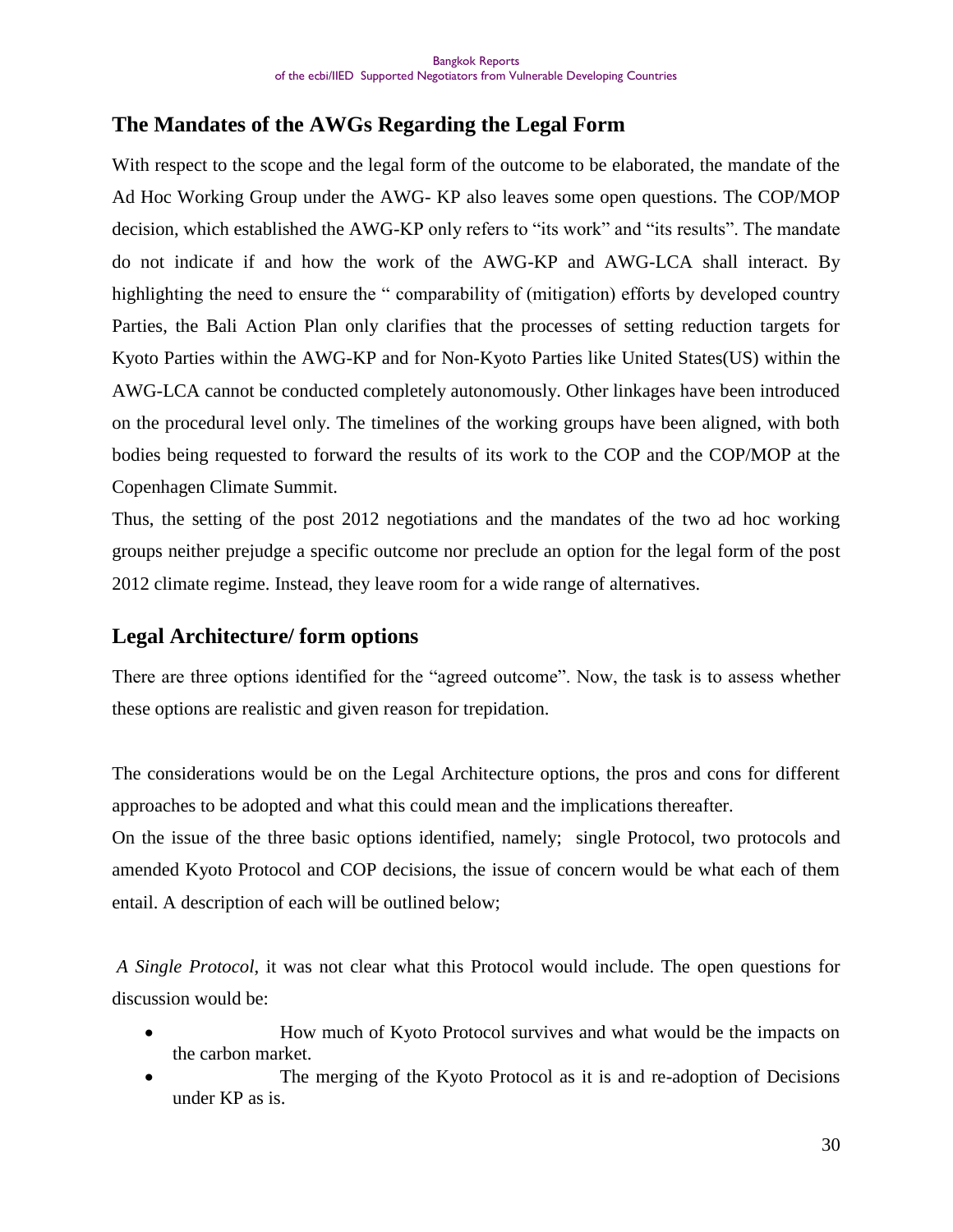If we talk of only parts of Kyoto Protocol, which parts? Does it mean having to reopen negotiations?

In analysing a Single Protocol, one would say it would produce the following results; more legal certainty, economic efficiency, simplicity; coherent framework for post-2012- regime, for example, between finance and technology provisions; a single set of institutions and procedures applying to all Parties, operational and administrative efficiency; a degree of comparability between all Parties' actions; single entry into force provision; a tough political "sell" to a G77& China nervous about differentiation of commitments among non- Annex 1Parties; risk of "reopening" technical issues resolved at Marrakech/ a repeat of Marrakech experience; developed countries backtracking from hard commitments, weakening of compliance; need for transition arrangements from KP terminating; late entry into force process- risk of gap after KP first commitment period.

For the *two Protocols*, it was clear that this would involve the amendment of the Kyoto Protocol and Copenhagen Protocol for LCA Outcomes. Currently the negotiating text under the LCA has no reference to Kyoto Protocol, not in mandate and harder to merge the two. The Kyoto Protocol text involve the narrow amendments and lots of CMP Decisions, hence the reason why it is hard to merge the two.

From the two Protocols, it is likely that there would be: short-term benefit- which aligns with current two negotiations tracks; current institutional framework is preserved, with possibility of improving KP; reduces the risk of backtracking from current KP commitments; coherence can be ensured through linkages between the Protocols (political, legal and operational); opportunity for CDM reform; retains or deepens the Annex 1 and non- Annex 1 division; harder to assess comparability of efforts; complex, bigger administrative burden. Need for shared metrics, compliance system; could discourage other countries from adopting legally-binding reduction targets. Now the question would be weather US step up?; how do FlexMex operate under both Protocols?; a separate set of mechanisms for each Protocol? Separate governing bodies?; uncertainty could threaten the emerging carbon market.

The last option would on the *amendment of the Kyoto Protocol and COP Decisions*. In the circumstances, the fall-back option could prove to be the only solution that all Parties can agree on. Therefore, easy for US to accept. The amendment of KP plus COP Decisions would be a method of preserving developing country NAMAs in a non-legally- binding way, it is quicker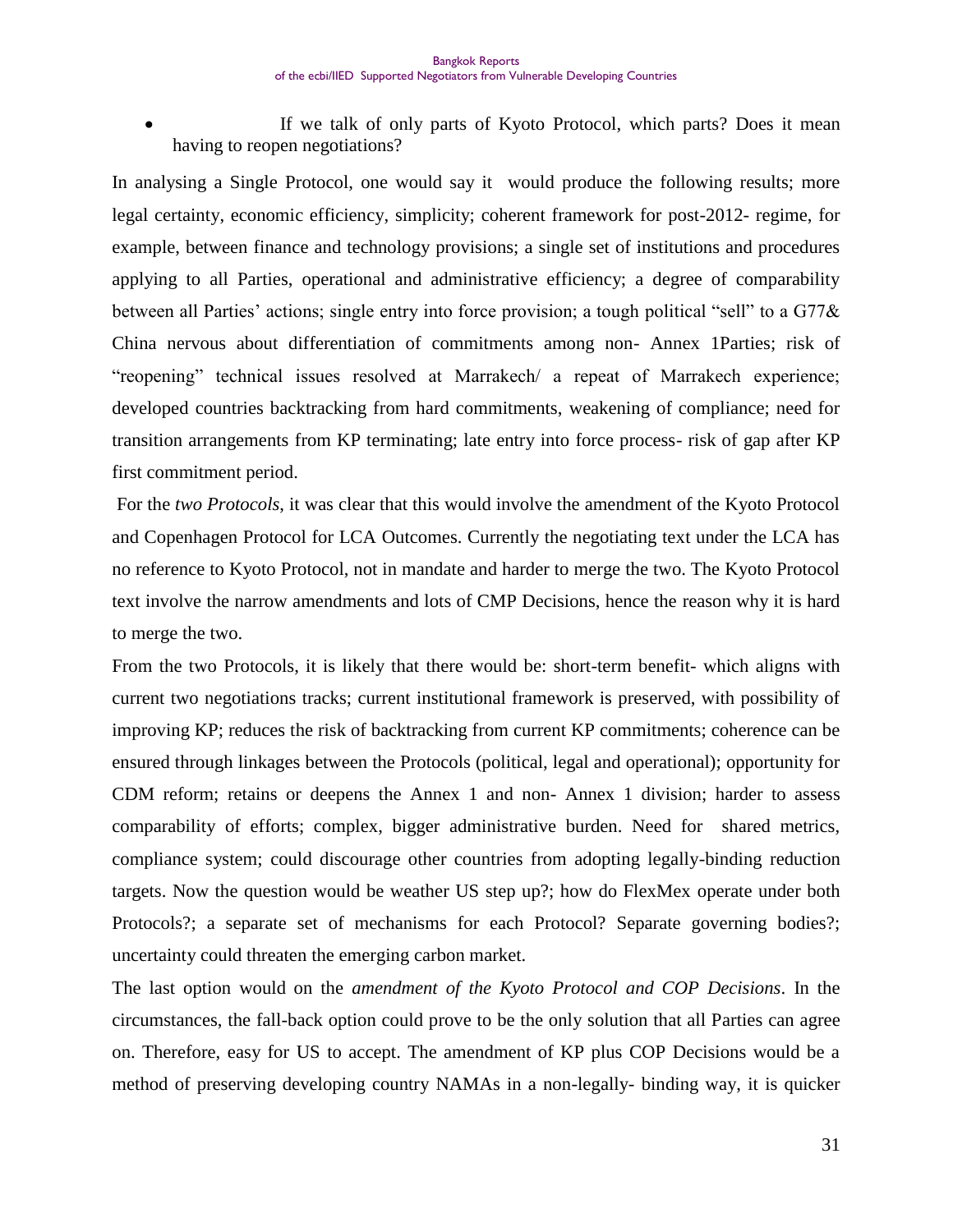and less cumbersome than a Copenhagen treaty negotiation plus KP amendment, could work as a transition to a future broader agreement.

# **On Architecture/ form**

In terms of the overarching design/architecture of the Copenhagen outcome developed countries are **all** proposing a type of "Common Responsibility Framework" (USA terminology), although they have differences between them on issues of detail. The implications of this "Common Responsibility Framework" appears to require the re-interpreting or/and re-writing of the current principles and obligations under the Convention. In general, the structure of this offer and request involves:

An offer from developed countries of extremely low ambition GHG emission reduction targets in the form of bottom-up pledges. In total the pledges add up to a range of approximately 11% to 18% below 1990 levels by 2020 (if you include the USA targets outlined in the Waxman-Markey Bill or 17% to 23% for Kyoto Protocol Annex 1 Parties only). These pledges do not match the levels of ambition required by the science (the IPCC puts forward a range of 25% to 40% below 1990 levels by 2020). This offer rejects the approach put forward by the G77 to use a top-down, objective criteria based approach using the required by science level of ambition as a start point. This offer is made conditionally with a number of requests/demands around what the architecture/form of the Copenhagen outcome and in this context, what developing countries must do, namely:

On the Architecture/form that the Copenhagen outcome must be reflected in a single new legal instrument under the Convention, this condition or request/demand effectively replaces the Kyoto Protocol or makes the Protocol redundant.

The G77 and China are divided on many issues of detail but are fully united in one key aspect, namely, that they reject the idea of a single legally binding outcome in Copenhagen. They insist on maintaining the agreement reached in Bali to have a 2 track outcome, with the continuation of the Kyoto Protocol for legally binding mitigation efforts of developed countries (that have joined Kyoto) and an outcome under the Convention.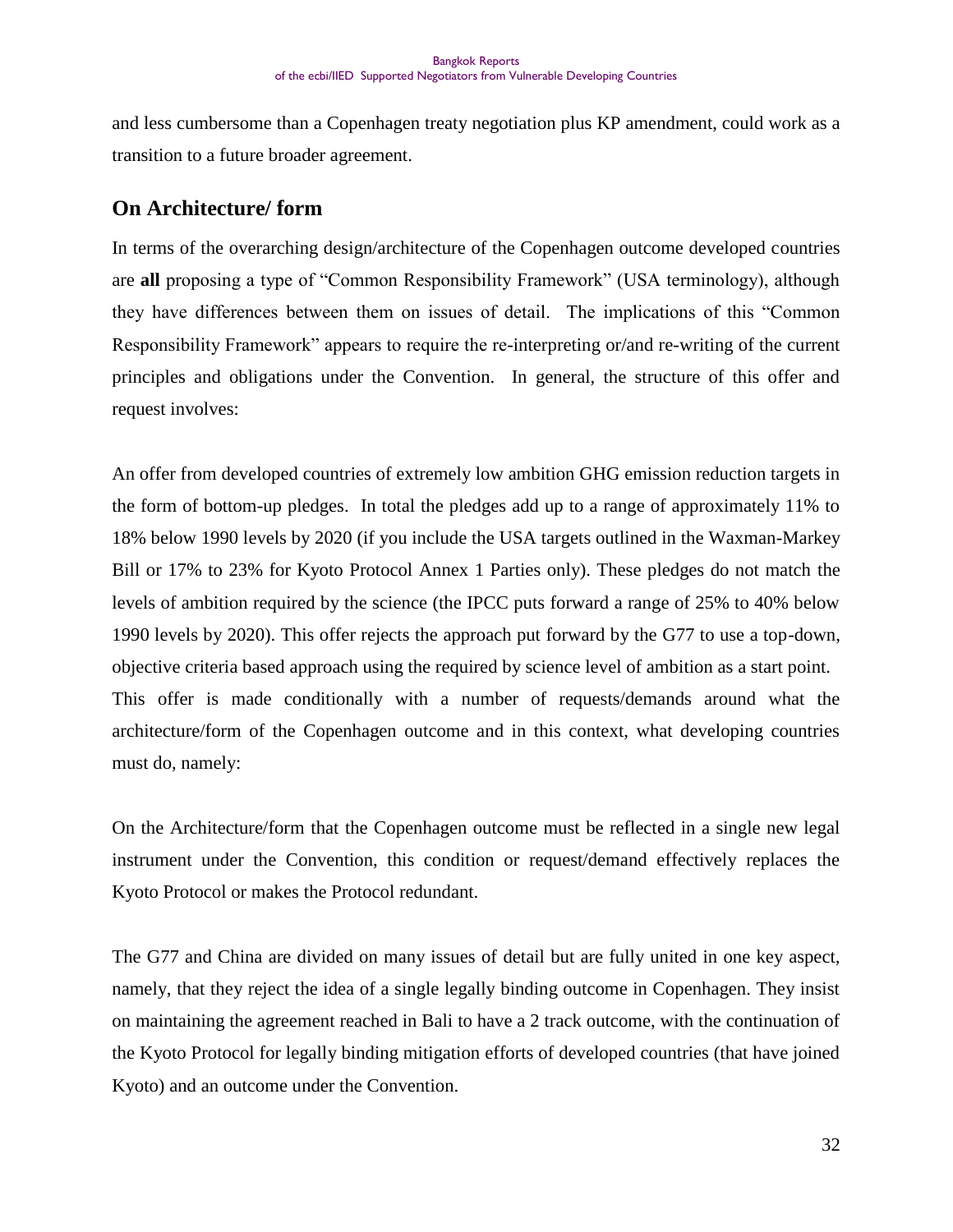Specifically, the Group of 77 and China, maintains that the Convention is the basis for a "Common Framework of Responsibilities" which provides a strong foundation for:

- An inclusive, fair and effective international climate change regime.
- A climate regime which enable the international community to effectively address the imperative to stabilise the climate system while recognising the imperative and right of developing countries to develop, address poverty and food security, and in this context the Convention provides for:
	- o The principle of equity, where developed countries, who are most responsible need to "take the lead".
	- o The principle of Common but differentiated responsibilities where all countries act in accordance with their responsibility and respective capability.

As a reflection of these principles in the context of one aspect of the "Common Framework of Responsibilities" outlined in the Convention, namely for Annex 1 Parties "take the lead" in meeting their obligations to mitigate GHG emissions (as outlined in Art. 4.1 of the Convention) through Protocol quantified emission reduction commitments. To achieve this, Parties agreed to the Kyoto where Annex 1 Party emission reduction targets are concretely enumerated and become progressively more ambitious in a step wise fashion from one Commitment Period to the next. This instrument has proved and is proving to be extremely effective in delivering real emission reductions, at lowest cost to Annex 1 Parties through the flexible mechanisms.

The negotiations in the AWG-KP must build on this success by setting up the next steps for Annex 1 Parties, more ambitious quantified emission reduction commitments for the  $2<sup>nd</sup>$  and subsequent Commitment Periods, which are informed by the most recent IPCC science. In this process the negotiation should improve the efficiency and effectiveness of the mechanisms and rules under the Kyoto Protocol drawing on experience of implementations.

From one's point of view, the legal nature and binding character of COP decisions is unclear. The US would most likely not be legally bound by an emissions reduction commitment; likely not acceptable to many countries. There is unbalanced outcome: splits commitments across a treaty(KP) and non-treaty level instruments(COP decisions).COP decisions are not legally binding/enforceable. Parties to agree to less ambitious targets than otherwise possible OR some developing countries set more ambitious targets as they are not legally strictly bound. The legal uncertainty, could reduce private sector confidence in carbon markets.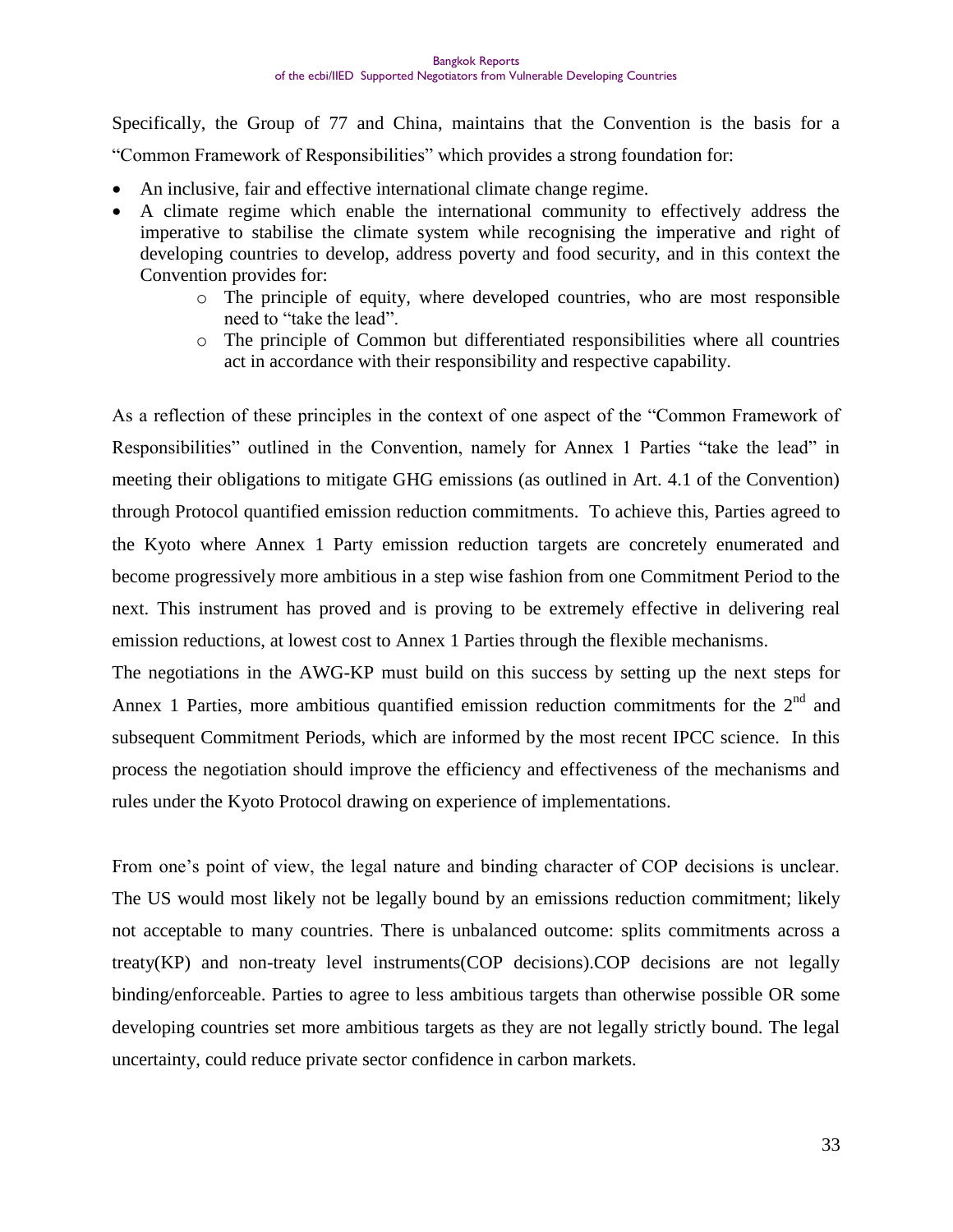#### **On Political Dynamics**

In terms of the emerging political dynamics the EU has significantly shifted its position to incorporate the positions of the USA, Japan, Australia and others in relation to insisting on a single legally binding outcome in Copenhagen. This completely refrains the agreement reached in Bali to have a 2 track outcome, with the continuation of the Kyoto Protocol for legally binding mitigation efforts of developed countries (that have joined Kyoto) and an outcome under the Convention.

The proposals put forward by the developed countries and developing countries differ in all respects. For instance, developing countries want to preserve Kyoto Protocol where they insist on the binding obligations on the Annex 1 Parties only as provided for by the Protocol. There is fear on the part of the developing countries that if a single agreement is adopted, there is a high likelihood that they would be dragged across table and into binding commitments and no guarantee of finance and technology support from the developed countries.

Africa, the LDCs and Small Islands Developing States(SIDS) are strongly maintaining their position that the outcome under the Convention must be legally binding to ensure that the finance and technology support is legally binding while the NAMA mechanism captures voluntary commitments to mitigation action within this legal instrument .Other developing countries are not in favour of a legally binding outcome under the Convention, however, it is unclear to what extent this is a tactical position that is held at this time, in order to keep the two track process going or to what extent it is a real position. However, most Annex 1 Parties" view is that developing countries need to be full partners in the Copenhagen Deal.

Among the options outlined above, the principles to judge the legal form which were developed by ad hoc group in Bonn 1 were as follows; effectiveness, urgency- implying no gap and strong effective action, equity, transparency, accountability, resilience or durability, avoid backsliding on existing commitments and inclusion of incentives for early entry into force, avoid gaming and participation, comparable emission reductions and compliance among Annex 1 Parties, positive incentives for action and implementation, MRV criteria for Annex 1 support and non Annex 1 actions should respect common but differentiated responsibilities, incentives for compliance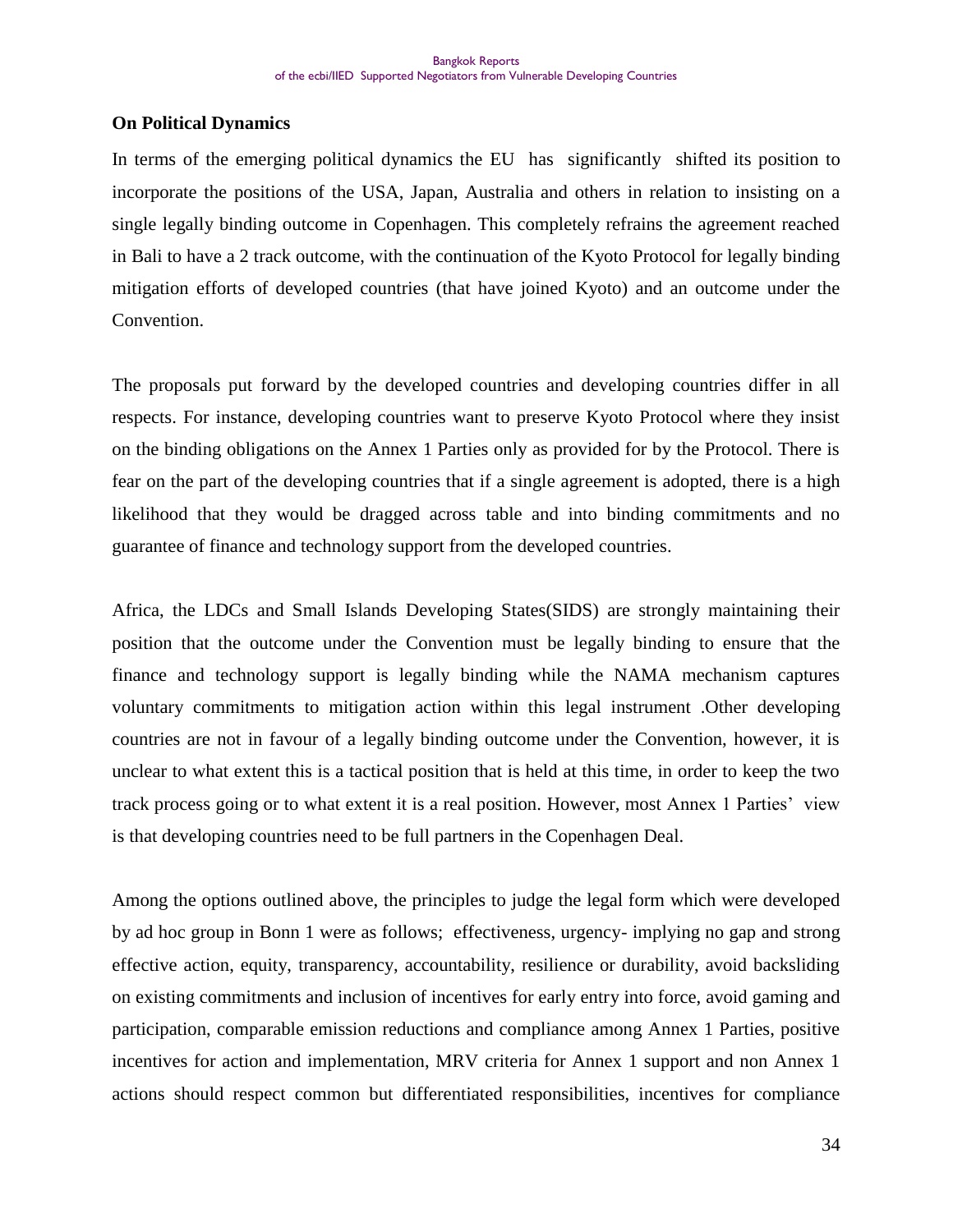among all parties(strong enforcement triggers and consequences for non-compliance for Annex 1 Parties),flexibility to strengthen- robust mechanism.

# **Conclusion**

At the moment, there is no position on the Architecture. The outstanding questions would be for instance, weather there is a need for a position on the Legal Form? If so, when? What do discussions in SBI Contact Group on Intergovernmental Meetings tell us? What tracks are unlikely to merge before Copenhagen?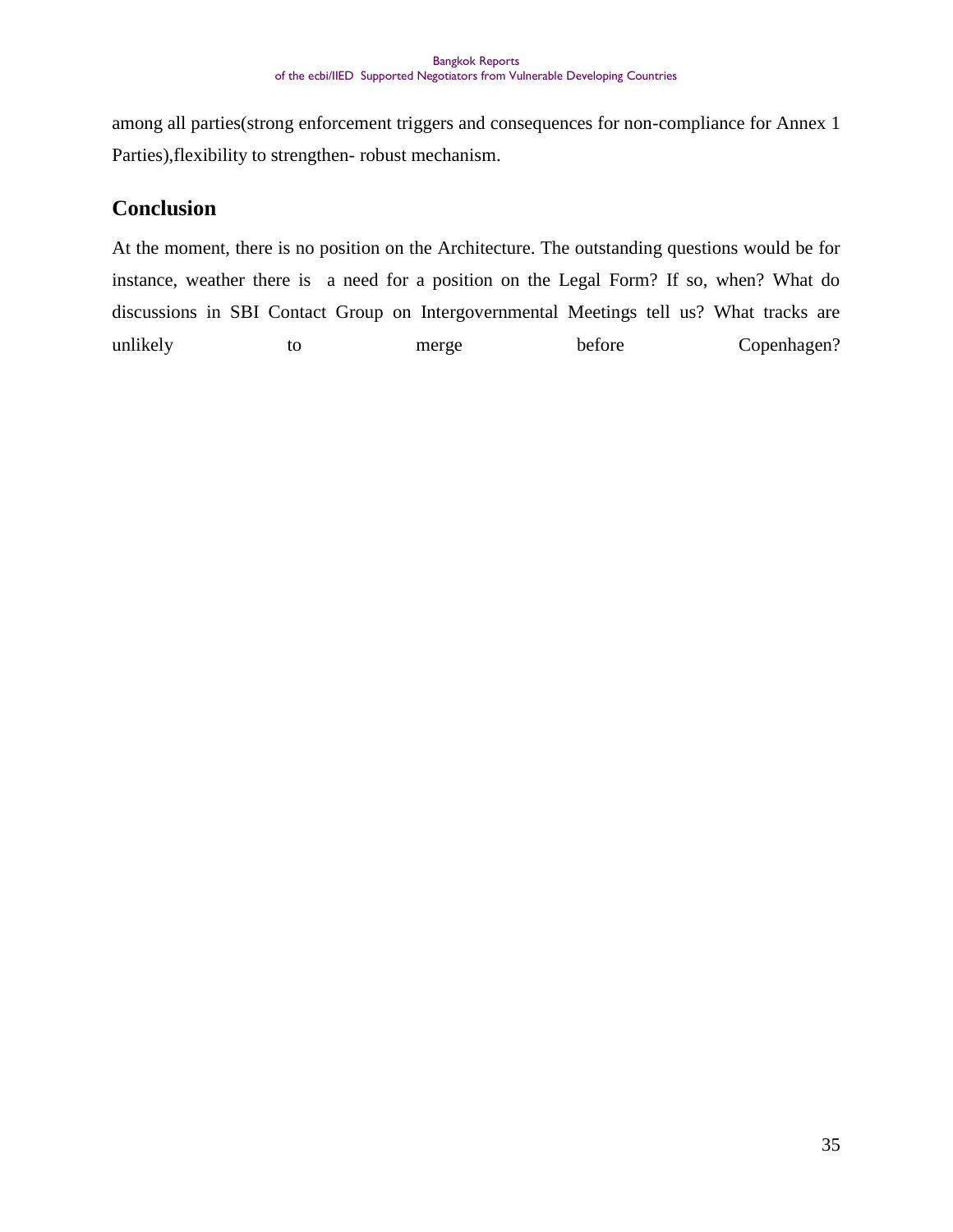# **UNFCCC Bangkok negotiations report on Mitigation Held from 28 September to 9 October 2009 By Damian Casmiri**

#### **Introduction**

The Ad hoc Working Group on Long Term Cooperative Action under the convention (AWG-LCA) was convened from  $28<sup>th</sup>$  September to 9<sup>th</sup> October, 2009 in Bangkok, Thailand. The meeting served as the first part of seventh session whereby the second part will be held in Barcelona, Spain from  $2<sup>nd</sup>$  to  $6<sup>th</sup>$  November 2009. The aim of this session was to continue with the work of reducing the size of the negotiating text to a manageable one as well as negations on various matters as stipulated in the Bali Action Plan before conclusion in Copenhagen, Denmark in December 2009. The major task here was to shorten the size of the text by concentrating on those elements likely to be agreed in December by parties that should be effective, ambitious and fair. Unlike the last meeting held in Bonn in August, the revised negotiating text has some supplementary documents which made parties to go through it easily. One of the supplementary document was FCC/AWGLCA/2009/INF.2/ADD.1 which illustrated how the revised negotiating text was reordered and consolidated.

Negotiators were keen to see the text reduced to a manageable text without loosing the concepts from country parties. To facilitate this, the AWG-LCA chair formed contact groups which were mandated to reduce the size of the text on various parts by consolidating and converging proposals. Apart from converging similar proposals, deleting those which are not consistent with the Bali Action Plan and the convention was stressed as being one of the approaches to make sure that the text is of small size.

This report focus on the enhanced action on mitigation as stipulated in the Bali Action Plan adopted in 2007 during Conference of Parties (COP) as decision 1/CP 13. The report concentrates on the following three issues under enhanced action on mitigation of climate change:

 $\blacksquare$  Mitigation commitments by developed country parties; 1b(i).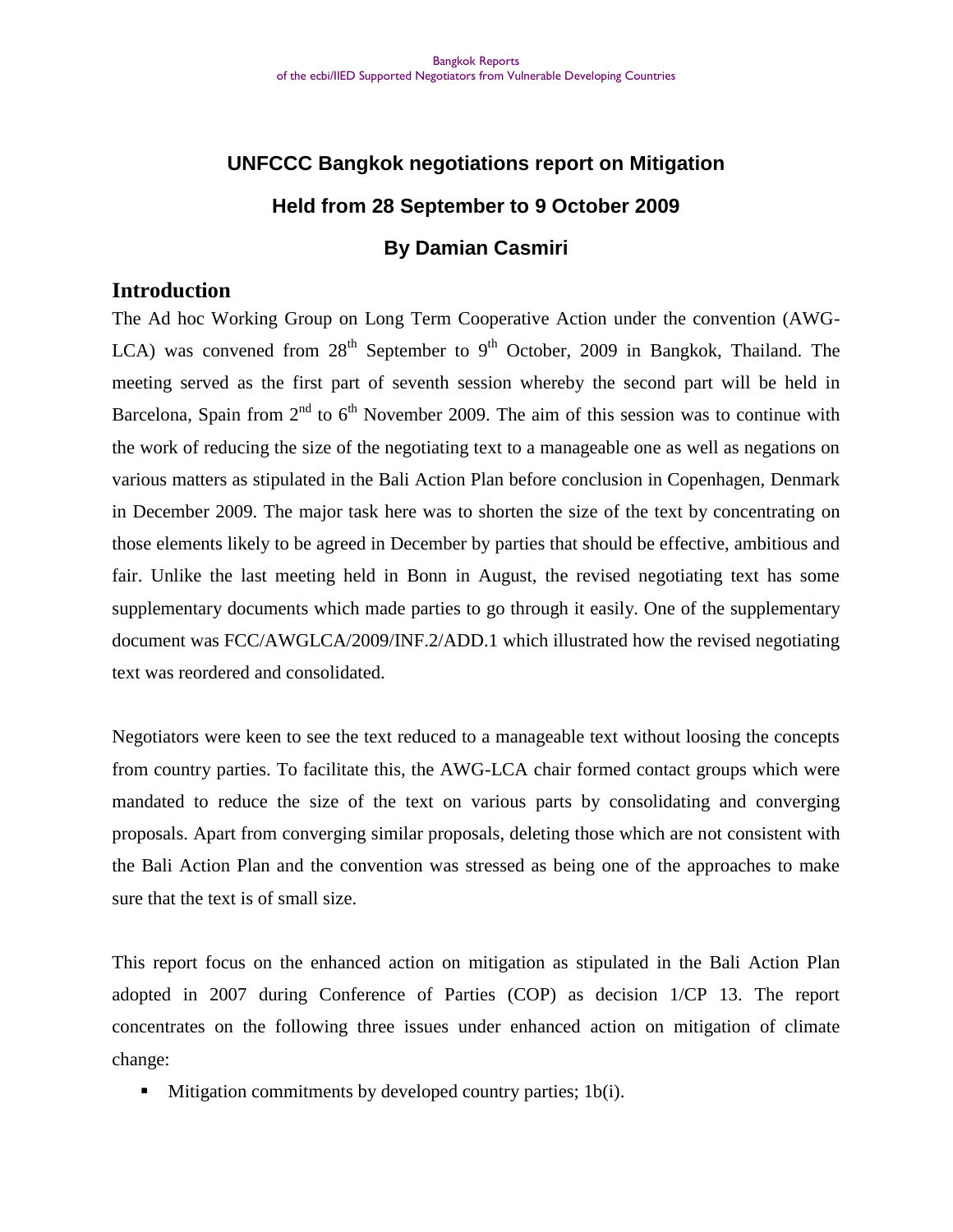- Nationally Appropriate Mitigation Actions (NAMAs) by developing countries;1b(ii).
- Policy approaches and positive incentives on issues relating to Reducing Emissions from Deforestation and forest Degradation (REDD)

## **Organisation of the meetings**

To facilitate the negotiations, the following meetings were convened:

- Plenary
- **Facilitators**
- **Informal consultations; and**
- Contact groups.

## **Opening of the session**

The session was graced by high government political leaders and UN officials. All of them reminded the negotiators and other participants in general some basic aspects of climate change and the expectation the community has on them at large during this session. Prime minister of Thailand reiterated that the high priority for developing countries that are vulnerable is to make sure that climate change does not halt the pace of economic growth, sustainable development, poverty eradication efforts and attainment of Millennium Development Goals (MDGs). He went further saying that efforts to address climate change has not gained a momentum internationally as it should be; this was also pointed out during a summit of G20 leaders who declared that the statement on climate change was not as strong as it should be therefore in any way there can be no plan B is A is not in place already.

The Executive Secretary of the UNFCCC pointed out the outcome of the just ended New York summit on climate change which call on nationally appropriate mitigation actions by developing countries that must be supported by developed countries in terms of finance, technology as well as capacity building, actions to enhance resilience of vulnerable and ambitious emission reduction commitments by developed country parties. Based on this he was optimistic that the Bangkok negotiations would have a greater achievement as the negotiators were given already a green light at their home politically although during negotiations this was not reflected.

Thailand minister of environment stressed that the need and urgent deep cuts of emissions from developed country parties pointing out they have both moral imperative and historical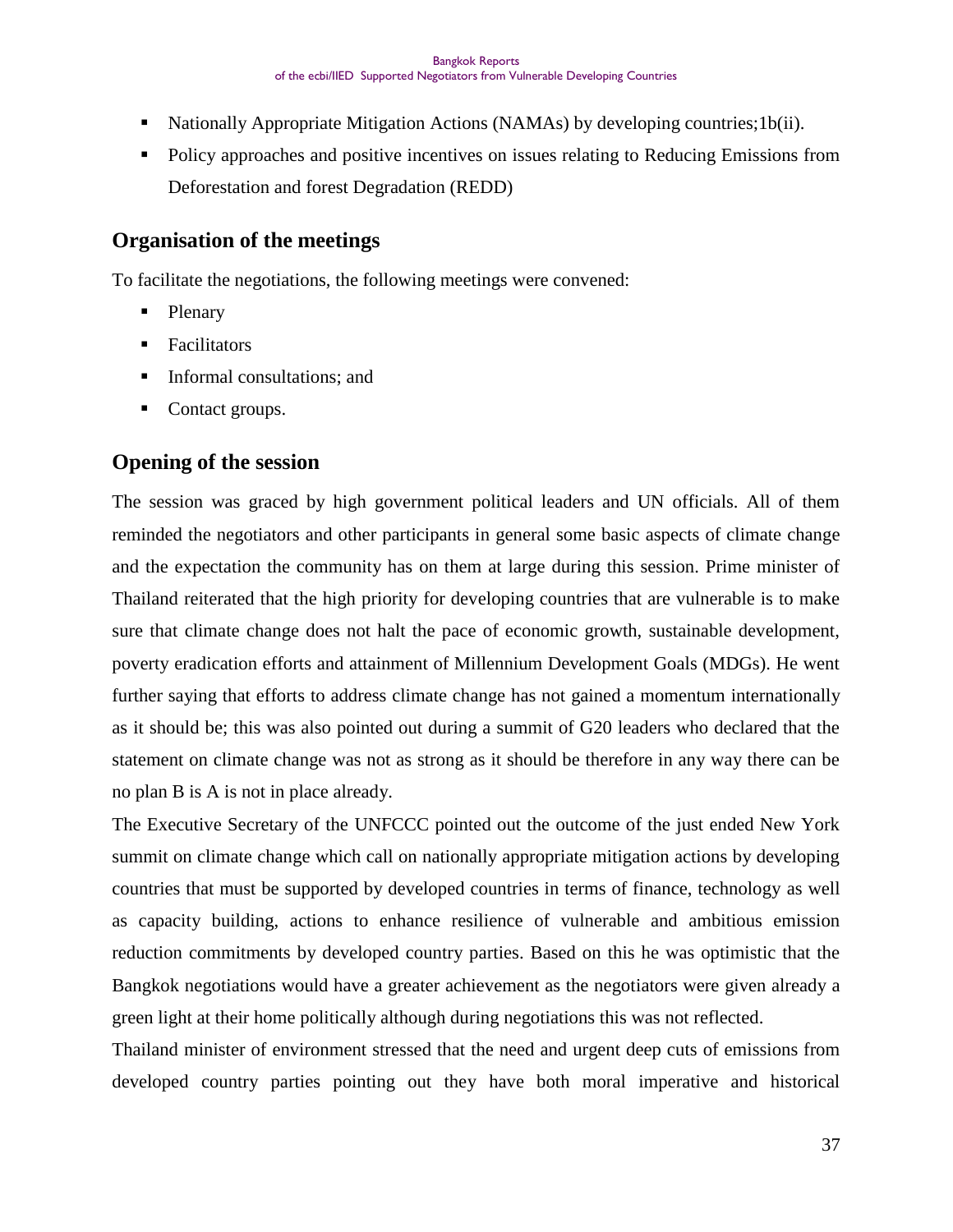responsibility to act. He stressed that the agreements to be reached at the international level must deal with the needs of developing countries, which are vulnerable in nature, to safeguard both the growth and poverty eradication. He also beseeched the parties to reach ambitious and agreed agreement in Copenhagen.

The minister for environment of Denmark was hopeful that leaders had provided significant inputs which would accelerate the pace of negotiations before Copenhagen. On the other hand she lamented that the G20 meeting did not deliver finance on climate. Like many negotiators, she pointed out the need of reducing the size of the negotiating text. She was pessimistic that the deal might not be signed in Copenhagen if developed countries parties are not willing and prepared to provide support in terms of technology and finance to developing country parties as well as setting new binding emission reductions commitments.

# **Mitigation commitments by developed country parties; 1b(i).**

Developed country parties are required, according to Bali Action Plan, to set ambitious green house gases emission reduction commitments in order to prevent the temperature from increase. Scientific findings suggest that the amount to be reduced should be from 25%-40% by 2020 and about 85 % by 2050 taking 1990 as a base year. The emissions reduction efforts should be done domestically and not through offsetting mechanism such as through Clean Development Mechanism and others to be agreed based on the outcomes of the negotiations. Despite the recommendation by scientists, during negotiations it was observed that developed country parties are either not ready and willing to adopt the findings or will adhere subject to fulfilment of some conditions which are at the expense of developing countries. On the other hand developing countries have expressed clearly that they will not agree to have legally binding emission reduction commitments as this is controversial to the mandate of Bali action plan and the convention.

Unlike in the previous negotiations when developed country parties were using the phrase "participation of major developing countries", this time they came with another strategy/approach of ensuring that some developing countries will have legally binding emission reduction commitments. United States supported by other developed countries with the exception of Columbia and Costa Rica, pointed out that under AWG LCA there is a need to form a sub group to consider textural proposal on "mitigation elements common to all parties" contrary to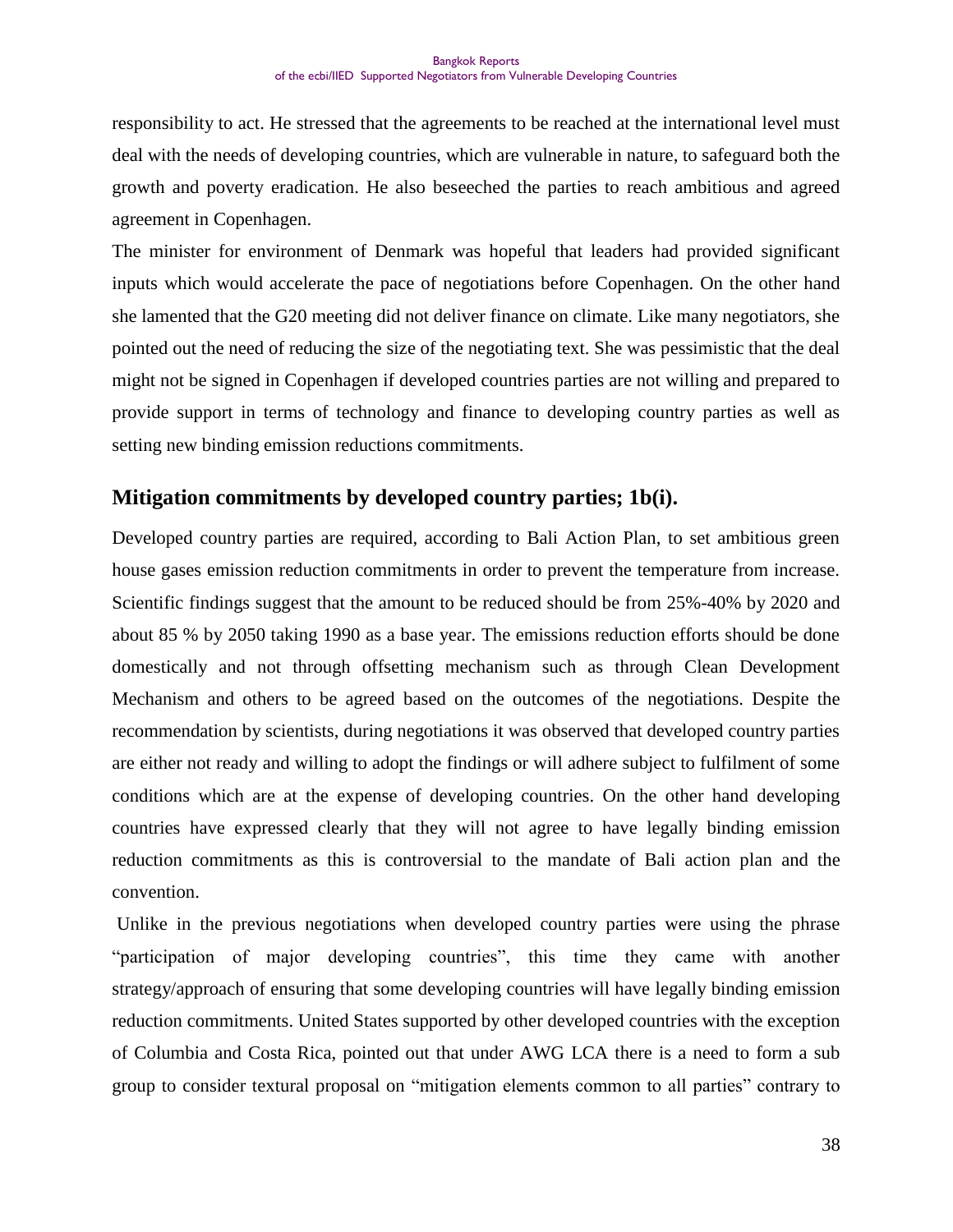sub groups formed by AWG LCA chair according to elements enhanced action on mitigation as stipulated in Bali Action Plan. The proposal is to ensure that all parties implement their respective nationally appropriate mitigation actions as reflected in annex 1 as well as to formulate and submit low carbon strategies that articulated an emission pathway to 2050. The proposal went further by suggesting that these actions should be subjected to measurement, reporting and verification (MRV). The proposal was strongly rejected by developing country parties. One point to think is, why the formation of sub group to deal with the element which is not consistent with the Bali Action Plan was seen to be very important to US to the extent of threaten that if the sub group would not be formed then all discussions should reverted to the full contact group. Certainly the motive is to try to modify the nature of the obligations of developing countries to ensure that major developing country emitters have legally binding commitments. No doubt that the common elements referred by US lies under the word "measurable, reportable and verifiable" which are seen both under 1b(i) and 1b(ii) under the Bali Action Plan. The actions in developing countries to be MRVed should be supported by developed countries and this doesn"t imply that there is something in common which can be equalized by the proposal. Negotiators should stick to the BAP and convention otherwise some parties especially developed countries will twist it to suit their interests claiming that they interpret the action and the convention at the detrimental of developing country parties.

On the level of ambitious emissions reduction commitments by developed country parties, the proposal from LDCs has gone further by putting a "safety factor" by proposing reduction to be 45% and 95% for 2020 and 2050 respectively taking 1990 as a baseline. Some of the developed countries have chosen their own base line year in setting their emission reduction targets such as 2000, 2005 and 2006. Using different base year will not only lead to double standard, but also will make the achievement of target hardly impossible. The pledge that has been made by developed country parties so far would lead to reduction of about 20% by 2020, an amount which is far less than the one suggested by science (at least 25%).

Hot debate raised on the comparability of efforts. Developed country parties stressed that there is no need at all of including comparability criteria list in the outcome rather they can be used for negotiation purposes as this is important only for national decisions. This was strongly opposed by developing country parties lamenting the necessity of defining comparability through international negotiations which should be strong and solid based on the protocol as a reference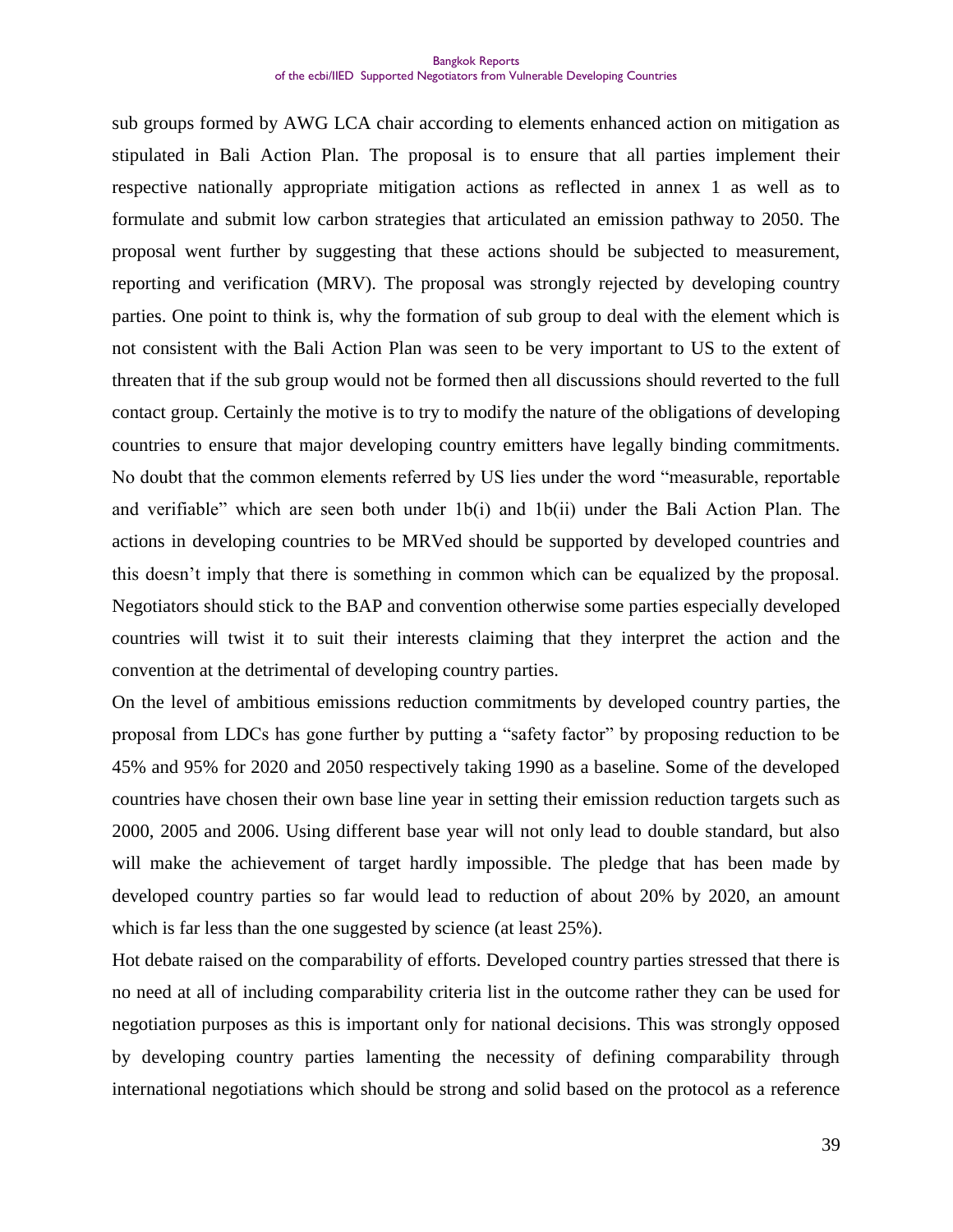point pointing out that protocol"s target were based on pledges which was not the solution preferred by all countries as it goes far beyond countries putting forward national numbers . China suggested pillars under comparability of efforts namely, comparability, comprehensiveness, nature of commitments, proximity and compliance. The rationale of this is that mitigation commitment under 1b(i) should have the same MRV rules and be same as in the Protocol articles 5, 7, and 8. Japan suggested that not only numbers can be used but also policies and measures can be used as well. There was a concern from LDCs that many proposals in the text do not put a clear distinction on commitments between developed country parties and developing country parties.

# **Nationally Appropriate Mitigation Actions (NAMAs) by developing country parties; 1b(ii)**

Different ideas were exchanged during negotiations on how NAMAs should be and what it constitutes. It was proposed by the developed country parties that, under NAMAs, parties with high emissions should achieve energy intensity target. The propoposal hit an obstacle from developing country parties who stressed that they want to see discussion on finance readiness and not specific actions which are prerogative to host countries. NAMAs actions are entitled support from developed country parties in terms of finance, capacity building and technology travels over and above Overseas Development Assistance (ODA).Notwithstanding the support suggested by Bali Action Plan, developed country parties tried to ensure all NAMAs actions should be MRVed with developing countries pointed out clearly that there is no objection on this provided that actions are supported to cover full costs. National schedule including reporting template were proposed by a number of parties to be completely deleted from the text as this is inconsistent with the Bali Action Plan (which should be the guideline during negotiations) simply because NAMAs are voluntary and country driven therefore no need of having registry in place. India pointed out that the issue of carbon trading which featured in the proposal should be removed completely because it doesn't fit under this section. If carbon trading was to remain here it implies that some actions under NAMAs would qualify for selling credits to developed country parties for offsetting their emissions. The implication of this has two fold: actions should meet certain standard like in the current CDM which is controlled by CDM executive board (few developing country parties with the exception of major developing countries have benefited so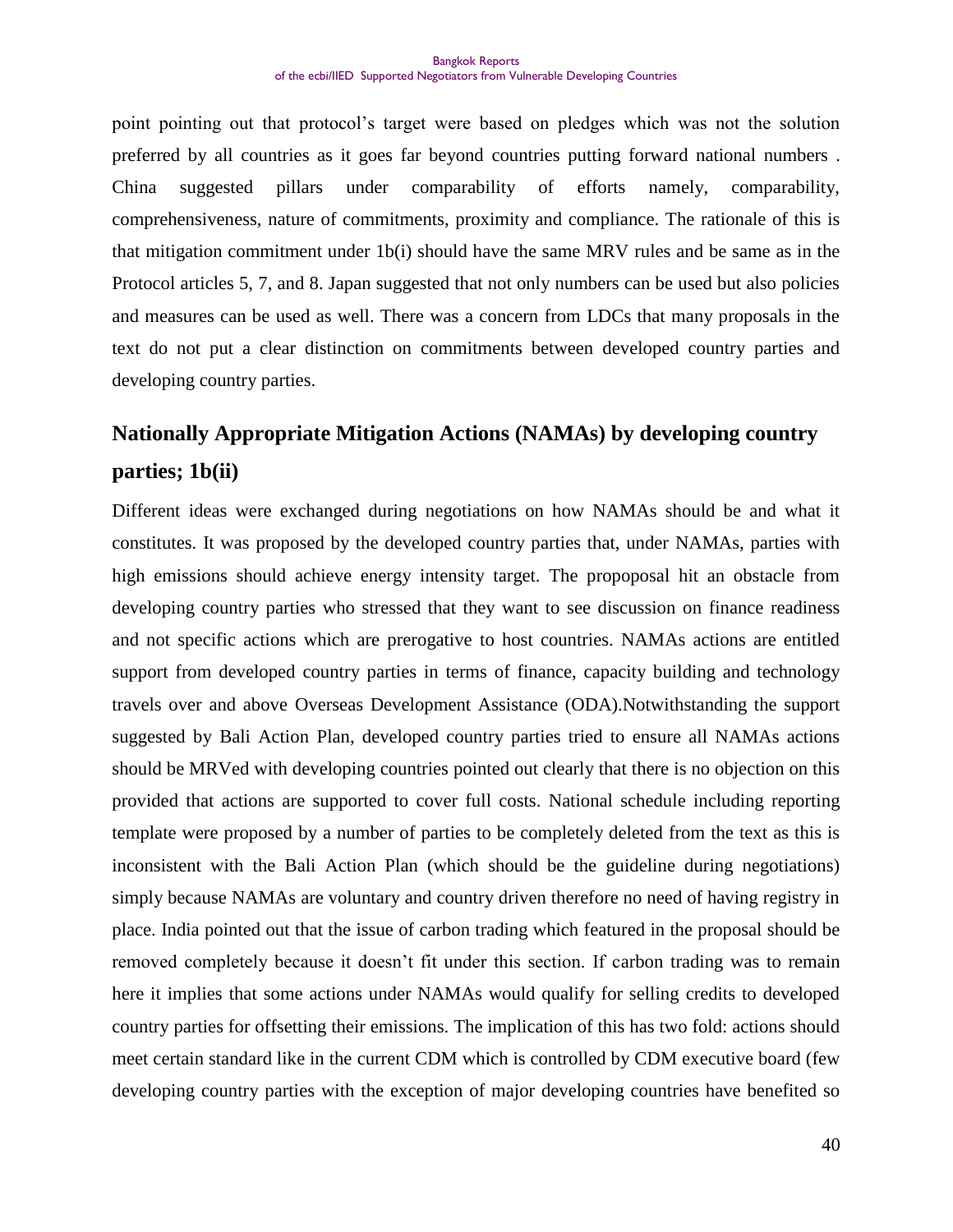far. LDCs is lagging behind by having very small number of projects) and digging the grave for Kyoto Protocol burial which should be survive irrespective of the agreements to be reached at Copenhagen. Equally important this would shift the proposed responsibility of developed country parties to support NAMAs using public resources to private sector which is support to supplement public funds and not be a primary source of finance. On the other hand, there might be a hidden worry from some of the major developing countries that if agreement will be reached on this then many other countries will participate and generate credits which will either flood the market or shifting of investment to other developing countries.

Some parties expressed their concerns of including even environmental threat technologies in NAMAs such as nuclear power and large scale hydropower. This should not be encouraged, unless financed seriously in terms of technology and capacity building, taken into consideration the risks associated with them and the ability of developing country parties in responding to disasters such as leakage of nuclear and failure of dams.

After a number of informal contact group, a non paper text was prepared to be used in Barcelona. In order to ensure active participation in NAMAs, LDCs proposed to have special window treatment to simplify the procedures. This is very important idea to be considered seriously otherwise NAMAs would be like CDM projects in which LDCs are lagging far behind. In addition to simplified procedures, LDCs NAMAs should be voluntary, fully funded and enabled by technology and capacity building from developed country parties.

# **Reducing emission from deforestation and forest degradation (REDD+); 1b (iii)**

Initially informal contact group on REDD+ was applauded for successfully managing to reduce the size of the negotiating text notwithstanding a number of pending issues need to be resolved. Like in the 1b(i) and 1b(ii) attempt was also made by some parties to refer REDD+ to NAMAs on the ground that many principles such as MRV and financing are also discussed under 1b(ii). This suggestion was opposed on the reason that apart from the Bali Action Plan which has differentiated the two clearly, negotiations under REDD+ was far ahead that of NAMAs and actions to be taken under NAMAs are not yet defined therefore combine the two would bring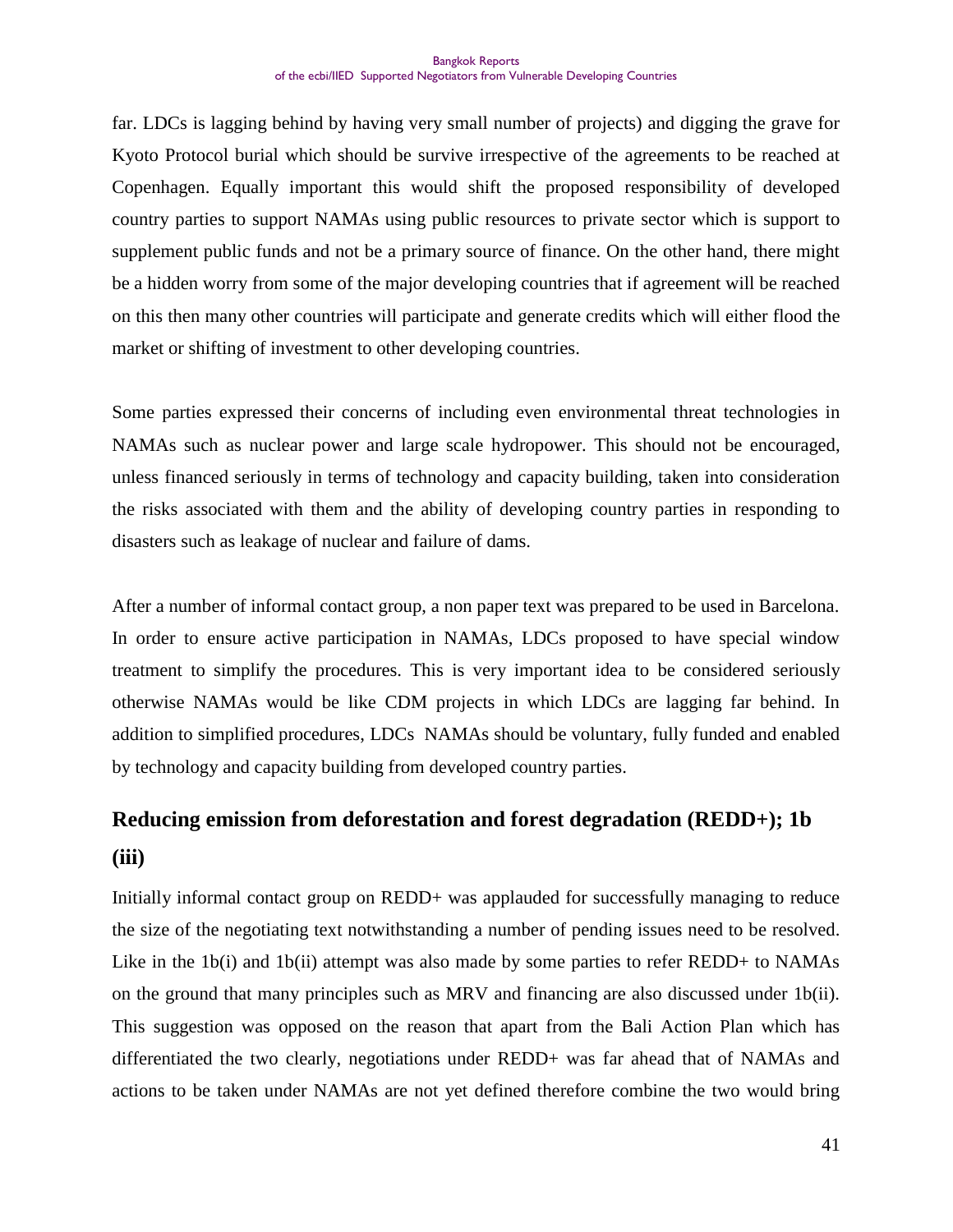another ambiguity and halt the momentum of negotiations gained already. It was reiterated that before discussing principles it would be better to identify actions and activities that qualify under REDD+. China and Brazil pointed out that the negotiating text should avoid using words which may link REDD+ and flexible mechanism until it is implemented fully. Some parties suggested that it would of greater help to identify issues that could be agreed at the Copenhagen and those that could be included in COP decision or considered further by subsidiary Body for Scientific and Technical Advice (SBSTA).

REDD+ readiness funding which is predictable and sustainable was stressed by developing country parties as a pre condition towards ensuring successful implementation of projects. Implementing REDD+ by phases was suggested starting with readiness then implementation on the condition that the first should be by finance and capacity building. Principle of safeguard raised a concern whereby some parties worried that this might lead to conversion of natural forests to other forms of lands such as plantations. Contrary to other parts under mitigation, in this parts the inclusion of stakeholder views was kept on repetition from various parties in the name of Indigenous People (IP) and forest dweller who seen as a custodian of forests. It was suggested that the text should recognised and incorporated the UN declaration on the rights of indigenous people. Reservation was made that the agreement to be reached should recognise and respect national legislations. Caution should be taken as the use of indigenous people might lead to denying other groups in the community enjoying the same direct-service offered by the forests.

To ensure smooth implantation of the projects it was suggested to differentiate actions that go beyond community such as energy, food security and commercial logging. Sustainable forest management should be discussed careful and defined clearly due to the fact that some parts have already pointed out that logging and timber is their main source of revenue. There is a proposal that two types of funds should be established under REDD+: funding for enhancing carbon stocks and for conserving the existing stocks. This will be discussed in Barcelona.

Like in the previous parts, the issues of market mechanism under REDD+ was raised as well. Parties opposed this on the ground that it is premature to consider it at this stage and suggest it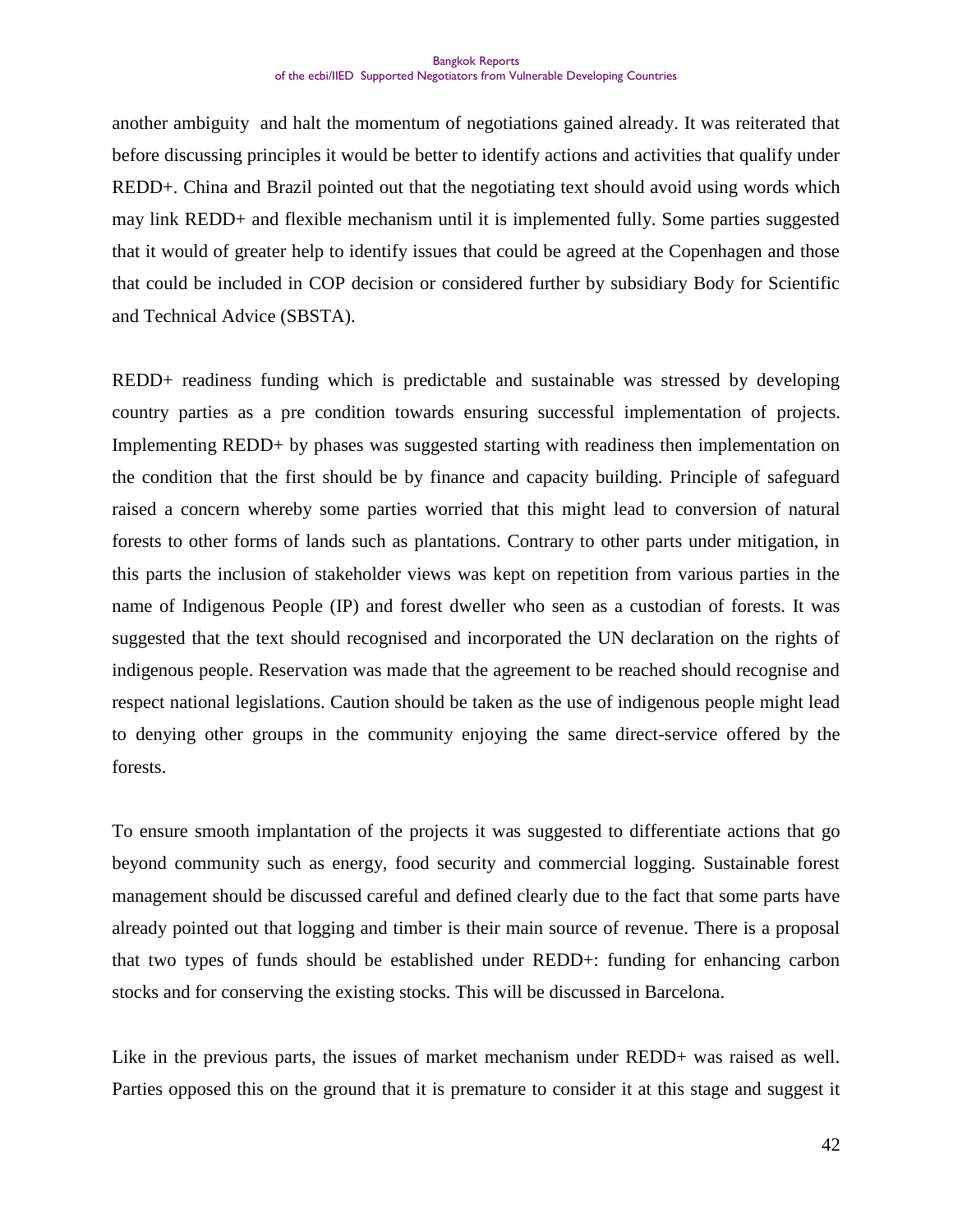can be considered during implementation phase. LDCs maintained that REDD+ issues should not be included under NAMAs.

# **Conclusion**

According to Bali Action Plan, mitigation section has about six parts which has made many delegations especially from LDCs not able to follow all parts due to the number of delegates which in most cases are two (who are financed by UNFCCC). This might be among the strong reasons which make negotiators from LDCs and Africa in general to be seen as weak. This is a big challenge because developed countries normally have a strong delegation which can follow all matters under discussion. For the negotiations in Barcelona and Copenhagen there is a need for delegations from developing country to set strategies to ensure that they are not losing despite of being not as strong as developed countries.

Keeping on insisting that all negotiations should be consistent with Bali Action Plan may be seen as strong point towards the victory against those proposing new issue contrary to the BAP and the convention in the umbrella of interpreting the action and the convention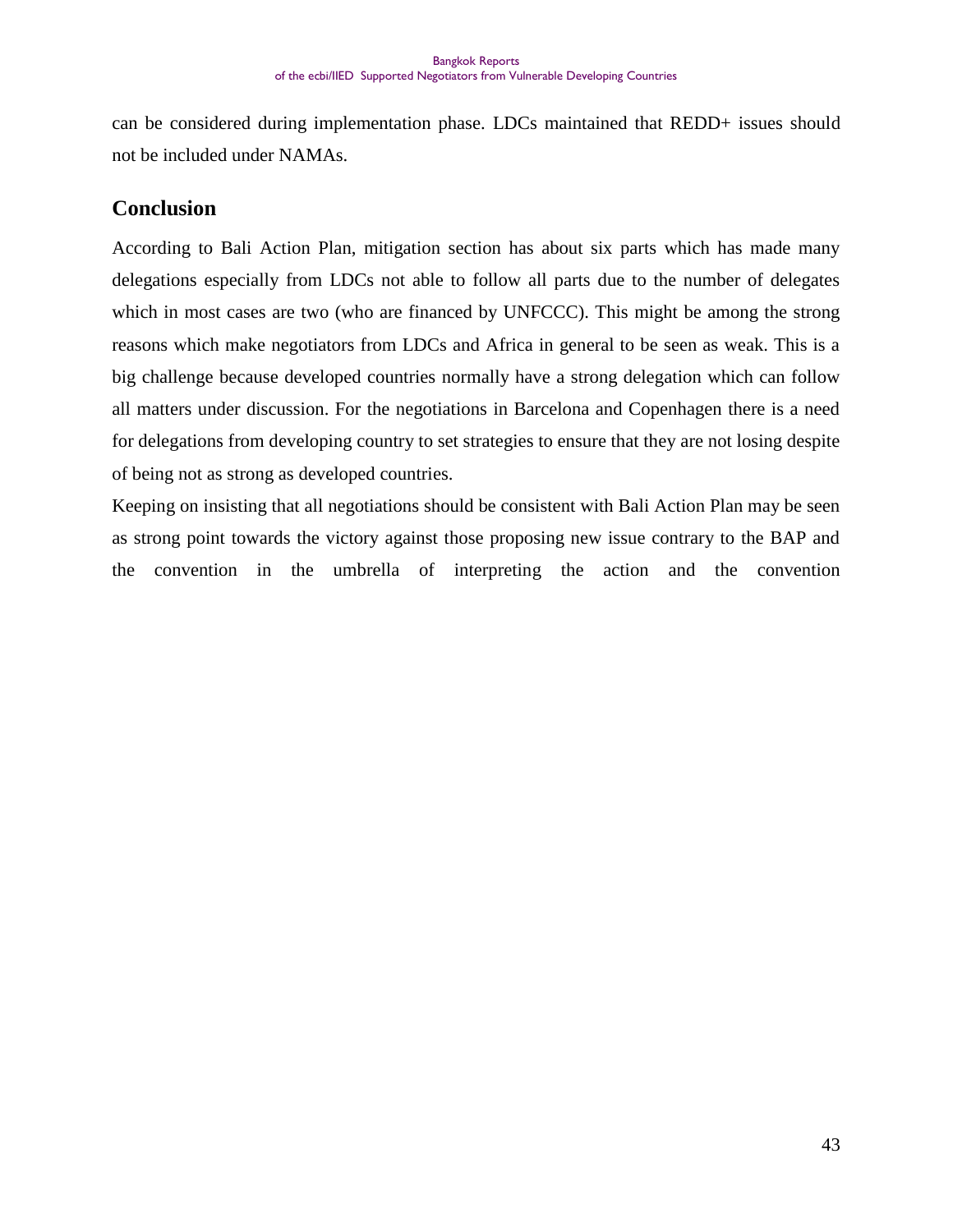#### **Report on:**

# **The 9th session of the AD HOC Working Group on Further Commitments for Annex I Parties under the Protocol, Bangkok, 28 September-9 October 2009**

#### **By: Gebru Jember Endalew**

#### **National Meteorological Agency of Ethiopia**

#### **Addis Ababa, Ethiopia**

The Bangkok Climate Change Talks was held in Bangkok, Thailand from 28 September- 9 October, 2009. After the opening ceremony, the AWG-KP opening plenary took place, followed by the AWG-LCA opening plenary. In the afternoon, contact groups convened to consider adaptation, technology, mitigation and finance under the AWG-LCA and Annex I emission reductions, other issues and potential consequences under the AWG-KP.

The recent Protocol ratifications by Turkey, Kazakhstan and Zimbabwe were highlighted during the opening of the first part of AWG-KP by chair John Ashe. He urged the AWG-KP to intensify its work to avoid "a global disappointment" in Copenhagen. It was followed by the adoption of agenda and agreed to the organization of work. Opening statements were also made by representative parties. Then it was agreed to establish four contact groups on:

- Annex I emission reductions:
- Other issues:
- Potential consequences of response measures; and
- Legal matters.

Different time slots were allocated for each issue and I was able to attend most of the sessions as they were not happening at the same time. Discussions by the AWG-KP contact groups on Annex I emission reductions, other issues and response measures are summarized below.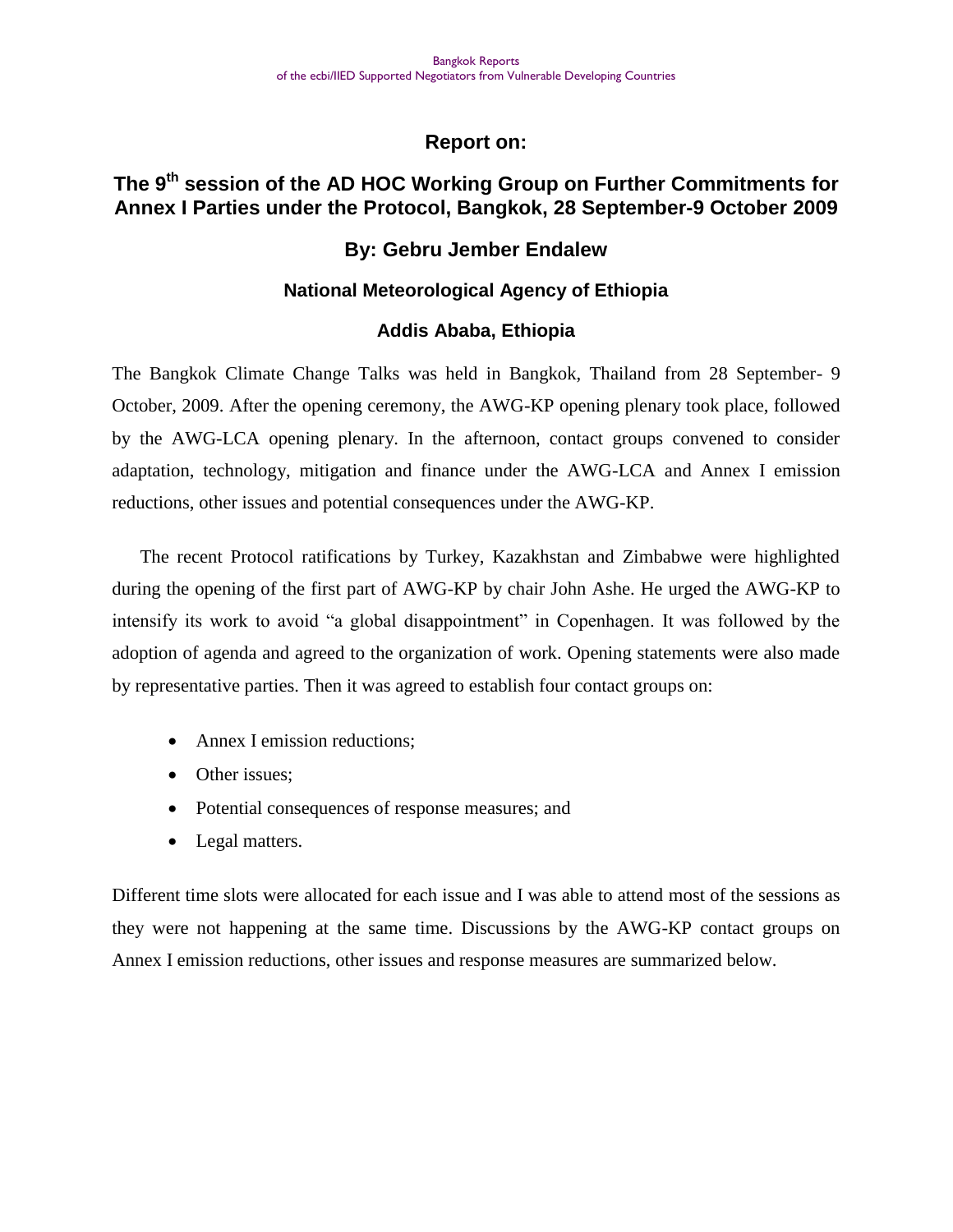# **Annex I Emission Reductions:**

This issue covers Annex I parties aggregate and individual emission reductions in the post-2012 period when the first commitment period under the Protocol ends. During our stay in Bangkok, it was considered through contact groups and informal consultations.

The most prominent issue for discussion at this session includes annex I parties aggregate emission reductions and individual contributions. And it was started by Japan explaining its pledge of 25% reduction from 1990 levels by 2020. Different parties acknowledged the pledge made by Japan and encouraged other Annex I countries to come up with more pledges consistent with the scale required by science, while encouraging them not to condition their pledges on action by others. Other parties (like Brazil, China, India…) highlighted the appropriate forum for discussing developing country actions is under the AWG-LCA.

The call (by EU, Australia and New Zealand) for coordination between the AWGs on levels of ambition and comparability of efforts was opposed by LDCs and other developing countries. In order to engage with the US, another call for joint informal discussions was opposed by India and Brazil saying that they have delegates in both AWGs and can coordinate positions without having joint sessions.

The EU said efforts by countries that are not parties to the Protocol affect the level of Annex I aggregate emission reductions. The EU explained that the Protocol's architecture has many elements that can be taken forward. Highlighting the need for an effective outcome in Copenhagen, he said a single instrument would be simpler in terms of ratification. He stated that this does not necessarily mean the Protocol "will have to die" and highlighted parties" emission reduction commitments under the Protocol until 2012 and subsequent compliance assessment. The EU also explained that they may have a substantial surplus of AAUs in the first commitment period and if treated in the second commitment period would impact the scale of emission reductions that countries must achieve. New Zealand noted that a commitment to ambitious emission reductions requires changes to LULUCF rules and effective carbon market mechanisms.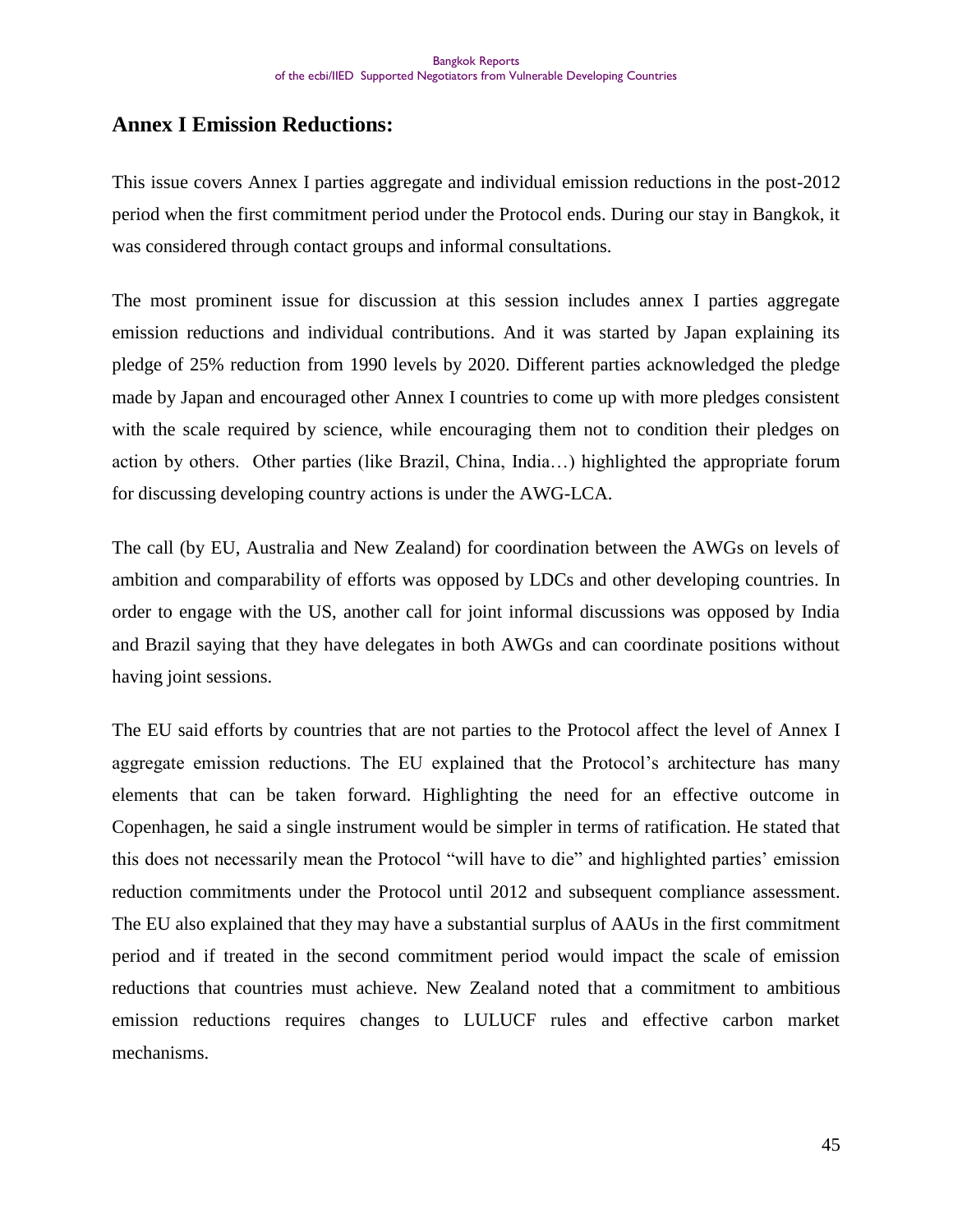South Africa recommended using science as the basis for determining Annex I countries" aggregate level of ambition, suggested a 40% reduction from 1990 levels by 2020 as the aggregate target .The Federated States of Micronesia proposed using either the public announcements by the US or other numbers, such as a 25% or 45% reduction, as an assumption for defining the Annex I aggregate range. Japan emphasized that there was no guarantee that the US would agree to the assumed level, warning this would undermine the political durability of the process. He also noted that the 45% aggregate target did not consider action by non-Annex I parties, which he said is important to understanding the "total picture."

#### Comparability:

 Parties then discussed whether they should base comparability on factors, including marginal abatement cost determined by their own national circumstances or based on some metric such as cumulative historical responsibility.

Base Year:

- Australia supported using a single legally-binding base year with multiple reference years.
- Canada stressed that their pledge used 2006 as the base year and recommended using a table with base years as defined by individual countries in their pledges, as well as columns comparing 1990 and other common base years.
- Several developed and developing countries called for retaining 1990 as the base year for the sake of simplicity, comparability and transparency.
- The EU expressed concern that using multiple base years would require a Protocol amendment, as several provisions, including Protocol Articles 3.5 and 3.7, refer to "1990" rather than to "base year."
- Australia noted that multiple base years present challenges in the calculation of AAUs.
- Japan stressed that while their new pledge is relative to a 1990 base year, there should be flexibility to choose other base years to facilitate the participation of the broadest number of countries.

Length and number of future commitment periods:

- Colombia highlighted the benefits of a mid-term review of commitments,
- South Africa stressed that such reviews should only lead to stronger commitments and will act as an "early warning system",
- Australia and Iceland questioned the implications of mid-term reviews on legal commitments and the impact on emissions trading systems.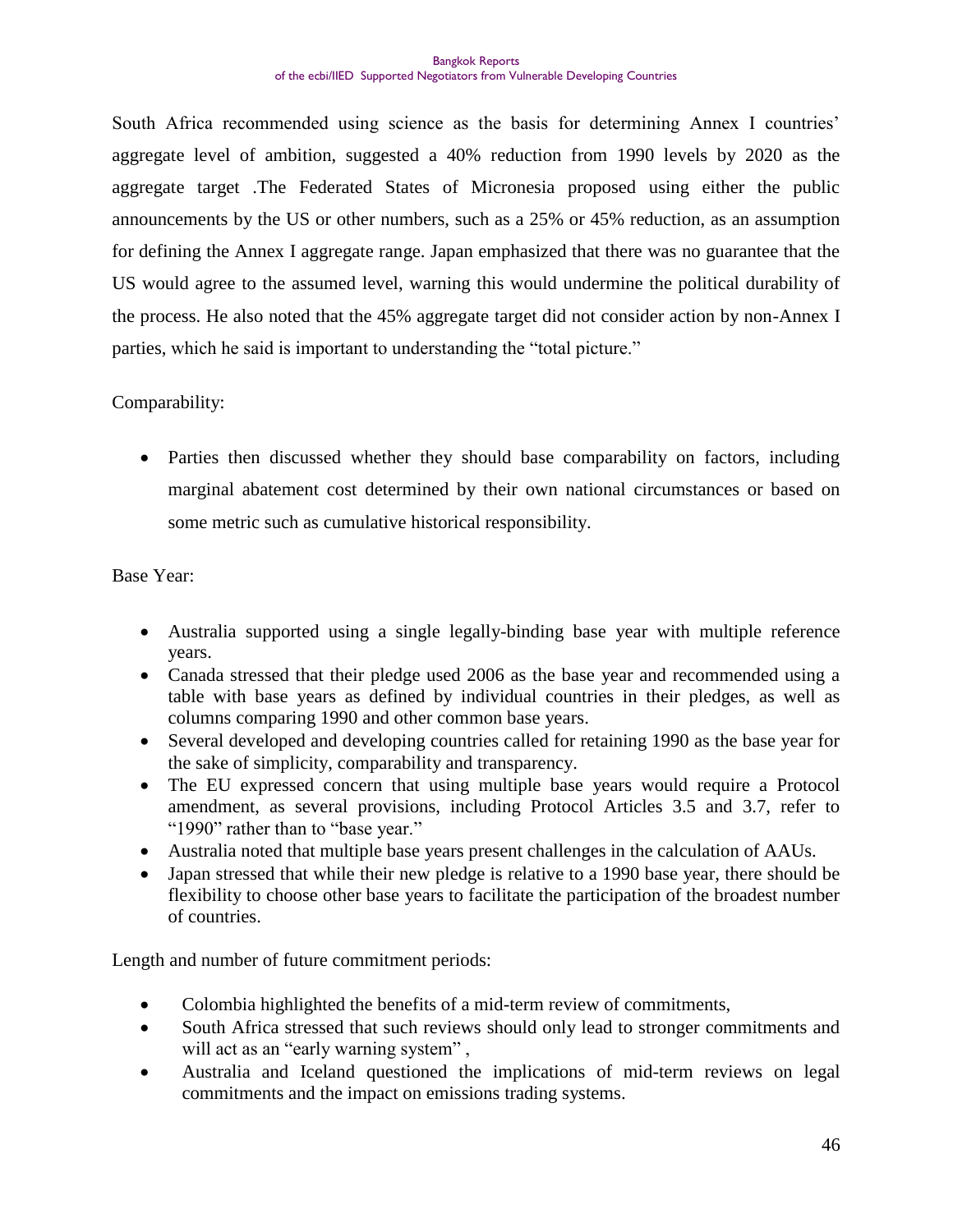Brazil highlighted the two-year lag on emissions data due to the reporting schedule.

Implications of the flexibility mechanisms on Annex I parties' targets:

- China called for focusing on targets and the percentage of emission reductions that Annex I countries would be allowed to achieve through offsetting, saying a discussion of the detailed rules was premature and there is a need define the concept of supplementarity to avoid "mainstreaming" offsetting, specifying that the figure can be further discussed but that it should be below 50%.
- South Africa emphasized that the use of offsets is a "zero-sum game" and suggested: first setting Annex I parties' targets for domestic emission reductions and then adding a percentage that could be achieved through offsetting; or setting aside a proportion of AAUs for the mechanisms. He also noted that achieving 50% of targets through offsets "is way beyond supplementarity."
- EU stressed that it is not possible for Annex I countries to set targets without first knowing the rules and emphasized the importance of a "robust" carbon price for investment decisions and the role of the EU Emissions Trading Scheme in achieving this during the first commitment period. On supplementarity, EU identified "a strong wish" to limit the CDM, noting a cap on CDM credits in the EU"s post-2012 climate and energy package.
- Tuvalu and India noted that sectoral crediting mechanisms "will flood the markets" and urged considering their environmental implications.
- Brazil proposed a cap on offsetting, which he said should be well below 49%. He noted that increasing the scale of markets through, for example, sectoral crediting, would negatively impact the carbon price by increasing supply without increasing demand.
- Australia supported retaining the CDM and noted the possibility of additional new mechanisms such as REDD and sectoral mechanisms.
- Senegal highlighted that the carbon market should function as an incentive for investment.
- Several Annex I parties identified the need for flexibility and cost-effective emission reductions.
- Switzerland, Japan, Canada and others stressed that quantifying the concept of "supplementarity" is not necessary.
- Canada opposed an international ceiling on the use of credits, stressing it as a domestic policy decision.
- The Russian Federation said the issue of surplus AAUs is not linked to the discussion of numbers and should only be considered after 2012, when the results of the first commitment period are known.

Implications of LULUCF rules for Annex I emission reductions:

 Brazil, for the G-77/China, supported by AOSIS and Tuvalu, called for mandatory inclusion of agreed activities to eliminate the "pick and choose nature" of current accounting and promoted a net-net accounting approach. The G-77/China also proposed caps on LULUCF to ensure other sectors are addressed.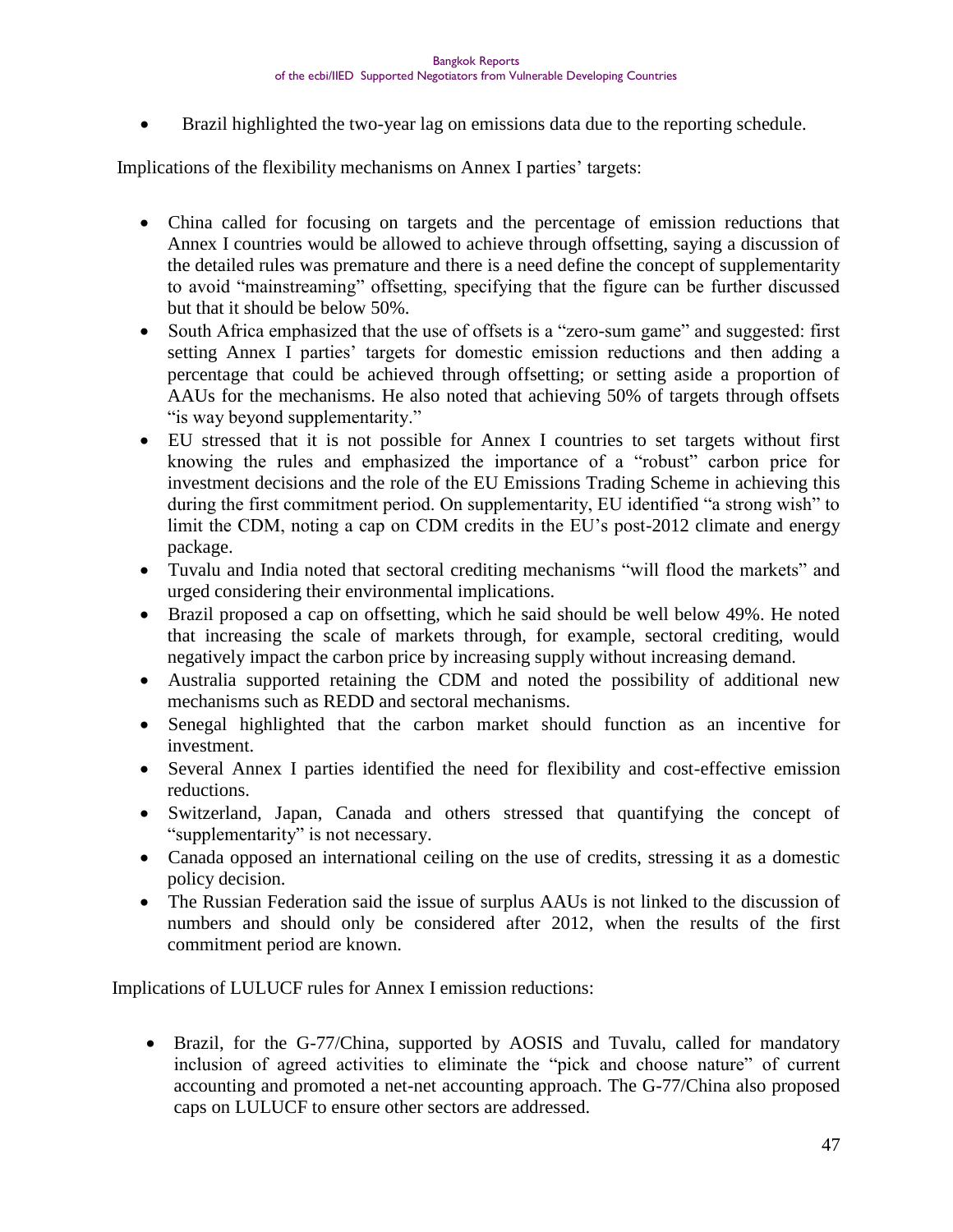- New Zealand, with Japan and Canada, said that caps would create a disincentive for LULUCF mitigation efforts. Switzerland underscored that environmental integrity is the overarching principle of the LULUCF process.
- Norway said a net-net approach could be acceptable. The EU highlighted that agreement is needed on national reference levels, discount factors and whether specific activities would remain voluntary or mandatory for reporting. Tuvalu highlighted the need for conformity in reporting for comparability. AOSIS expressed concern that some rules could allow for an increase in industrial emissions. Australia called for the use of a historic baseline and for consistency across sectors.

Parties agreed to forward non-paper no. 2 on proposed amendments to the Protocol pursuant to its Article 3.9 to Barcelona to facilitate discussions at the resumed session, and also recommended the AWG-KP Chair to issue a revision to document FCCC/KP/AWG/2009/10/Add.4/Rev.1.

# **Other Issues in the AWG-KP's Work Programme:**

Discussions under this contact group focused on issues listed in paragraph 49(c) of the AWG-KP"s work programme referred to as "other issues." And were on:-

- The Protocol's flexibility mechanisms;
- Basket of methodological issues; and
- On LULUCF

Flexibility Mechanisms:

 The Vice-Chair proposed focusing on proposals for improving the efficiency of the flexibility mechanisms, especially the CDM and joint implementation, highlighting that the goal is to try to clean up the text [\(FCCC/KP/AWG/2009/10/Add.3/Rev.1\)](http://unfccc.int/resource/docs/2009/awg9/eng/10a03r01.pdf) and provide clearer options for Copenhagen.

On the development of standardized, multi-project baselines:

- The EU, opposed by several parties, supported establishing benchmarks.
- Argentina, supported by several others, said standardized baselines and benchmarks should be optional.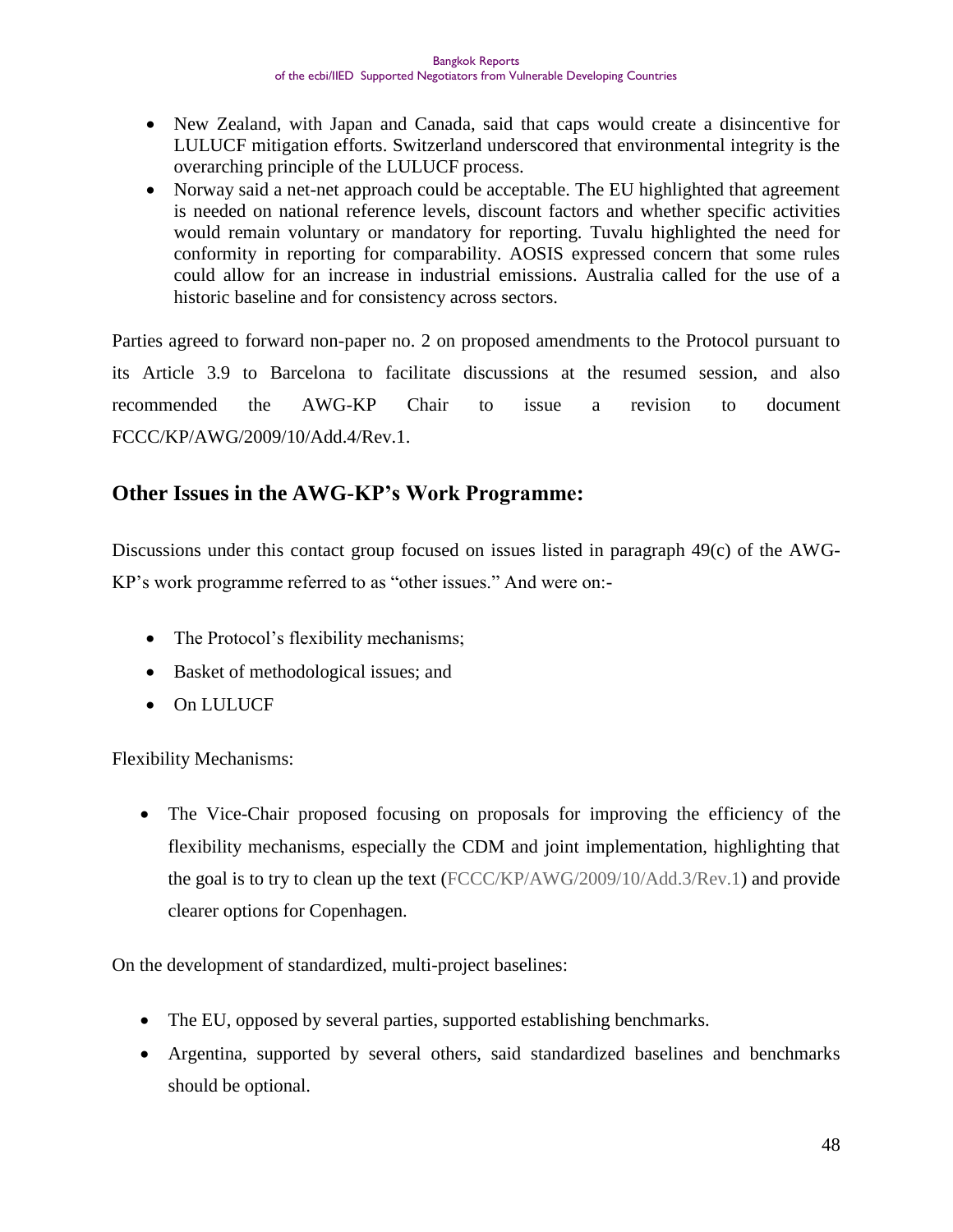Other parties expressed preference for making the standardized baselines mandatory and clarified that such baselines would take account of national and regional circumstances and would therefore not constitute a barrier to CDM project development.

On positive or negative lists of CDM project activities:

- Senegal and Ethiopia, for the LDCs, supported retaining this option and highlighted the need to improve access to the CDM.
- AOSIS, the EU and Norway raised concerns over environmental integrity and opposed proposals that would exempt projects from meeting the requirement of additionality. The EU added that the additionality test has a firm legal basis and that relaxing it would require a Protocol amendment.
- Bangladesh urged a focus on proposals that highlight the needs of LDCs and SIDS.
- China questioned the merit of having a positive list of CDM project activities if projects included in such lists still need to undergo the additionality test.
- Kuwait opposed negative lists. India and others said they supported only positive lists,
- The EU said negative lists could be needed, for instance, to avoid double counting and to clarify that unilateral NAMAs do not qualify under the CDM.
- India, Brazil and others stressed that NAMAs are separate from the CDM.
- Saudi Arabia proposed adding clean fossil fuel technology to the positive list of project activities.
- Japan supported further simplifying the additionality test for small-scale projects rather than exempting additionality.

In the non-paper prepared by the Chair, text on this issue was consolidated with text on improving access to CDM projects.

Issues like improving regional distribution and access to project activities, introducing multiplication and discount factors and to include CCS and nuclear activities under the CDM, and on extending the share of proceeds to joint implementation and emissions trading have been discussed.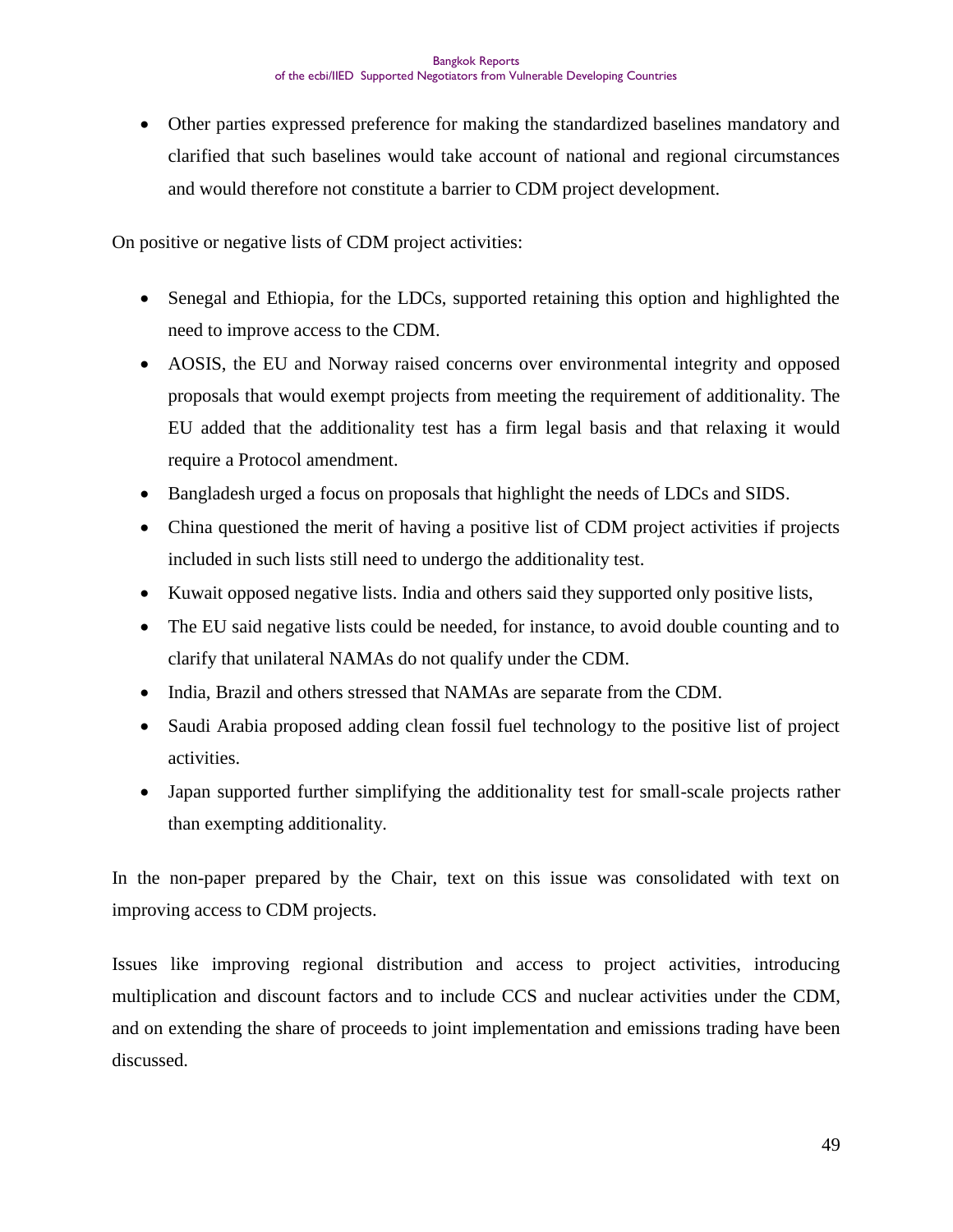The final non-paper, incorporating all discussions to date, would not be ready before the conclusion of this session, but would be published on the Secretariat"s website. It was also informed that the non-paper would be forwarded to the AWG-KP Chair, who would incorporate it into revised documentation for use at the resumed session of the AWG-KP in Barcelona.

# **LULUCF:**

Parties considered Annex II of document FCCC/KP/AWG/2009/10/Add.3/Rev.1, on options to address the treatment of LULUCF. Presentations from parties on LULUCF data submissions and narrowed down options on forest management issues were heard.

Progress on issues related to natural disturbances, harvested wood products and wetlands and clarification of LULUCF accounting implications on emission reductions targets were also highlighted.

It has been agreed to forward non-paper no. 2 on options and proposals on how to address definitions, modalities, rules and guidelines for the treatment of LULUCF to the AWG-KP Chair who will decide whether to include it in revised documentation or as a non-paper in Barcelona.

Basket of Methodological Issues:

On this issue discussions focused on three topics:

- common metrics to calculate the CO2 equivalence of emissions by sources and removals by sinks;
- 2006 Intergovernmental Panel on Climate Change (IPCC) Guidelines for National Greenhouse Gas Inventories; and
- Inclusion of new greenhouse gases in Protocol Annex A.

Parties discussed, on common metrics, whether to use global warming potentials (GWPs) provided by the IPCC in the Fourth Assessment Report, leave them unchanged until possible action by the SBSTA on global temperature potentials, or continue using the Protocol"s provisions on GWPs. Vice-Chair Dovland suggested the last option as the basis for moving forward. The EU responded that they could move towards compromise if language was added on the implications of adding new greenhouse gases.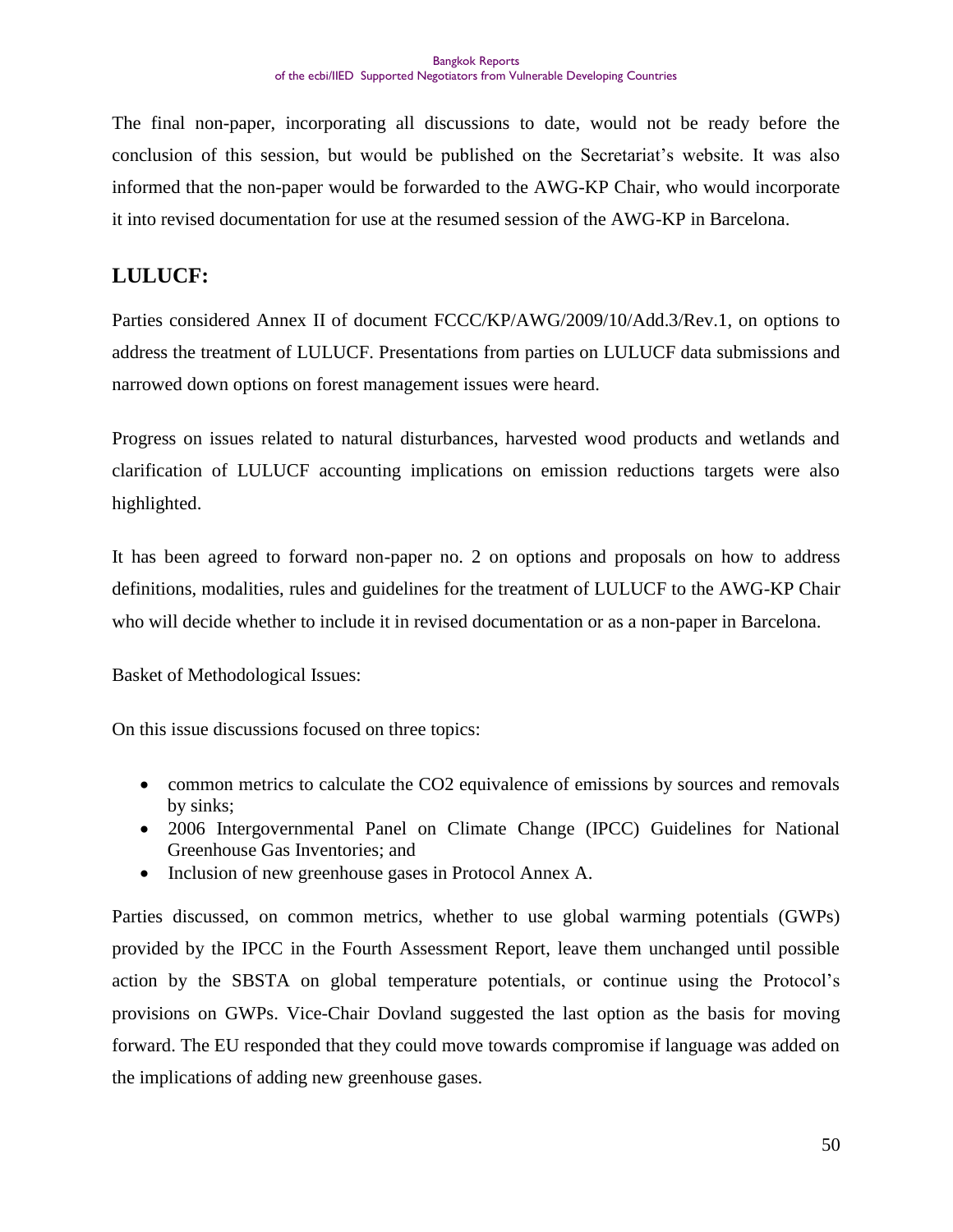Parties also discussed whether to use the IPCC 2006 Guidelines, UNFCCC reporting guidelines as revised by the SBSTA in its work programme, or a hybrid of the two.

On new greenhouse gases, parties considered whether enough information( source, future trend, atmospheric life time…) was available to include new gases in the Protocol, the form such additions should take, and which gases to include.

Vice-Chair Dovland noted that non-paper no. 1 would be amended to reflect these discussions and would serve the basis for continued work by parties in Barcelona.

#### **Potential Consequences:**

This issue relates to the consideration of information on potential environmental, economic and social consequences, including spill-over effects, of tools, policies, measures and methodologies available to Annex I parties. Discussions in the contact group centred on methods for deepening understanding and a possible system to respond to negative consequences.

South Africa, for the G-77/China, supported by Ethiopia, for the LDCs, and others, emphasized ensuring understanding of the potential consequences of policies and measures on developing country economies, and creating a system to minimize and prevent negative impacts on developing countries.

After further informal consultations, a new non-paper was prepared. Parties discussed areas of convergence and divergence in order to frame outstanding issues for further work in Barcelona.

China, supported by Saudi Arabia and Argentina and opposed by Canada, introduced text stating, *inter alia*, that "Annex I parties shall not resort to unilateral measures against imports from developing countries." Saudi Arabia stressed that this issue lies at the core of the discussions on potential consequences and that Annex I parties must not be allowed to use environmental protection as pretext to impose tariffs or trade barriers. These discussions and the revised text would be captured in a document to be used by the AWG-KP Chair to prepare updated documentation for Barcelona.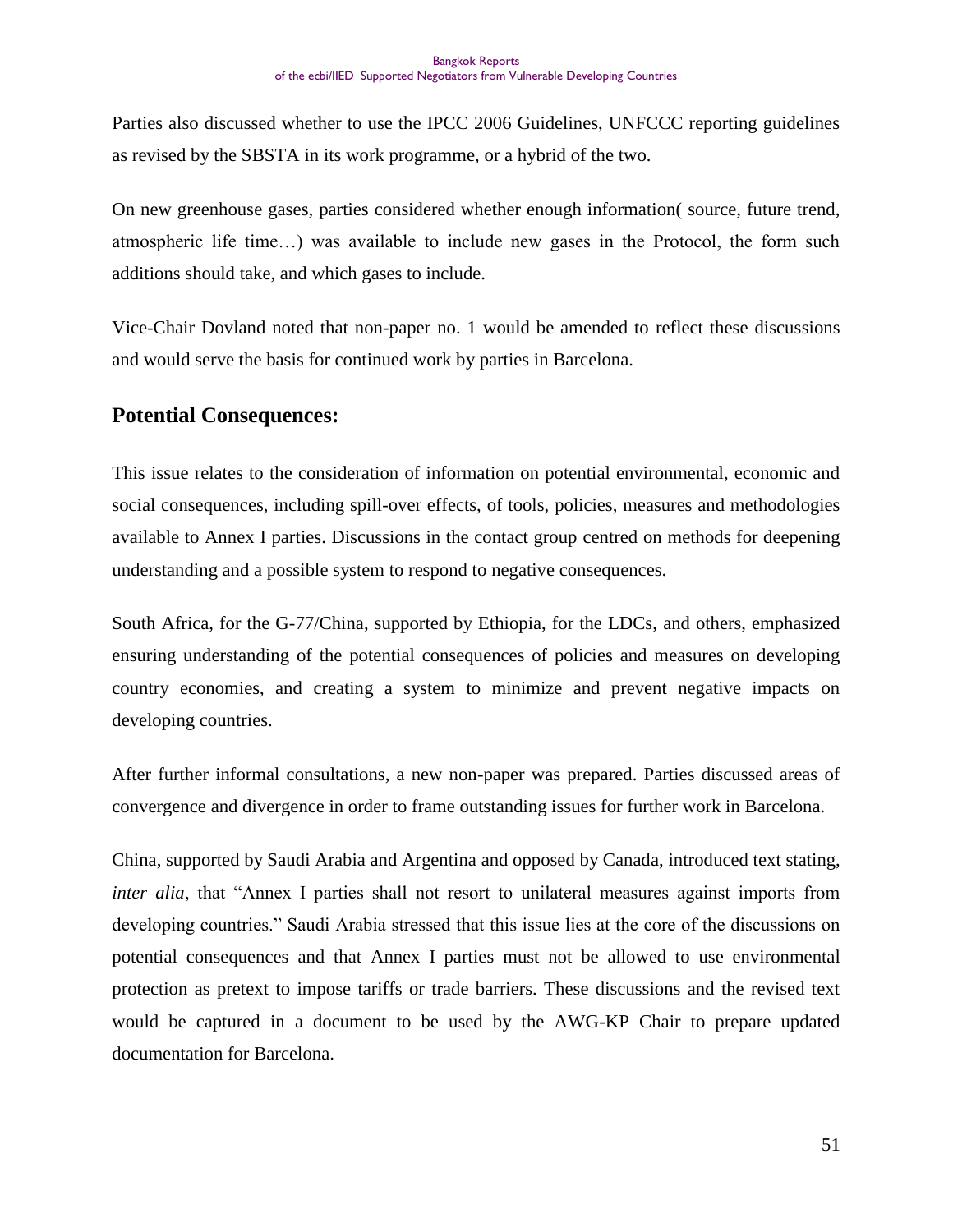# **Legal matters:**

Parties agreed that the group on legal matters would convene if requested by parties to consider specific issues. During the session, no meetings were held by the legal matters group.

During the plenary, Norway announced plans to increase their emission reduction goal from a reduction of 30% to 40% from 1990 levels by 2020. AOSIS, with Algeria, urged other Annex I parties to follow Norway"s lead in making pledges that are closer to what the science requires, and Thailand called for increased levels of ambition.

AOSIS emphasized the group"s deep disappointment with the numbers presented thus far, which represents a collective ambition of 11-18% below 1990 levels by 2020 and said this would lead to a temperature increase of "3ºC or worse."

Chair John Ashe explained that the AWG-KP would continue with the four contact groups on the basis of the new non-papers at its resumed ninth session in Barcelona. He also explained that due to time constraints and the extensive workload, provision would be made for additional evening meetings in Barcelona.

The first part of AWG-KP 9 did not adopt conclusions but the work done at the Bangkok session is reflected in non-papers and revised documentation issued before Barcelona. The non-papers are available online at the Secretariat"s website: [http://unfccc.int/meetings/ad\\_hoc\\_working\\_groups/kp/items/4920.php.](http://unfccc.int/meetings/ad_hoc_working_groups/kp/items/4920.php)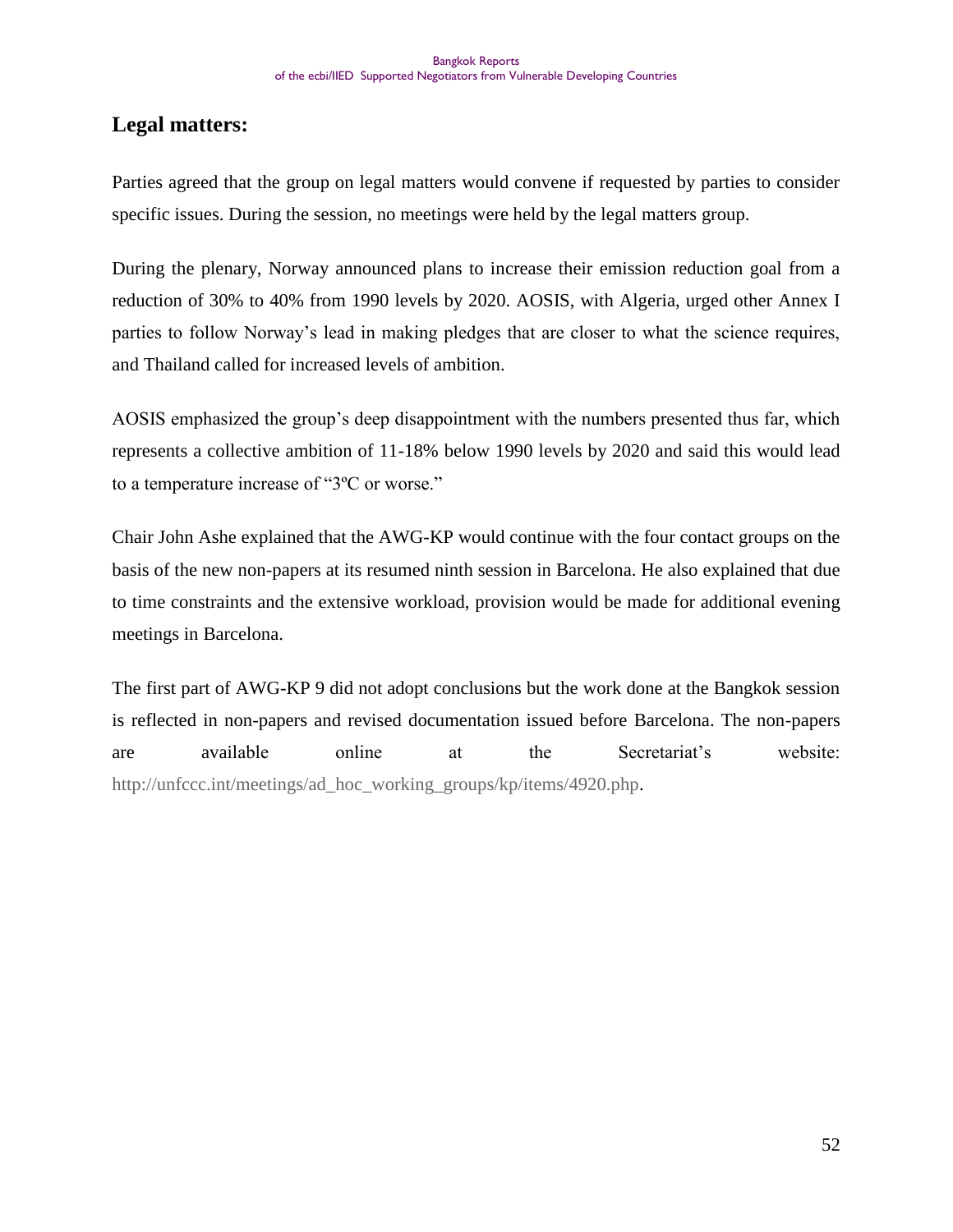# **Bangkok Climate Change negotiations 28 September to 9 October 2009 Brief Report on REDD-plus and LULUCF**

# **By: Abdalla Gaafar Mohamed**

**[Abdalla\\_gaafar@yahoo.com](mailto:Abdalla_gaafar@yahoo.com)**

Bangkok talk on Climate change was conducted during the period 28 September to 0 October 2009 as a part of negotiation meetings before Copenhagen Dec. 2009 (COP). Negotiation covered Ad hoc group on Koyoto Protocol (AWG-KP) and Ad hoc group on long term Cooperative Action (AWG-LCA). The aim of negotiation in both AWG-KP and AWG-LCA is to have an agreement on strengthening the future climate change regime by Copenhagen Dec. 2009.

## **REDD-plus**

REDD- plus refer to reducing emissions from deforestation and forest degradation in developing countries, and the role of conservation, sustainable management of forests and enhancement of forest carbon stock in developing countries. The main body for REDD-plus negotiation is AWG-LCA but still the negotiation undertaken by AWG-KP is also relevant to REDD-plus

In Bangkok the REDD-plus was discussed in the sub-group on  $(1(b)(iii))$ , as in the Bali Action Plan. The sub-group was facilitated by Tony La Viña from the Philippines

The Chair's scenario 'revised negotiating text' (FCCC/AWGLCA/2009/INF.1), that include parties proposals remains "on the table" as a negotiating document, for negotiating and consolidation of text

During four informal consultation meeting, REDD was discussed within G77+China and the African group to reaching a common position on the Chair s text

 REDD facilitator met with different parties individually for drafting a non paper that had been availed to parties. The non-paper on REDD –plus (No  $18(08/10/09 \text{ @ } 11:00)$  was produced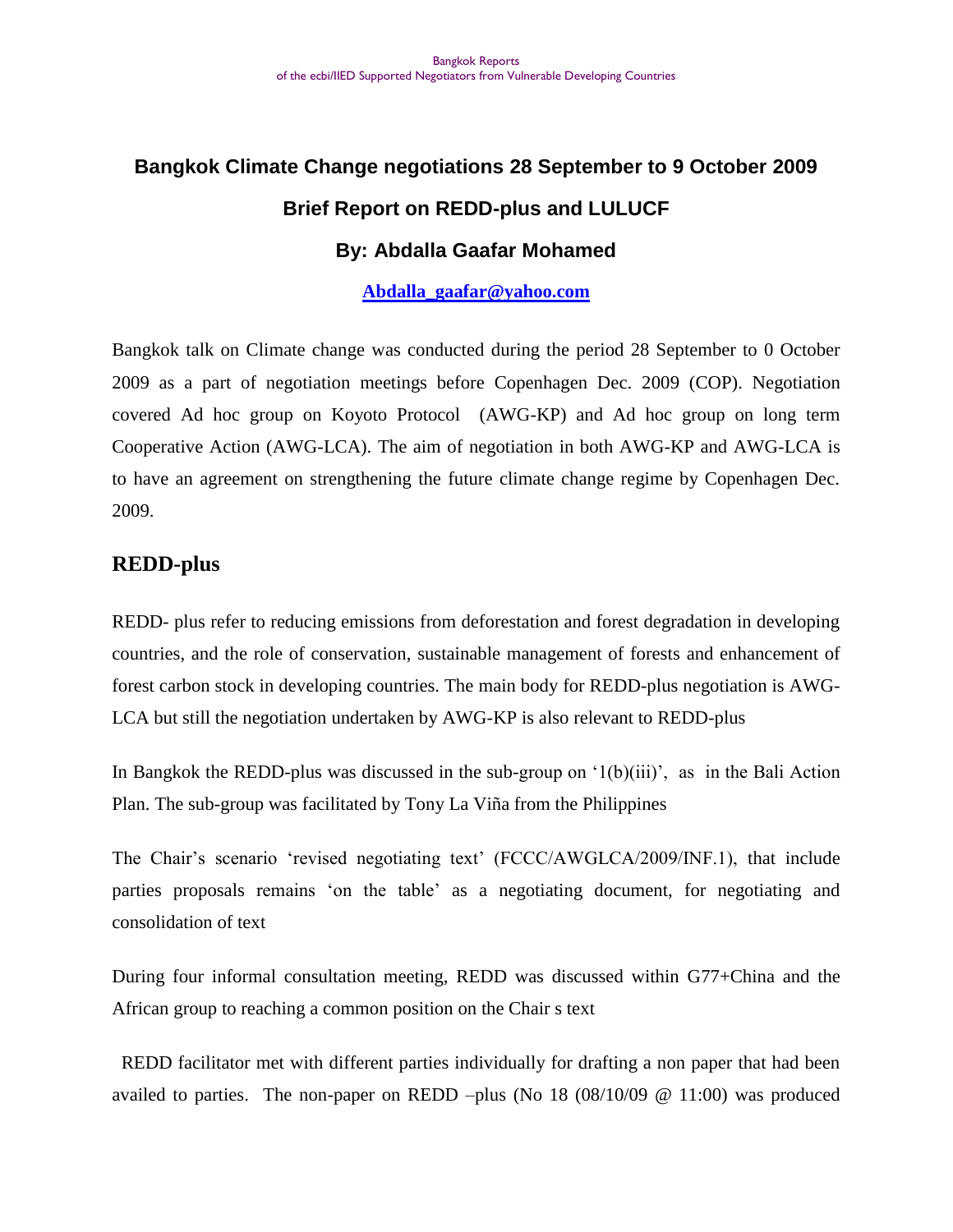during the session and different parties began discussion, negotiation and consolidation of such document . The non paper 18 covers: objectives, scope and guiding principles; means of implementation; measurement, reporting and verification of actions or measurement and reporting systems; measurement, reporting and verification of support; and institutional arrangements

Generally, the REDD-plus negotiations progressed well compared with other issues, but difficult questions are still need to be resolved. Such questions include:

- which elements could be included in COP decisions in Copenhagen and which elements might be considered further by the Subsidiary Body for Scientific and Technological Advice (SBSTA) ( to some parties many issues can wait ).
- Text improvement where, many countries asked for a very concise text including principles, means of implementation and MRV. Other such as China proposed a framework of the REDD-plus scope and key principles. Some developed countries highlighted principles such as effectiveness.
- Should REDD-plus be a NAMA

The question of whether REDD-plus should be taken as part of Nationally Appropriate Mitigation Actions (NAMAs). In this regard the majority of developed countries and some of developing countries such as the US, Brazil and the EU believe that REDD-plus actions should be considered NAMAs, while most of developing countries believe that the REDD-plus should be kept separate from NAMA since REDD-plus negotiations are very advanced compared with the discussion about NAMAs.

#### **REDD-plus approach**

Several countries were favoured a phased approach to REDD-plus - starting with a readiness phase before implementation and avoidance of linking REDD to the market mechanism

#### **Negotiation on Safeguards**

All parties considered safeguards, including the involvement of Indigenous Peoples and local communities with emphasis on Indigenous Peoples rights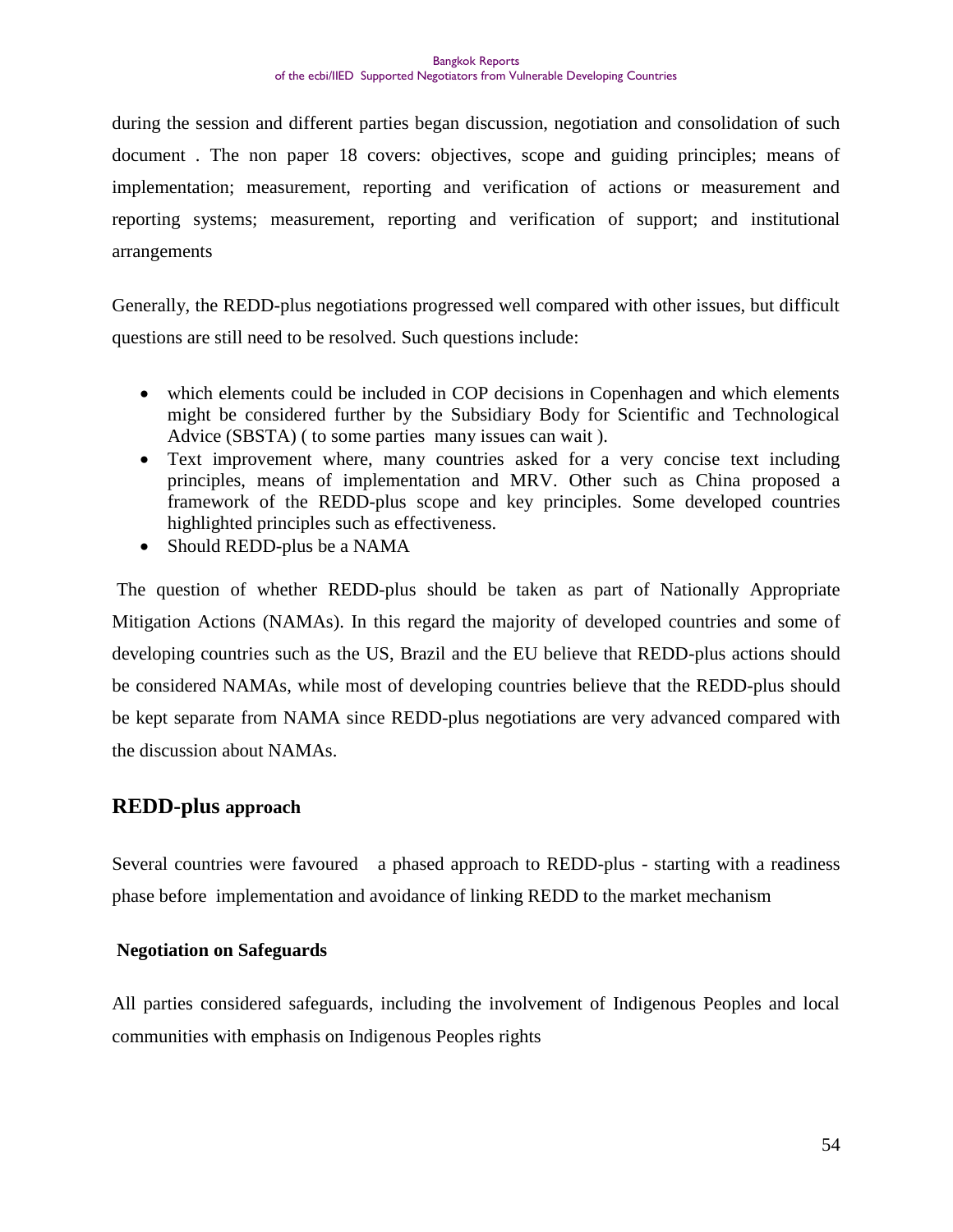#### **Other proposed issues**

- The need to incorporate reference to the UN Declaration on the Rights of Indigenous people
- Consistency with national legislation and relevant international agreements and the need to respect national legislation
- Inclusion of a clear safeguard against the conversion of native forests to plantations
- Consideration of the high dependency of local people on forests for their daily livelihood needs
- The need of some countries to exploit forests to combat poverty in their countries (argued against safeguards concerning the conversion of native forests into plantation).

#### **Scope and eligibility**

 Despite many countries argued for defining which REDD-plus actions will be eligible for support, Facilitator decided that it was too early to achieve consensus on such issue.

Despite, the non paper No 18 (08/10/09  $\omega$  11:00) form a good base for discussions at the next session and all parties likely to focus on, but it could not be considered as a negotiating text or agreed text so, the 'revised negotiating text' (FCCC/AWGLCA/2009/INF.1) is still the formal document

# **LULUCF**

# **LULUCF Under the Convention As stated in Article 4, paragraph 1(a and d)**:

 Develop, periodically update, publish and make available to the Conference of the Parties, in accordance with Article 12, national inventories of anthropogenic emissions by sources and removals by sinks of all greenhouse gases (GHGs)<sup>\*</sup> not controlled by the Montreal Protocol, using comparable methodologies to be agreed upon by the Conference of the Parties.

( \* including inventories of GHG emissions and removals from the LULUCF sector)

• Promote sustainable management, and promote and cooperate in the conservation and enhancement, as appropriate, of sinks and reservoirs of all GHGs not controlled by the Montreal Protocol, including biomass, forests and oceans as well as other terrestrial, coastal and marine ecosystems.

The 'revised negotiating text' (FCCC/KP/AWG/2009/ was availed to parties by the Chair to facilitate the negotiation among them. It was decided by the majority of parties that there was a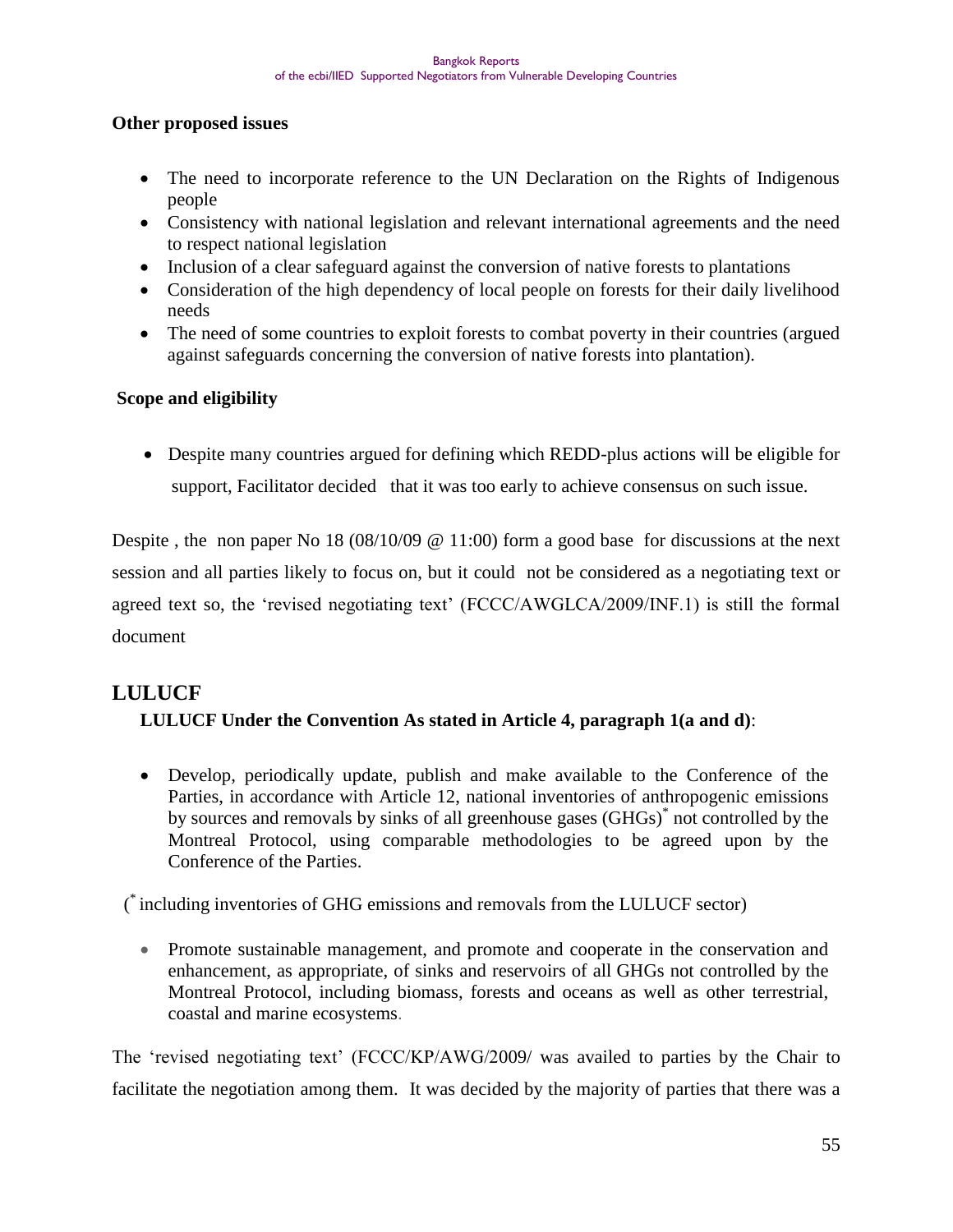need for precise convergence and consolidation of the text, since it was still long and confusing in some areas. Considerable divergence between developed and developing countries was clearly observed

Some details on LULUCF data and information taking 1990 as a base year was presented by some countries such as Canada, Norway, New Zealand , Australia, Switzerland and European community. Many parties emphasized that the process in LULUCF is very slow in order to reach its targeted position in Barcelona. Subsequently non-papers was produced during the session and parties started to address its contents.

#### **G77+China Position**

More than six informal consultation meeting on LULUCF were conducted by the group of G77+China where a common position was formulated to address the LULUCF issues particularly , options and proposals on how to address definitions, modalities, rules and guidelines for the treatment of land use, land-use change and forestry. Such proposal was submitted to the Chair. This includes:

- Option A (Definition) The group decided to stick to the previous definitions
- The group favour inclusion of FM along with grazing land and crop land
- The group favour and Agreed upon Net-Net approach as accounting option
- The group not favour the Forward Looking Approach
- The group request the numbers and assumptions for BAR (Reference levels) approach to be presented before Barcelona

Divergence areas include:

- The CAP for the LULUCF contribution
- Actual figures and assumptions
- Natural disturbances
- Harvested wood products (HWP)
- The assumptions made to produce the data and the basis for projections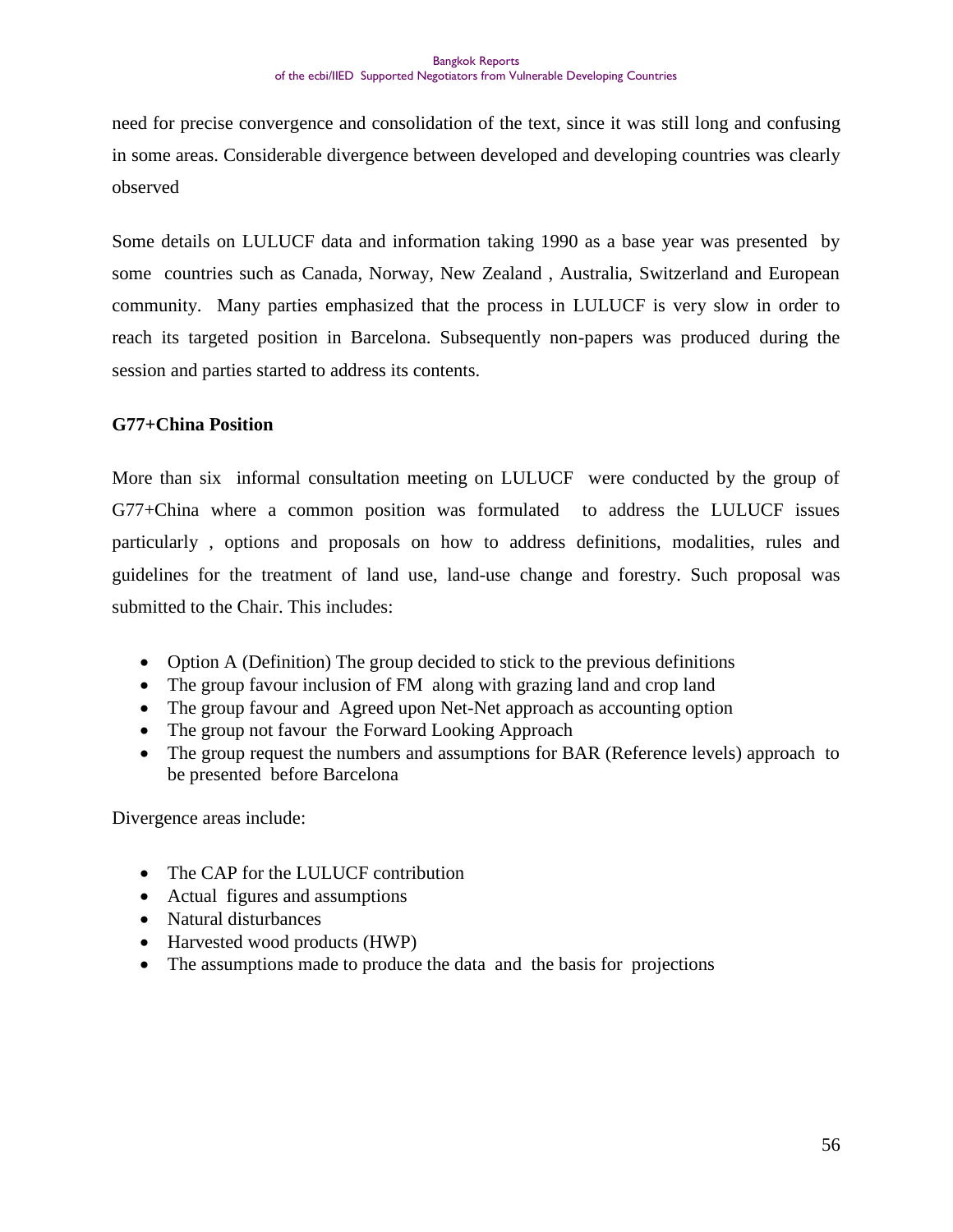# **RAPPORT MISSION**

## **Quelles solutions pour les Transferts de Technologies ? dans le cadre de la Convention Cadre des Nations Unies sur les Changements Climatiques**

# **Du 22 septembre au 09 Octobre 2009\_ Bangkok (Thailande)**

## **Birama DIARRA\_Mali**

## **Chef Division Recherche et Développement**

Les Transferts de Technologies constituent aujourd"hui un élément crucial en plus des financements, de l"adaptation, de l"atténuation des émissions de GES et de renforcement des capacités dans la résolution des questions de changements climatiques.

La mise en application des Articles 4.3, 4.5, 4.7, 4.8, 4.9 da la Convention devrait permettre le développement, la diffusion et le transfert de technologies notamment aux pays en développement. Mais depuis 15 ans aucune action concrète n"a jusqu"à présent pas été menée.

A Bangkok, du 22 Septembre 2009 au 09 Octobre 2009 deux activités majeures ont permis de suivre l"évolution des questions de Transfert de Technologies au titre de la convention.

# **REUNION DU GROUPE D'EXPERT SUR LES TRANSFERTS DE TECHNOLOGIES (EGTT)**

Cette réunion tenue les 23, 24 et 25 Septembre 2009 a fait la synthèse du troisième rapport du groupe EGTT sur les **"Indicateurs de Performance du Transferts de Technologie**". Le groupe sur plus de 130 indicateurs identifiés a **retenu une quarantaine d'indicateurs dont 8** dans le domaine du financement de la technologie (ref. annexe.

On peut noter entre autres indicateurs :

- L"évaluation des besoins de transferts de technologies (TNA).
- Le nombre de projets et programmes de technologies identifiés au TNA et mise en œuvre dans les pays en développement.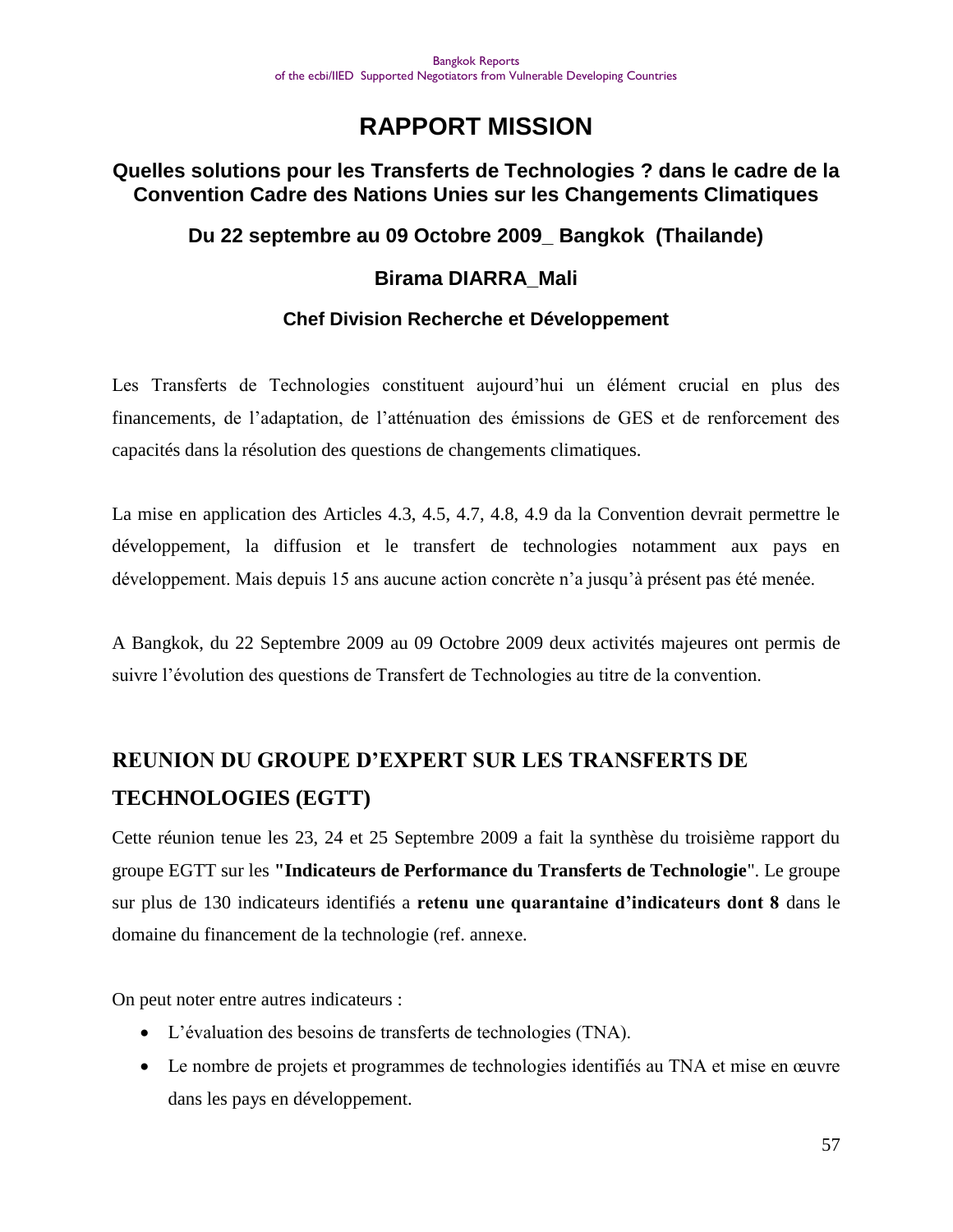- Le nombre de communication nationale avec des activités de transfert de technologies.
- Le nombre de programmes multilatéraux et bilatéraux qui ont aidé les pays en développement de développer et mettre en œuvre le transfert de technologies.
- Le total annuel global des flux financiers et d"investissement dans le cadre de Transfert de Technologies pour l"atténuation.
- Le total annuel global des flux financiers et d"investissement dans le cadre de Transfert de Technologies pour l"adaptation.

Auparavant, le groupe EGTT avait déjà élaboré **un rapport sur la stratégie de transfert de technologies** mais aussi et surtout sur **l'estimation des coûts actuels et futurs du transfert de technologies en matière d'atténuation et d'adaptation**. Toutes choses qui par ailleurs devaient faciliter la mise en œuvre concrète du transfert de technologies.

Les Pays Parties **devraient s'approprier** de ces documents de EGTT en vue d'une meilleure prise de décisions pour le transfert de technologies.

# **CONSOLIDATION DU CHAPITRE. "Actions renforcées du Transfert de Technologie" dans le cadre du Groupe Adhoc sur la Coopération à long terme (AWG – LCA).**

Au cours des rencontres du groupe des Pays les Moins Avancés (PMA), du Groupe Afrique, du Groupe G77 et la Chine et de la  $7^e$  Session de AWG – LCA, le Transfert de Technologie a occupé une large part des discussions conforment au document FCCC/AWG-LCA/2009 INF2. Annexe V.

Il y a eu **10 séances de rencontre du groupe de contact et 4 séances de rencontre du groupe informel** à ce sujet. Au cours de la session, l"ensemble des discussions était focalisé sur la consolidation du chapitre avant la rencontre de Barcelone et la COP 15 à Copenhague pour les négociations.

Les discussions ont porté sur les points suivants consignés dans le document 4 :

- La vision du Transfert de Technologies
- Les domaines ou actions de Transfert de Technologies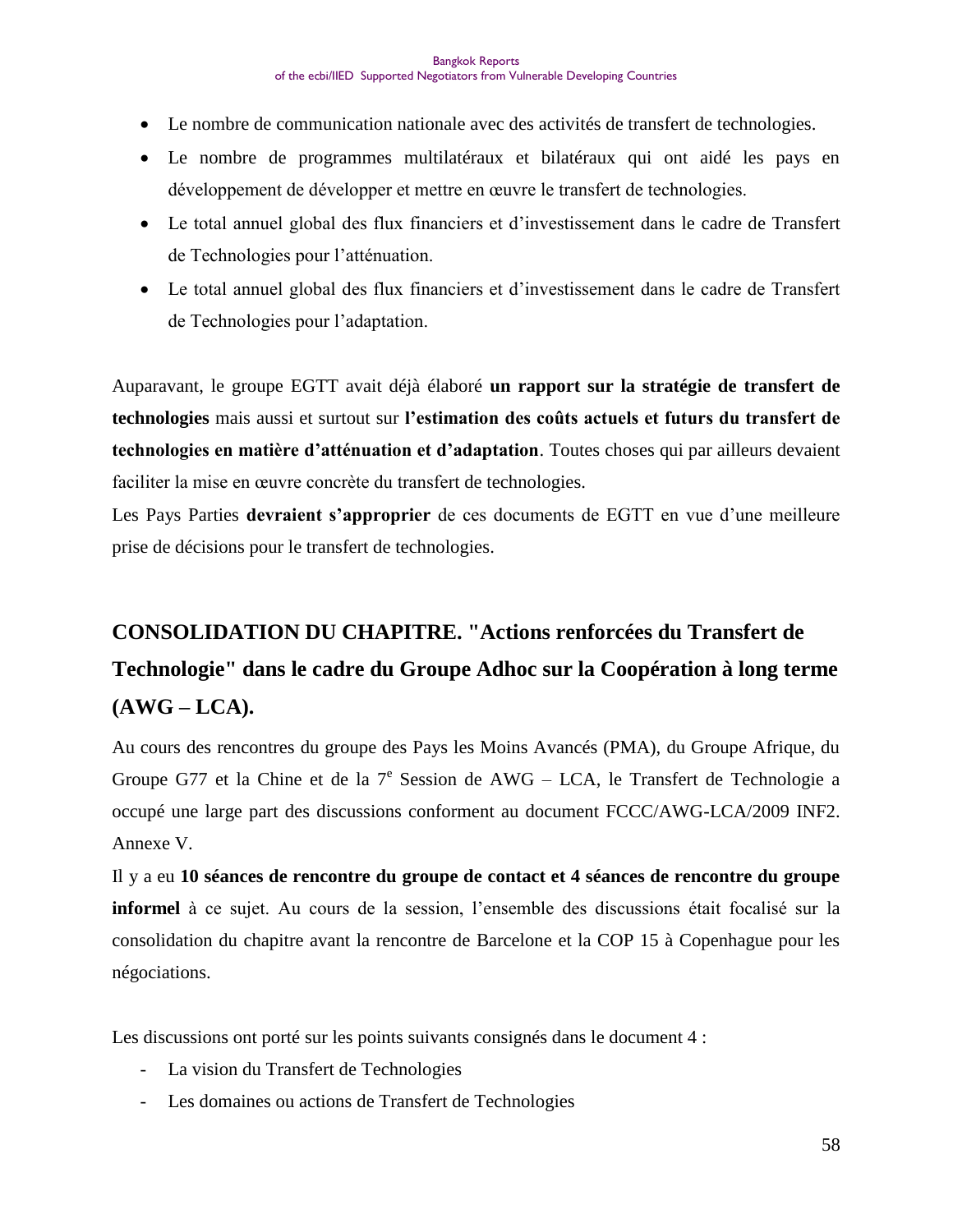- Les options du Transfert de technologies
- Le mécanisme de développement de Transfert de Technologies
- Le financement des Transferts de Technologies
- L"arrangement institutionnel des Transferts de Technologies.

Des avancés significatives sont en cours mais des questions fondamentales restent posées :

- **Comment faire le transfert de technologies et quelles technologies ?.**
- **Comment lever les barrières notamment le Droit de Propriété Intellectuel (DPI) ? .**

Les PMA à travers le Groupe G77 et la Chine a réitéré sa préoccupation en rappelant :

- La **diffusion** et le transfert de technologies **existantes** dans les pays vulnérables
- Le **financement adéquat et additionnel** du transfert de technologie
- Le renforcement des capacités pour la **mise en œuvre parfaite et concrète** du Transfert de Technologies
- La **levée des barrières** notamment le **Droit de Propriété Intellectuel (DPI)**
- Le développement, le déploiement et le transfert de **nouvelles Technologies**
- La **création des centres régionaux** de Transfert de Technologies.

**En conclusion**, les pays en développement notamment ceux les moins avancés devraient veiller et s"impliquer dans la **mise en œuvre concrète de l'article 4 de la Convention**. C"est de là qu"adviendront toutes les solutions probables de lutte contre les changements climatiques (réduction d"émission, capacité d"adaptation etc…).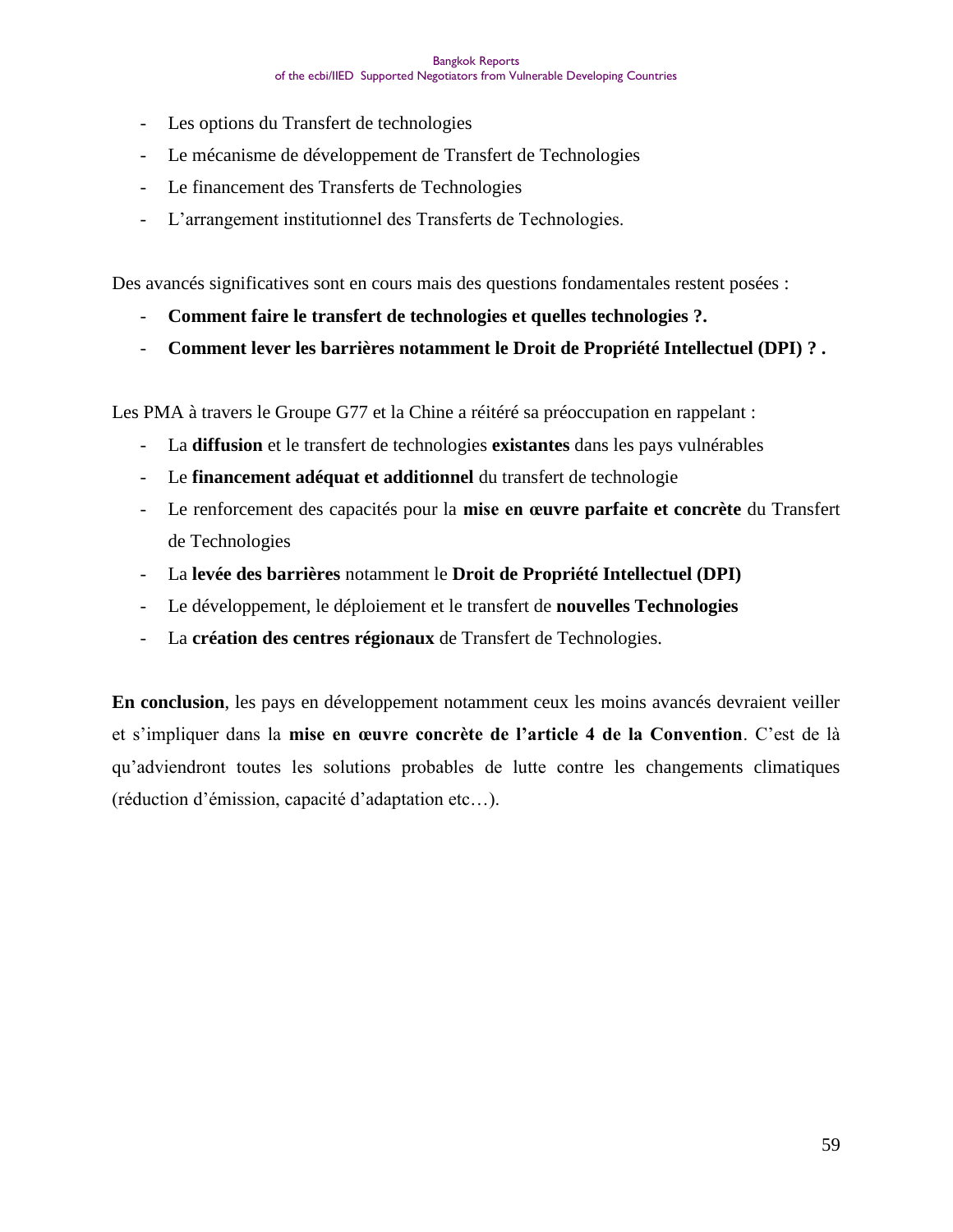# **Annexe**

#### **Box 1: Set of performance indicators**

Based on the outcomes of this work a set of 40 indicators have been identified to measure the implementation of the Technology transfer framework under the Convention.

*Technology Needs assessments*

- 1. Amount of financial resources provided fort he TNA process (PI-TNA-Ol)\*
- 2. Number of programmes/projects for capacity building on TNA's in non-Annex 1 Parties (including percentage of least developed countries) (PI-TNA-02)
- 3. Number of targeted non-Annex 1 Parties to build capacity on TNA's (including percentage of least developed countries) ( PI-TNA-03)
- 4. Number of published TNA's completed or updated by non-Annex 1 Parties (PI- TNA-04)
- 5. Synthesis report on TNA's made available by the UNFCCC Secretariat and considered by the subsidiary bodies ( PI-TNA-05)
- 6. Number of technology programmes/projects from TNA's implemented by non-Annex 1 Parties (PI-TNA-06)

#### *Technology information*

- 1. Number of national communications with information on technology transfer activities (PI-Tl-OI)
- 2. Number of national communications with information on technology transfer activities (PI-TI-02)
- 3. Synthesis report with information on maintaining, updating and developing TT:CLEAR, addressing gaps and user needs, made available by the UNFCCC Secretariat and considered by the subsidiary bodies ( PITl-03)
- 4. Number of technology information centers and networks connected to TT:CLEAR (PI-TI-04)
- 5. Number of users of TT:CLEAR from developing countries (PI-TI-05)

#### *Enabling environments*

- 1. Performance on each of the six World Bank's governance indicators (either by country, a selection of countries, or an entire region) (PI-EE-O 1)
- 2. Total volume (Number and dollar value) of joint R&D opportunities for EST's provided (primarily by developed country) governments (PI-EE-02)
- 3. Presence of clear policy guidelines to the recipients of public funding on how ta move from research stage to commercialization stage of technology transfer process (PI-EE-03)
- 4. Number of bilateral and multilateral programs that have helped developing countries develop and implement regulations promoting the use, transfer of and access to EST's (PI-EE-04)
- 5. Presence of tax preferences and incentives on imports/exports for EST's (PI-EE-05)
- 6. Volume (in USD) of export credits to encourage the transfer of EST's (PI-EE-06)
- 7. Whether mention of environmentally sound technology transfer is made in National Sustainable Development Strategies (PI-EE-07)
- 8. Rating of investment climate according to World Bank's World Business Environment Survey (PI-EE-08)
- 9. Proportion of budget for public procurement of environmentally sound technologies (PI-EE-09).
- 10. Degree of disclosure and transparency regarding the approval processes of technology transfer projects (PI-EE-IO)
- 11. Number of technical studies that explore barriers, good practices, and recommendations for enhancing enabling environments (PI-EE-II)
- 12. Percentage of partnerships with thematic foci on climate change and sustainable development with meaningful participation by developing country Parties (PI-EE-I2)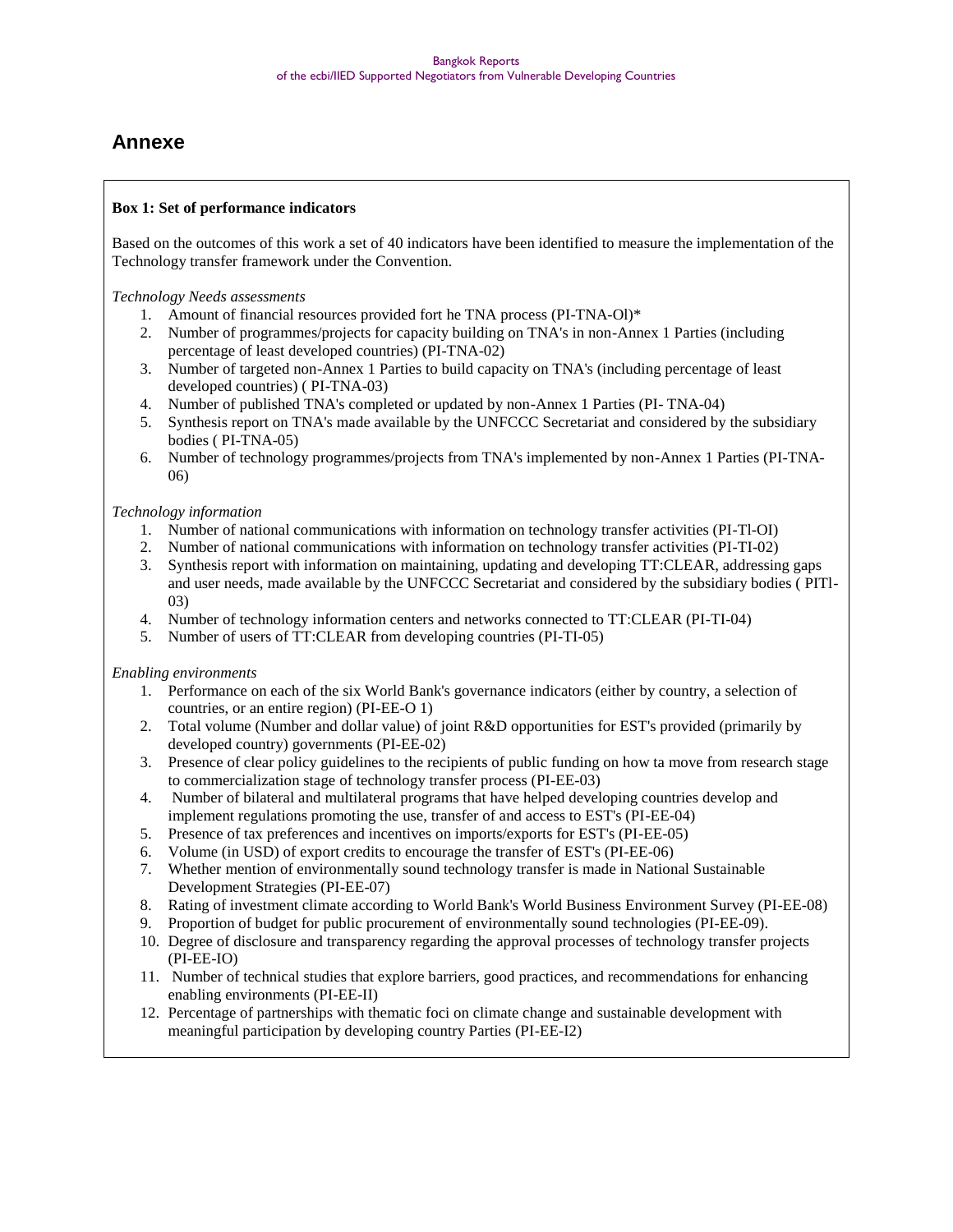#### **Box 1: Set of key performance indicators (continued)**

#### *Capacity building*

- 1. Amount of financial resources provided for the Capacity Building for development and transfer of technology (PI-CS-O 1)
- 2. Synthesis report of national capacity needs and priorities for capacity building for the development and transfer of technologies in line with the technology transfer framework (PI-CS-02)
- 3. Number of participants/experts in training programmes on the development and transfer of technologies, in particular on the EST related activities (PI-CS-03) .
- 4. 4. Number of new and existing national and regional institutions, operating as centers of excellence, on the OTT (PI-CS-04)

#### *Mechanisms*

- 1. Number and volume of reported innovative public/private financing mechanisms and instruments (PIMECH-
- OI) 2. Report on the possible ways to enhance cooperation between the UNFCCC and other multilateral environmental agreements (MEA's) (PI-MECH-02)
	- 3. Report on the references to objectives of other MEA's in national communications (PI-MECH-03)
	- 4. Number of reported barriers and good experiences in the development of endogenous technologies (PIMECH-04)
	- 5. Report with guidance for reporting on joint R&O needs (PI-MECH-05)

#### *indicators for financial flows*

- 1. Total Annual Global Investment and Financial Flows in Climate Change Mitigation Technologies (PI-FIN01)
- 2. Total Global Investment and Financial Flows in Climate Change Adaptation Technologies (PI-FIN-02)
- 3. Total Annual Investment and Financial Flows in Climate Change Technologies Convention Financial Mechanism (PI-FIN-03)
- 4. Total Annual Investment and Financial Flows in Climate Change Technologies Kyoto Protocol Flexibility Mechanisms (PI-FIN-04)
- 5. Total Annual Investment and Financial Flows in Climate Change Technologies Bilateral Sources (PI~ FIN-05);
- 6. (Total Annual Investment and Financial Flows in Climate Change Technologies National Sources (PIFIN- $06$ :.
- 7. Total Annual Investment in Climate Change Technologies Multilateral Sources (PI-FIN-07);
- 8. Total Annual Investment and Financial Flows in Climate Change Technologies Private Sources (PI-FIN08).

 $*$  This is a unique code given to each performance indicator. PI = performance indicator;  $XXX = \text{key}$  element of the technology transfer framework; YY = number of the performance indicator under the relevant key element